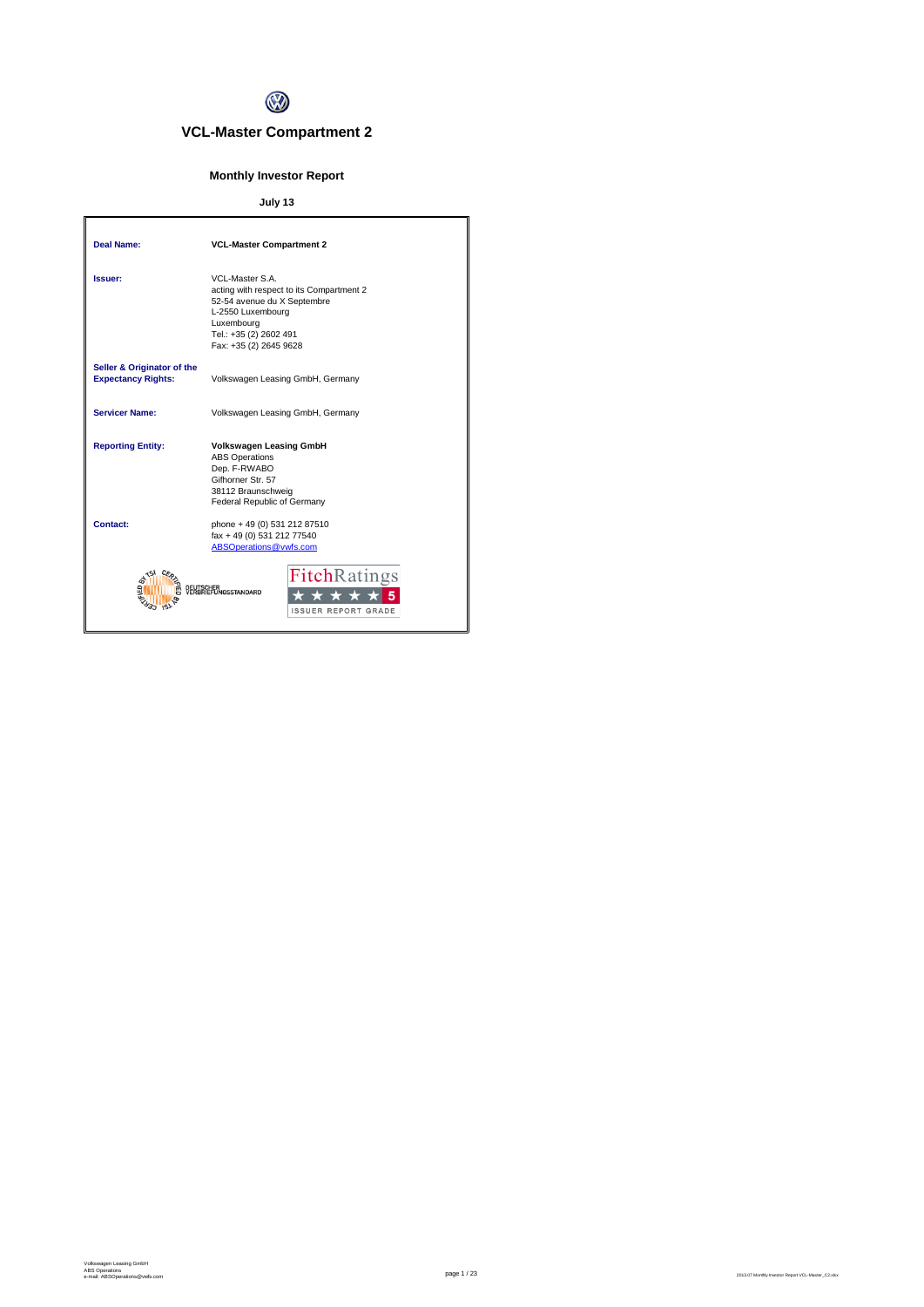|                                 | Date:                                 |     | 21.08.2013               |
|---------------------------------|---------------------------------------|-----|--------------------------|
| <b>VCL-Master Compartment 2</b> | <b>Monthly Period:</b>                |     | July 13                  |
| <b>Monthly Investor Report</b>  | Payment Date:<br>Period No.:          |     | 27.08.2013<br>42         |
|                                 | Interest Accrual Period:<br>to        |     | 25.07.2013<br>27.08.2013 |
| <b>Contents</b>                 | (=                                    | -33 | days)                    |
|                                 | Base Interest Rate (1-Month Euribor): |     | 0.1280%                  |
|                                 |                                       |     |                          |

| Page           | <b>Table of Contents</b>                                                       |
|----------------|--------------------------------------------------------------------------------|
| 1              | Cover                                                                          |
| 2              | Contents                                                                       |
| 3              | <b>Reporting Details</b>                                                       |
| 4              | <b>Parties Overview</b>                                                        |
| 5/6            | Transaction Events & Trigger                                                   |
| $\overline{7}$ | <b>Transaction Party Ratings</b>                                               |
| 8              | Information regarding the Notes (I)                                            |
| 9              | Information regarding the Notes (II)                                           |
| 10             | <b>Credit Enhancement</b>                                                      |
| 11             | Waterfall                                                                      |
| 12             | (Expected) Amortisation Profile                                                |
| 13             | Run Out Schedule                                                               |
| 14             | Information Regarding the Expectancy Rights Pool - Outstanding Contracts       |
| 15             | Early Settlements/ Collections                                                 |
|                | 16 - 19 Information regarding the Expectancy Rights Pool - Remaining Pool Data |
|                | 20 / 21 Contracts in Arrears I. *)                                             |
| 22             | Write Offs *                                                                   |
|                |                                                                                |
|                |                                                                                |
|                |                                                                                |
|                |                                                                                |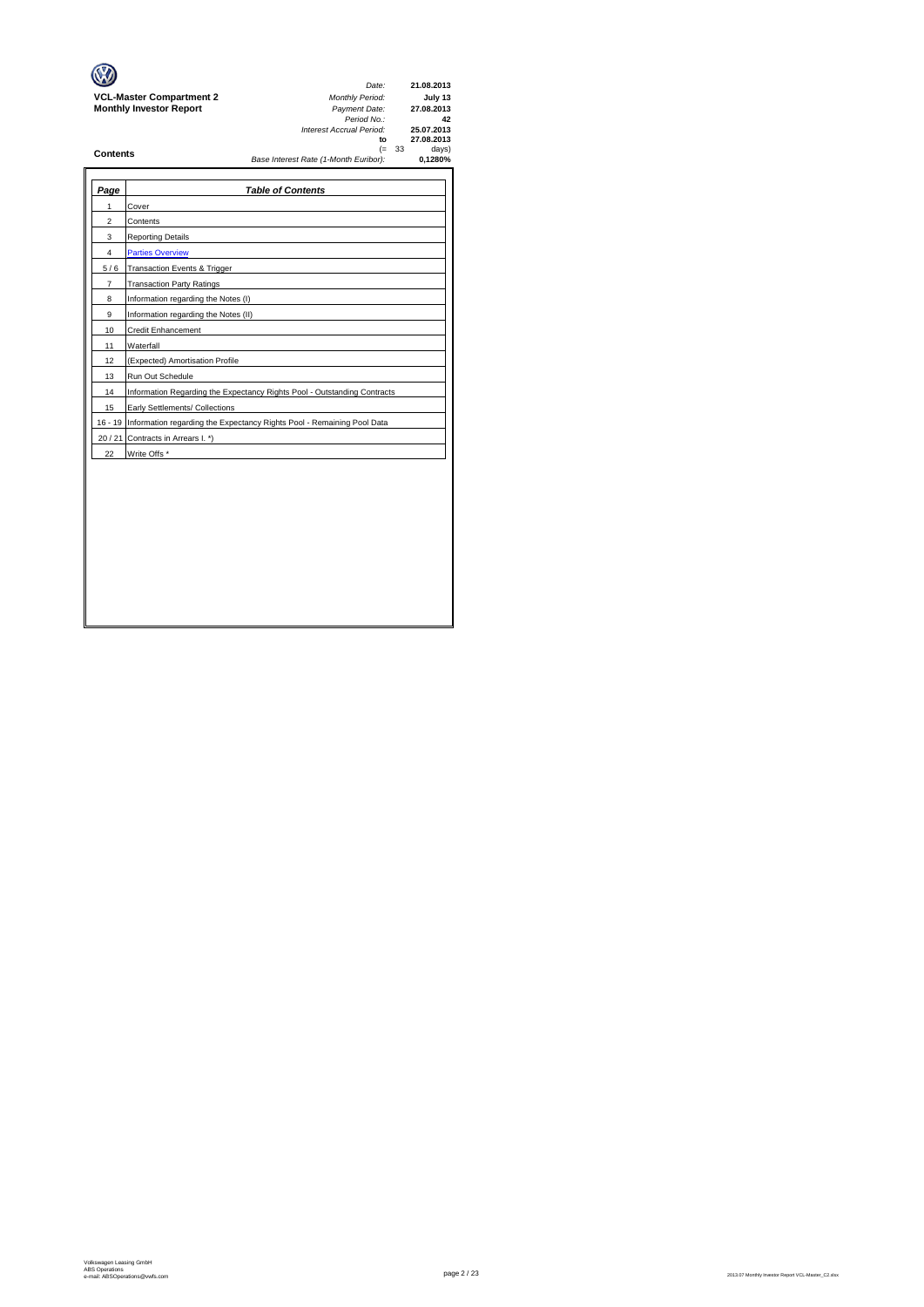| <b>VCL-Master Compartment 2</b><br><b>Monthly Investor Report</b> |            |       |                          |       | Date:<br>Monthly Period:<br>Payment Date:<br>Period No.:<br>Interest Accrual Period:<br>to |          | 21.08.2013<br>July 13<br>27.08.2013<br>42<br>25.07.2013<br>27.08.2013 |
|-------------------------------------------------------------------|------------|-------|--------------------------|-------|--------------------------------------------------------------------------------------------|----------|-----------------------------------------------------------------------|
| <b>Reporting Details</b>                                          |            |       |                          |       | Base Interest Rate (1-Month Euribor):                                                      | $(= 33)$ | davs)<br>0.1280%                                                      |
| <b>Initial Cut-Off Date:</b><br><b>Issue Date:</b>                |            |       | 31.01.2010<br>25.02.2010 |       |                                                                                            |          |                                                                       |
| <b>Scheduled Repayment Date as</b><br>of Cut-Off Date:            |            |       |                          |       | Payment Date in December 2013                                                              |          |                                                                       |
| <b>Legal Maturity Date:</b>                                       |            |       |                          |       | Payment Date in November 2019                                                              |          |                                                                       |
|                                                                   |            |       |                          |       |                                                                                            |          |                                                                       |
| <b>Reporting Date:</b>                                            | 21.08.2013 |       |                          |       | 5 days prior to Payment Date<br>(for previous month)                                       |          |                                                                       |
| <b>Payment Date:</b>                                              | 27.08.2013 |       |                          |       | 25 <sup>th</sup> of each month<br>(for previous month)                                     |          |                                                                       |
| <b>Monthly Period:</b>                                            | July 13    |       |                          |       |                                                                                            |          |                                                                       |
| Period No.:                                                       | 42         |       |                          |       |                                                                                            |          |                                                                       |
| <b>Collection Period:</b>                                         | from       |       | 01.07.2013               | to    | 31.07.2013                                                                                 |          |                                                                       |
| <b>Interest Accrual Period</b>                                    | from       |       | 25.07.2013               |       | to 27.08.2013                                                                              |          |                                                                       |
| <b>Days Accrued:</b>                                              |            | $($ = | 33                       | days) |                                                                                            |          |                                                                       |
| <b>Note Payment Period:</b>                                       | from       |       |                          |       | 25.07.2013 to 27.08.2013                                                                   |          |                                                                       |
| <b>Days Accrued:</b>                                              |            | $($ = | 33                       | days) |                                                                                            |          |                                                                       |
|                                                                   |            |       |                          |       |                                                                                            |          |                                                                       |
|                                                                   |            |       |                          |       |                                                                                            |          |                                                                       |
|                                                                   |            |       |                          |       |                                                                                            |          |                                                                       |
|                                                                   |            |       |                          |       |                                                                                            |          |                                                                       |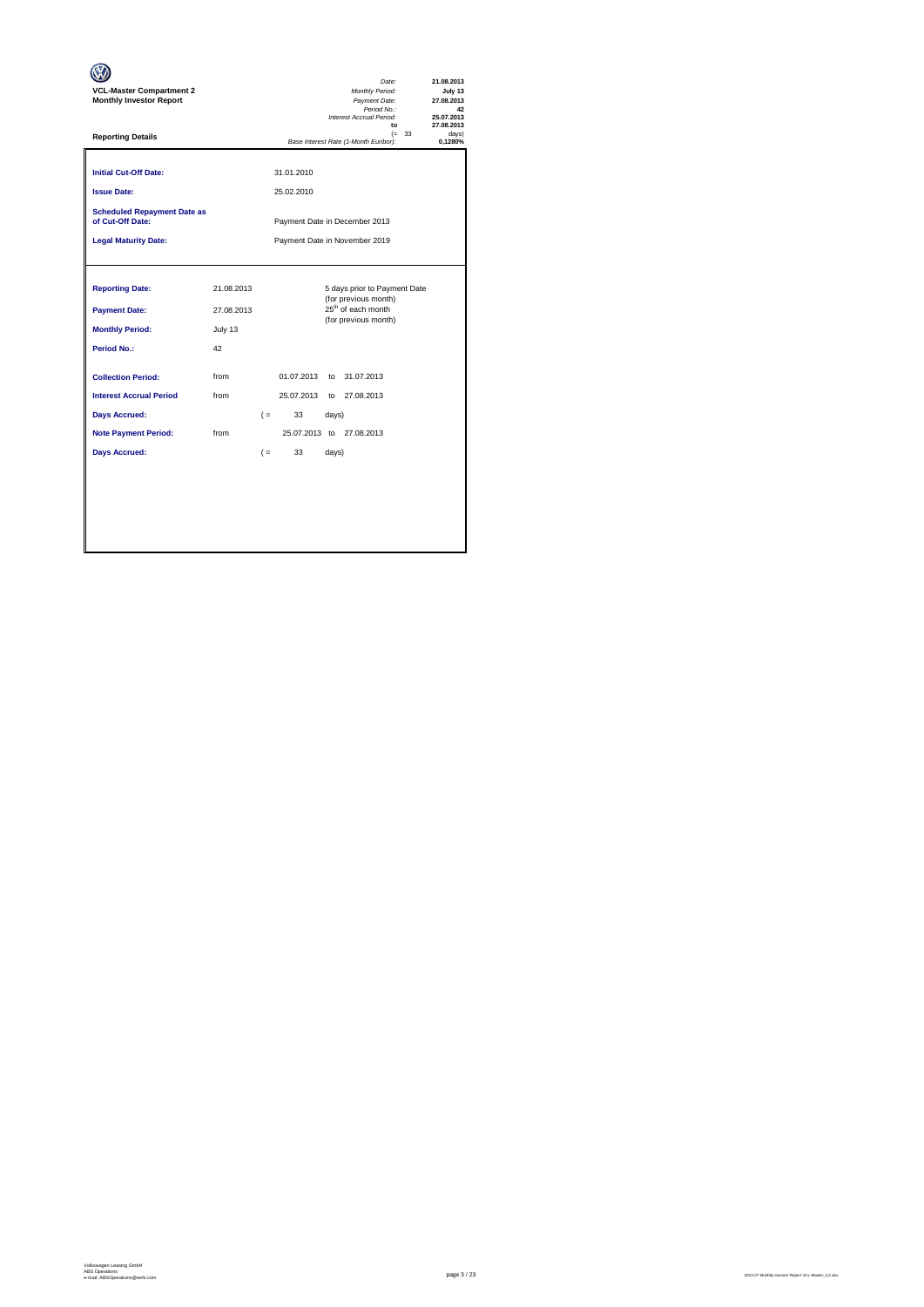

### **Parties Overview**

*Reporting Date:* **21.08.2013** *Payment Date:* **27.08.2013**<br> *Period No.:* **42**<br> *Accrual Period:* **25.07.2013** *Interest Accrual Period:* **25.07.2013**

**27.08.2013** 33<br>1280% **0** 

*Base Interest Rate (1-Month Euribor):* **0,1280%**

Lead Manger: **Manger: HSBC Bank plc Wilmington Trust SP** 8 Canada Square **Services (Frankfurt) GmbH**<br> **Rocess Agent:** Services (Frankfurt) GmbH<br>
Steinweg 3-5 London E14 5HQ Steinweg 3-5 Summay 2<br>60313 Frankfurt am Main<br>Germany [Email: ctla.securitisation@hsbc.com](mailto:ctla.securitisation@hsbc.com) fax +49 (0) 69 2992 5387 **In-House Structuring: Volkswagen Bank GmbH** email: fradirectors@wilmingtontrust.com Gifhorner Str. 57 38112 Braunschweig<br>Germany **Data Protection Volkswagen Bank GmbH**<br>**Trustee:** Gifhorner Straße 57 email: abs.structuring@vwfs.com 38112 Braunschweig **Account Bank: BNY Mellon**<br>
One Canada Square One Canada Square email: ABSOperations@vwfs.com London E14 5AL fax: +49 (0) 531 212 7 23 67 United Kingdom [Email: luke.ashby@bnymellon.com](mailto:ctla.securitisation@hsbc.com) **Clearing Systems: Clearstream Banking S.A. Paying Agent/ HSBC Bank plc All and Account 1999 12 Avenue JF Kennedy Calculation Agent/** 8 Canada Square **Calculation Agent/ Business Agent/ Business Agent/ Canada Square Calculation Agent/ Canada Square Calculation Agent/ Canada Square Canada Square Calculation Agent/ Interest Determination Agent:** London E14 5HQ<br>United Kingdom United Kingdom email: <u>web @clearstream.com</u> [Email: ctla.securitisation@hsbc.com](mailto:ctla.securitisation@hsbc.com) **Swap Counterparties: Crédit Agricole and Investment Bank Euroclear Banking S.A./ N.V.**<br>9, quai du Président Paul Doumer **1996** 1 Boulevard du Roi Albert II. 9, quai du Président Paul Doumer 1 au 1000 et du Roi du Roi Albert II.<br>1 Boulevard du Franç II.<br>1 B-1210 Brussels 92920 Paris La Défense Cedex B-1210 Brussels<br>
France Belgium<br>
Email: <u>ird exotic processing@ca-cib.com</u> B-1211 entities tel.: +32 (0)2 326 1211 France Belgium [Email: ird\\_exotic\\_processing@ca-cib.com](mailto:ctla.securitisation@hsbc.com) tel.: +32 (0)2 326 1211 **Commerzbank AG** Kaiserstraße 16 **Rating Agencies: Fitch Ratings Limited** 60261 Frankfurt Attn.: Structured Finance Surveillance 4th Floor, 101 Finsbury Pavement [Email: manuel.alvarez@commerzbank.com](mailto:ctla.securitisation@hsbc.com) London EC2A 1RS United Kingdom<br>fax. +44 (20) 7417 6262 **Landesbank Hessen-Thüringen GZ**<br>Neue Mainzer Straße 52 [email: abssurveillance@fitchratings.com](mailto:abssurveillance@fitchratings.com) 60311 Frankfurt am Main **Standard & Poor's Ratings Group**<br>Attn.: Structured Finance email: OTCconfirmations@helaba.de Standard & Poor's Ratings Services<br>20 Canada Square **The Bank of Nova Scotia** 20 Canada Square 20 Canada Square 20 Canada Square 20 Canada Square 20 Canada Square 20 Canada Square 20 Canada Square 20 Canada Square 20 Canada Square 20 Canada Square 20 Canada Square 20 Canada 40 King Street West Canary Wharf Canary Wharf Canary What Canary What Canary What Canary What Canary What Canary What Canary What Canary What Canary What Canary What Canary What Canary Canary Canary Canary Canary Canary Ca Toronto ON M5H 3Y2 Kanada<br>
Expansification of the Company of the United Kingdom<br>
Expansification of the Seurope of the Company of the Company of the Company of the Company of the Company of the Company of the Company of the Company of the Co email: allison.gloudon@scotiabank.com email: ABSeuropeansurveillance@standardandpoors.com **Corporate Services Wilmington Trust SP Services Provider: (Luxembourg) S.A.** 52-54 avenue du X Septembre L-2550 Luxembourg Luxembourg email: VCL@WilmingtonTrust.com fax: (+352) 2645 9628 tel.: (+352) 2602 491 **Servicer: Volkswagen Leasing GmbH** Gifhorner Str. 57 38112 Braunschweig Germany<br>email: <u>ABSOperations@vwfs.com</u><br>fax + 49 (0) 531 212 77540<br>tel.: +49 (0) 531 212 84952 **Security Trustee/ Process Agent:**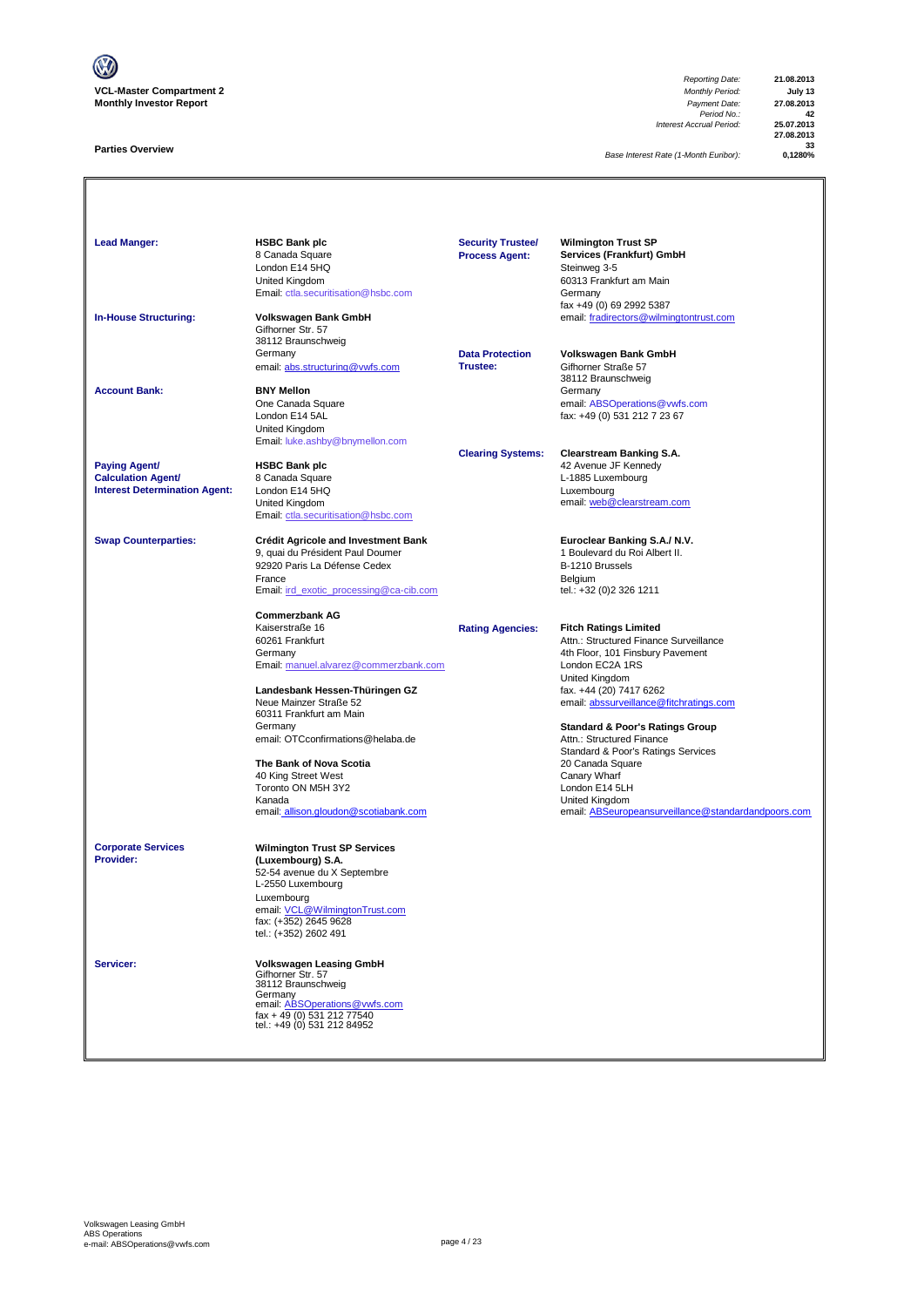|                                                                                  | <b>VCL-Master Compartment 2</b>                                                                                                                                                    |                         |                                                      |                                                                         | Date:<br><b>Monthly Period:</b>  | 21.08.2013<br>July 13                                |  |
|----------------------------------------------------------------------------------|------------------------------------------------------------------------------------------------------------------------------------------------------------------------------------|-------------------------|------------------------------------------------------|-------------------------------------------------------------------------|----------------------------------|------------------------------------------------------|--|
|                                                                                  | <b>Monthly Investor Report</b>                                                                                                                                                     |                         |                                                      |                                                                         | Payment Date:<br>Period No.:     | 27.08.2013<br>42                                     |  |
|                                                                                  | <b>Transaction Events &amp; Trigger</b>                                                                                                                                            |                         |                                                      |                                                                         | Interest Accrual Period:<br>to   | 25.07.2013<br>27.08.2013                             |  |
|                                                                                  | *N.B.: many of the Trigger criteria are determined by the performance of VCL Master S.A. Compartment 1                                                                             |                         |                                                      |                                                                         |                                  |                                                      |  |
|                                                                                  | <b>Revolving Period</b>                                                                                                                                                            |                         |                                                      |                                                                         |                                  |                                                      |  |
|                                                                                  | Expiration Date Date of Revolving Period (C2)                                                                                                                                      | 25.11.2013              |                                                      | (i.e. the last Purchase of additional Exp. Rights occurs on 25.11.2013) |                                  |                                                      |  |
|                                                                                  | Date of occurance of an Early Amortisation Event                                                                                                                                   |                         |                                                      |                                                                         |                                  |                                                      |  |
|                                                                                  |                                                                                                                                                                                    |                         |                                                      |                                                                         |                                  |                                                      |  |
|                                                                                  | Compartment 1 Revolving Period                                                                                                                                                     | 25.11.2013              |                                                      |                                                                         |                                  |                                                      |  |
|                                                                                  | <b>Accumulation Account Balance</b>                                                                                                                                                |                         |                                                      |                                                                         |                                  |                                                      |  |
|                                                                                  | Funds not yet invested for the Purchase of Additional                                                                                                                              | <b>Reporting Period</b> |                                                      | <b>Account Balance</b>                                                  |                                  | in %                                                 |  |
|                                                                                  | <b>Expectancy Rights</b><br>(Accumulation Account Balance)                                                                                                                         | July 13<br>June 13      |                                                      |                                                                         | 1.260.440,62<br>1.260.440,62     | 0.10%<br>0.00%                                       |  |
|                                                                                  |                                                                                                                                                                                    | May 13                  |                                                      |                                                                         | 1.260.440,62                     | 5,46%                                                |  |
|                                                                                  |                                                                                                                                                                                    |                         |                                                      |                                                                         |                                  |                                                      |  |
|                                                                                  | Trigger of VCL Master S.A. Compartment 1<br><b>Dynamic Net Loss Ratio</b>                                                                                                          |                         |                                                      |                                                                         |                                  |                                                      |  |
|                                                                                  | <b>Reporting Period</b>                                                                                                                                                            | in %                    | > 0.4%                                               | $>=1,0%$                                                                | $>=2,0%$                         | $>=2,8%$                                             |  |
|                                                                                  | July 13<br>June 13                                                                                                                                                                 | 0.18001%<br>0,14347%    | $\overline{\phantom{a}}$<br>$\overline{a}$           | $\overline{\phantom{a}}$                                                | ٠<br>$\overline{\phantom{a}}$    | $\overline{\phantom{a}}$<br>$\overline{\phantom{a}}$ |  |
|                                                                                  | May 13                                                                                                                                                                             | 0,15038%                | $\blacksquare$                                       | $\sim$                                                                  | $\blacksquare$                   | $\sim$                                               |  |
|                                                                                  | <b>Cumulative Net Loss Ratio</b>                                                                                                                                                   |                         |                                                      |                                                                         |                                  |                                                      |  |
|                                                                                  | <b>Reporting Period</b>                                                                                                                                                            | in %                    | > 0.45%                                              | $>=1,2%$                                                                | $>=1,75%$                        | $>=2,25%$                                            |  |
|                                                                                  | July 13<br>June 13                                                                                                                                                                 | 0,06819%<br>0,06668%    | $\overline{\phantom{a}}$<br>$\overline{\phantom{a}}$ | $\overline{\phantom{a}}$<br>$\overline{\phantom{a}}$                    | $\blacksquare$<br>$\blacksquare$ | $\overline{\phantom{a}}$<br>$\overline{\phantom{a}}$ |  |
|                                                                                  | May 13                                                                                                                                                                             | 0,06639%                | $\blacksquare$                                       |                                                                         | $\blacksquare$                   | $\sim$                                               |  |
|                                                                                  | <b>Late Delingency Ratio</b>                                                                                                                                                       | 0,25861%                |                                                      |                                                                         |                                  |                                                      |  |
|                                                                                  | Aggregate Discounted Lease Balance of all Initial and Additional Lease Balances less any Term Take                                                                                 |                         |                                                      |                                                                         |                                  | 7.337.419.486,33                                     |  |
|                                                                                  | Aggregate Discounted Lease Balance as of the beginning of the Monthly Period                                                                                                       |                         |                                                      |                                                                         |                                  | 1.612.471.424,12                                     |  |
|                                                                                  | Weighted Average Seasoning (before Top-Up/Tap-Up)                                                                                                                                  |                         | 8,41                                                 |                                                                         |                                  |                                                      |  |
|                                                                                  | <b>Enforcement Event</b>                                                                                                                                                           |                         |                                                      |                                                                         |                                  |                                                      |  |
|                                                                                  | Enforcement Event in place?                                                                                                                                                        |                         |                                                      | no                                                                      |                                  |                                                      |  |
|                                                                                  | <b>Credit Enhancement Increase Condition</b>                                                                                                                                       |                         |                                                      |                                                                         |                                  |                                                      |  |
|                                                                                  | (a) the Dynamic Net Loss Ratio for three consecutive Payment Dates exeeds and                                                                                                      |                         |                                                      |                                                                         |                                  |                                                      |  |
|                                                                                  | (i) if Weighted Average Seasoning is less or equal 12 months                                                                                                                       |                         | 0,40%                                                | no                                                                      |                                  |                                                      |  |
|                                                                                  | (ii) if Weighted Average Seasoning is between 13 - 24 months<br>(iii) if Weighted Average Seasoning is between 25 - 36 months                                                      | 1,00%<br>2,00%          | no<br>no                                             |                                                                         |                                  |                                                      |  |
|                                                                                  | (iv) if Weighted Average Seasoning is > 36 months                                                                                                                                  | 2,80%                   | no                                                   |                                                                         |                                  |                                                      |  |
| (b) the Cumulative Net Loss Ratio for three consecutive Payment Dates exeeds and |                                                                                                                                                                                    |                         |                                                      |                                                                         |                                  |                                                      |  |
|                                                                                  | (i) if Weighted Average Seasoning is less or equal 12 months                                                                                                                       |                         | 0,45%                                                | no                                                                      |                                  |                                                      |  |
|                                                                                  | (ii) if Weighted Average Seasoning is between 13 - 24 months<br>(iii) if Weighted Average Seasoning is between 25 - 36 months<br>(iv) if Weighted Average Seasoning is > 36 months | 1,20%<br>1,75%<br>2,25% | no<br>no<br>no                                       |                                                                         |                                  |                                                      |  |
|                                                                                  | (c) the Late Delinquency Ratio exeeds 1,75% at any Payment Date                                                                                                                    |                         | no                                                   |                                                                         |                                  |                                                      |  |
|                                                                                  | (d) the Occurence of a Servicer Replacement Event                                                                                                                                  |                         |                                                      | no                                                                      |                                  |                                                      |  |
|                                                                                  | (e) the Occurence of an Insolvency Event with Respect to VWL                                                                                                                       |                         |                                                      | no                                                                      |                                  |                                                      |  |
|                                                                                  | the Cash Collateral Account does not contain the Compartment 1 Specified General                                                                                                   |                         |                                                      |                                                                         |                                  |                                                      |  |
| (f)                                                                              | Cash Collateral Account Balance                                                                                                                                                    |                         |                                                      | no                                                                      |                                  |                                                      |  |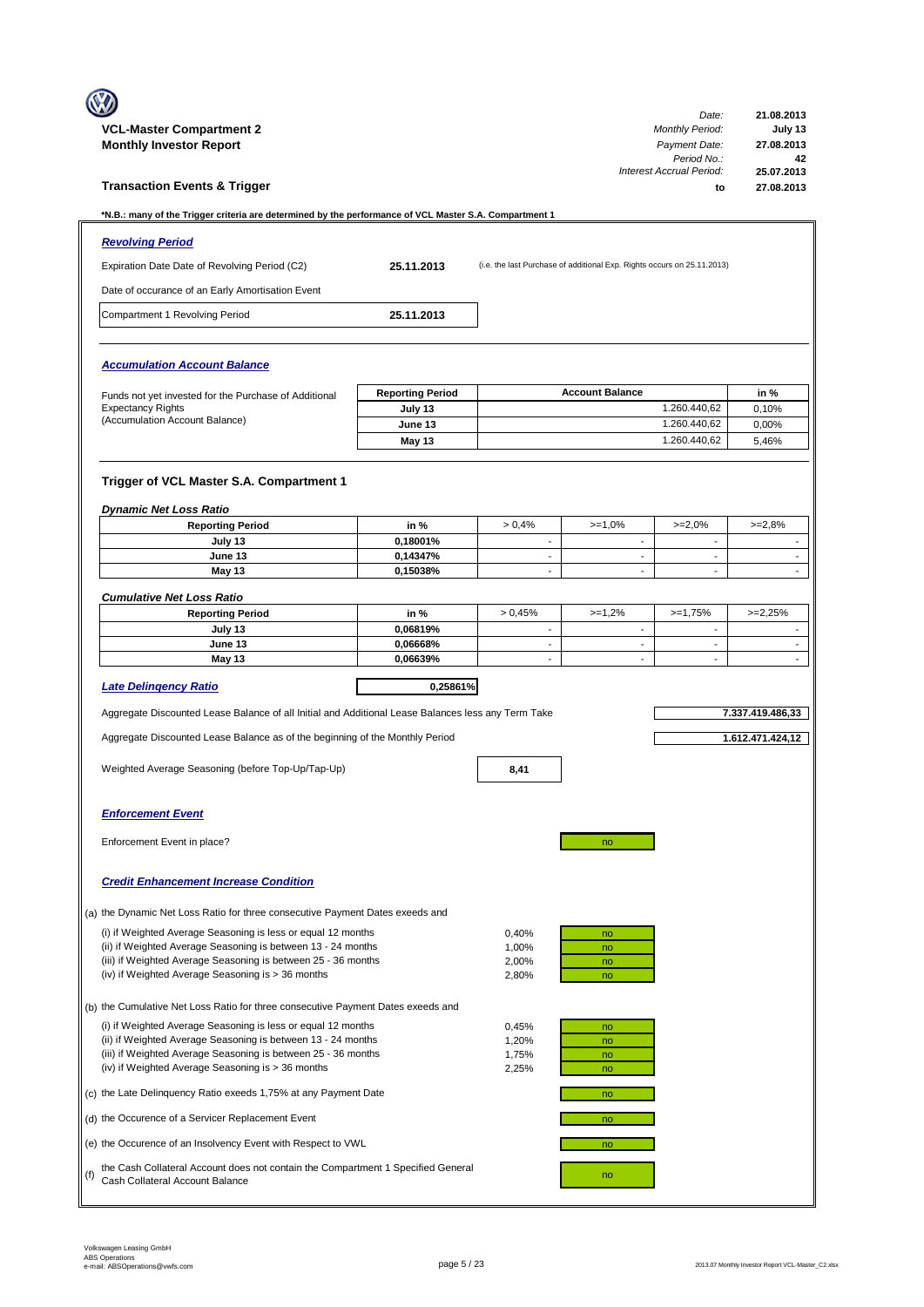| <b>VCL-Master Compartment 2</b>                                                                                                                                                                                                                        |                                                                                                   | Date:<br><b>Monthly Period:</b> | 21.08.2013<br>July 13 |  |  |  |
|--------------------------------------------------------------------------------------------------------------------------------------------------------------------------------------------------------------------------------------------------------|---------------------------------------------------------------------------------------------------|---------------------------------|-----------------------|--|--|--|
| <b>Monthly Investor Report</b>                                                                                                                                                                                                                         | Payment Date:                                                                                     | 27.08.2013                      |                       |  |  |  |
|                                                                                                                                                                                                                                                        |                                                                                                   | Period No.:                     | 42                    |  |  |  |
|                                                                                                                                                                                                                                                        |                                                                                                   | Interest Accrual Period:        | 25.07.2013            |  |  |  |
| <b>Transaction Events &amp; Trigger</b>                                                                                                                                                                                                                |                                                                                                   | to                              | 27.08.2013            |  |  |  |
| *N.B.: many of the Trigger criteria are determined by the performance of VCL Master S.A. Compartment 1                                                                                                                                                 |                                                                                                   |                                 |                       |  |  |  |
| <b>German Trade Tax</b>                                                                                                                                                                                                                                |                                                                                                   |                                 |                       |  |  |  |
| German Trade Tax Increase Event has occured                                                                                                                                                                                                            |                                                                                                   | no                              |                       |  |  |  |
| German Trade Tax Decrease Event has occured                                                                                                                                                                                                            |                                                                                                   | no                              |                       |  |  |  |
| current German Trade Tax Level (Hebesatz)                                                                                                                                                                                                              |                                                                                                   | 450%                            |                       |  |  |  |
| German Trade Tax Increase-/ Decrease Amount                                                                                                                                                                                                            |                                                                                                   |                                 |                       |  |  |  |
| <b>Early Amortisation Event</b>                                                                                                                                                                                                                        |                                                                                                   |                                 |                       |  |  |  |
| Early Amortisation Event in effect?                                                                                                                                                                                                                    |                                                                                                   |                                 |                       |  |  |  |
| (i) Occurence of a Foreclosure Event                                                                                                                                                                                                                   |                                                                                                   | no                              |                       |  |  |  |
| (ii) Compartment 1 Accumulation Account Balance > 10% of Total discounted Lease Receivables on<br>two consecutive months                                                                                                                               |                                                                                                   | no                              |                       |  |  |  |
| (iii) Compartment 2 Accumulation Account Balance > 10% of Total discounted Expectancy Rights on<br>three consecutive months                                                                                                                            |                                                                                                   | no                              |                       |  |  |  |
| Collatereal by Swap Counterparty                                                                                                                                                                                                                       | (v) In case of Default/Termination Event: Failure to replace Swap Counterparty or failure to post |                                 |                       |  |  |  |
| <b>Clean-Up Call Condition</b>                                                                                                                                                                                                                         |                                                                                                   |                                 |                       |  |  |  |
| Clean-Up @                                                                                                                                                                                                                                             | 10,00%                                                                                            |                                 |                       |  |  |  |
| <b>Current Percentage</b>                                                                                                                                                                                                                              | 86,43%                                                                                            |                                 |                       |  |  |  |
| Aggregate Discounted Expectancy Rights Balance                                                                                                                                                                                                         | 1.230.301.294,98                                                                                  |                                 |                       |  |  |  |
| Maximum Discounted Expectancy Rights Balance                                                                                                                                                                                                           | 1.423.516.838,33                                                                                  |                                 |                       |  |  |  |
| Fulfilled when the Aggregate Discounted Expectancy Rights Balance is<br>less than 10 per cent. of the Maximum Discounted Expectancy<br>Rights Balance provided that all payment obligations under the<br>Compartment 2 Notes will be thereby fulfilled | no                                                                                                |                                 |                       |  |  |  |

\*N.B. This percentage may become greater 100% whenever the Current Total Outstanding Discounted Lease Balance is larger than the highest Total<br>Outstanding Discounted Lease Balance we have seen in the past (excluding the cu Balance" must not include the current period as it is an input parameter for the waterfall calculation (which has to take place before any Top-Up can occur for the current period).

### *Repurchase of Receivables*

|                         | Number of contracts | Outstanding<br>Discounted<br>Balance | <b>Re-Purchase Price</b> |
|-------------------------|---------------------|--------------------------------------|--------------------------|
| <b>Current Period</b>   |                     |                                      |                          |
| <b>Previous Periods</b> |                     |                                      |                          |
| Total                   | -                   |                                      |                          |

### *Transaction Party Replacements*

| <b>Capacity of Transaction Party</b> | Date of Replacement | <b>Reason for</b><br>Replacement | <b>Replaced Party</b>   | Replaced by            |
|--------------------------------------|---------------------|----------------------------------|-------------------------|------------------------|
| <b>Account Bank</b>                  | 26.11.2012 Renewal  |                                  | <b>HSBC</b>             | <b>BNY</b>             |
| Subloan Lender                       | 26.11.2012 Renewal  |                                  | <b>VIPS</b>             | <b>VW Bank</b>         |
| Swap-Counterparty Series 2010-1      | 26.11.2012 Renewal  |                                  | <b>BBVA</b>             | <b>Credit Agricole</b> |
| Swap-Counterparty Series 2010-2      | 26.11.2012 Renewal  |                                  | <b>BBVA</b>             | Commerzbank            |
| Swap-Counterparty Series 2010-4      | 26.11.2012 Renewal  |                                  | <b>BBVA and DZ Bank</b> | Commerzbank            |
| Swap-Counterparty Series 2010-3      |                     | 27.12.2012 Downgrade             | <b>BBVA</b>             | Helaba                 |
|                                      |                     |                                  |                         |                        |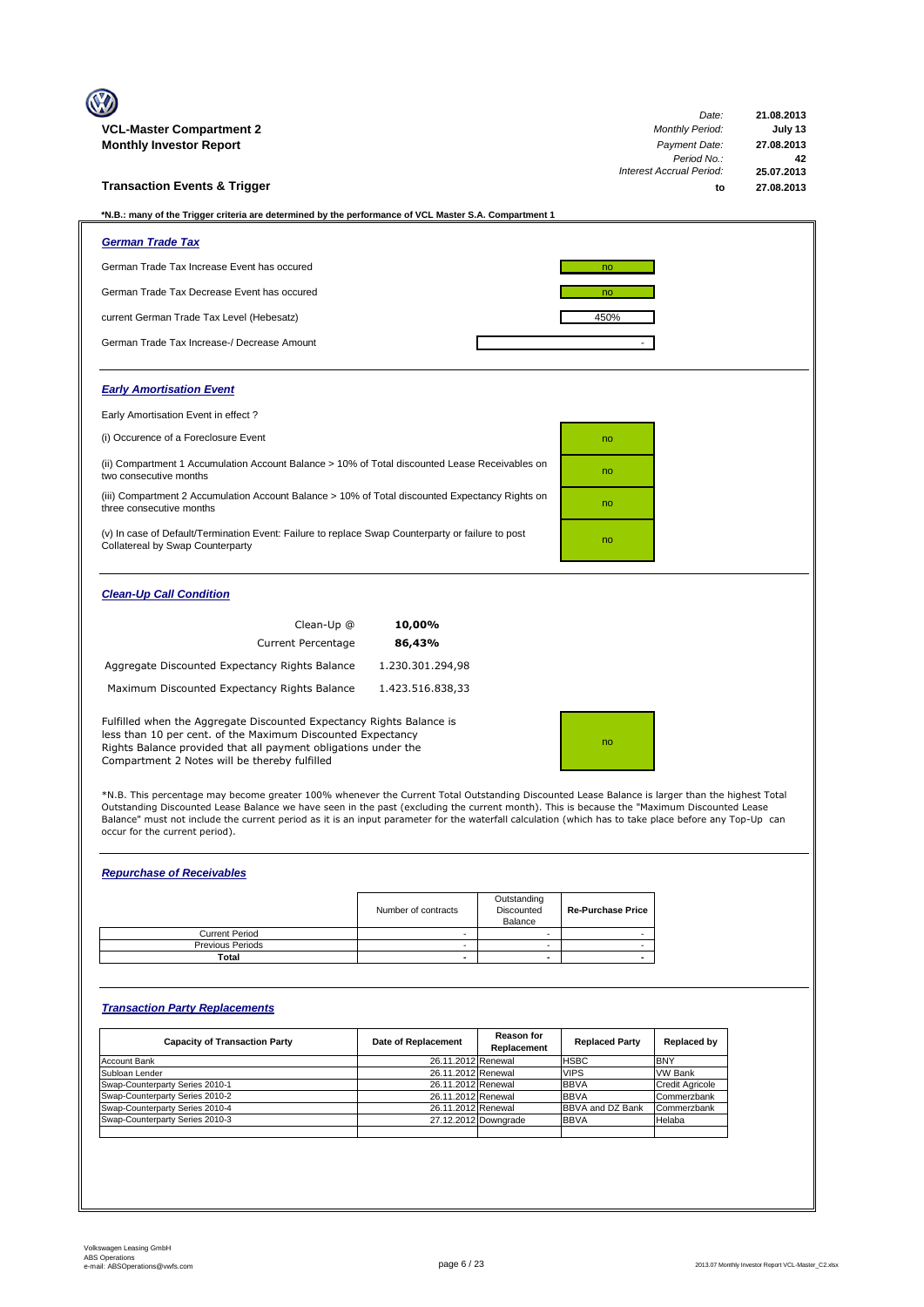| $\mathbb{C}$                                                      |
|-------------------------------------------------------------------|
| <b>VCL-Master Compartment</b> :<br><b>Monthly Investor Report</b> |

**Transaction Party Ratings**

| DBRS<br>Fitch<br>S&P<br>Moody's<br>Outlook<br>Outlook<br>Outlook<br><b>Long Term</b><br><b>Short Term</b><br>Long Term<br>Short Term<br>Long Term<br>Short Term<br>Outlook<br><b>Long Term</b><br><b>Short Term</b><br><b>Account Bank:</b><br><b>BNY Mellon</b><br>$F1+$<br><b>Current Rating</b><br>AA-<br>Stable<br>Aa3<br>D<br>$A+$<br>$A-1$<br>Negative<br><b>Minimum required Rating</b><br>n.a.<br>F1<br>n.a.<br>$A-1$<br>n.a<br>n.a.<br>n.a<br>n.a<br>(if no short term Rating available, the higher long<br>n.a.<br>n.a.<br>n.a.<br>n.a.<br>n.a.<br>n.a.<br>n.a.<br>n.a.<br>.<br>term ration is anniicable)<br>Required<br>the Account Bank ceases to have the Account Bank Required Rating it shall, at its own cost,<br>Rating:<br>(i) transfer the accounts to an Eligible Collateral Bank, or<br>(ii) provide a guarantee from an Eligible Guaranter, or<br>fulfilled<br>(ii) take any other action in order to maintain the rating of the Notes.<br>ne of the measures is taken within a given timespan, the Issuer may enter into new banking arrangements at its own initiative with another Account Bank<br>lease refer to the Prospectus for a complete description of the mechanism)<br>Swap Counterparty:<br>Fitch - Rating<br><b>NO</b><br>Landesbank Hessen Thueringen<br>Watch Negative?<br>Girozentrale<br>$F1+$<br><b>Current Rating</b><br>$A+$<br>Stable<br>A2<br>$P-1$<br>Stable<br>$\theta$<br>$\begin{array}{c} 0 \\ 0 \end{array}$<br>$\theta$<br>A<br>$A-1$<br>Stable<br><b>Minimum required Rating</b><br>F1<br>$P-1$<br>A<br>A2<br>А<br>$A-1$<br>Ī<br>(if no short term Rating available, the higher long<br>A1<br>term rating is applicable)<br><b>Minimum required Rating</b><br>BBB+<br>F2<br>(if no short term Rating available, the higher long<br>BBB+<br>term rating is applicable)<br>f the Swap Bank falls below the above mentioned Minimum Rating (Level I) it shall provide Eligible Credit Support by means of Cash or certain types of Prime Debt Obligations<br>Required<br>Rating:<br>f the Swap Bank ceases to have the even lower Rating as an Eligible Swap Counterparty (Level II) it shall, at its own cost.<br>the United States and obligations under the Swap Agreement to another Eligible Swap Partner or<br>(i) transfer all rights and obligations under the Swap Agreement to another Eligible Swap Partner or (ii)<br>fulfilled<br>none of the measures is taken within a given timespan, the Issuer may enter into new arrangements at its own initiative with another Swap Bank<br>se refer to the Prospectus for a complete description of the mechanism)<br>Collateral has been transfered to the counterparty downgrade collateral account according to the<br>ISDA Credit Support Annex for VCL Master C2 dated February 23rd 2010.<br><b>Swap Counterparty:</b><br>Fitch - Rating<br><b>NO</b><br>Watch Negative?<br><b>Crédit Agricole</b><br>Stable<br>F <sub>1</sub><br>A <sub>2</sub><br>$P-1$<br>Stable<br>$\mathbb O$<br>Ò<br>Negative<br>$\theta$<br>A<br><b>Current Rating</b><br>А<br>A-1<br><b>Minimum required Rating</b><br>F1<br>$P-1$<br>А<br>A2<br>А<br>$A-1$<br>š<br>(if no short term Rating available, the higher long<br>$\mathbb{A}1$<br>term rating is applicable)<br>BBB+<br>F <sub>2</sub><br><b>Minimum required Rating</b><br>ţ<br>(if no short term Rating available, the higher long<br>term rating is applicable)<br><b>RRR</b><br>t the Swap Bank falls below the above mentioned Minimum Rating (Level I) it shall provide Eligible Credit Support by means of Cash or certain types of Prime Debt Obligations<br>Required<br>the Swap Bank ceases to have the even lower Rading as an Eligible Swap Counterparty (Level II) it shall, at its own cost,<br>(i) transfer all rights and obligations under the Swap Agreement to another Eligible Swap Partner or<br>Rating:<br>(ii) provide a guarantee from an Eligible Guaranter.<br>one of the measures is taken within a given timespan, the Issuer may enter into new arrangements at its own initiative with another Swap Bank<br>fulfilled<br>Vease refer to the Prospectus for a complete description of the mechanism)<br>Collateral has been transfered to the counterparty downgrade collateral account according to the<br>ISDA Credit Support Annex for VCL Master C2 dated February 23rd 2010.<br>Swap Counterparty:<br>Fitch - Rating<br><b>NO</b><br>Watch Negative?<br><b>Commerzbank AG</b><br>$F1+$<br>Stable<br><b>Current Rating</b><br>A+<br>Baa1<br>$P-2$<br>Stable<br>n.a<br>A.<br>$A-2$<br>Negative<br>n.a<br>na<br><b>Minimum required Rating</b><br>F1<br>A2<br>$P-1$<br>А<br>А<br>$A-1$<br>(if no short term Rating available, the higher long<br>$\mathbb{A}1$<br>term rating is applicable)<br><b>Minimum required Rating</b><br>BBB+<br>F2<br>(if no short term Rating available, the higher long<br>term rating is applicable)<br><b>RRR</b><br>t the Swap Bank falls below the above mentioned Minimum Rating (Level I) it shall provide Eligible Credit Support by means of Cash or certain types of Prime Debt Obligations<br>Required<br>If the Swap Bank ceases to have the even lower Rating as an Eligible Swap Counterparty (Level II) it shall, at its own cost,<br>Rating:<br>(i) transfer all rights and obligations under the Swap Agreement to another Eligible Swap Partner or<br>(ii) provide a guarantee from an Eligible Guaranter.<br>none of the measures is taken within a given timespan, the Issuer ma<br>Level I noi<br>.<br>Please refer to the Prospectus for a complete description of the mechanism)<br><b>fulfilled</b><br>Collateral has been transfered to the counterparty downgrade collateral account according to the<br>ISDA Credit Support Annex for VCL Master C2 dated February 23rd 2010.<br>Swap Counterparty:<br>Fitch - Rating<br><b>NO</b><br>Bank of Nova Scotia<br>Watch Negative?<br>Stable<br>AA-<br>F <sub>1+</sub><br>Aa2<br>$P-1$<br>Stable<br>R-1 (high)<br>stable<br>Stable<br>Current Rating<br>AA<br>A+<br>A-1<br><b>Minimum required Rating</b><br>F1<br>A2<br>$P-1$<br>А<br>А<br>$A-1$<br>ş<br>(if no short term Rating available, the higher long<br>term rating is applicable)<br>ŝ<br>$\mathbb{A}\mathbb{1}$<br><b>Minimum required Rating</b><br>BBB+<br>F <sub>2</sub><br>(if no short term Rating available, the higher long<br>term rating is applicable)<br>BBB+<br>the Swap Bank falls below the above mentioned Minimum Rating (Level I) it shall provide Eligible Credit Support by means of Cash or certain types of Prime Debt Obligations<br>Required<br>f the Swap Bank ceases to have the even lower Rating as an Eligible Swap Counterparty (Level II) it shall, at its own cost,<br>(i) transfer all rights and obligations under the Swap Agreement to another Eligible Swap Partner or<br>Rating:<br>(ii) provide a guarantee from an Eligible Guaranter.<br>none of the measures is taken within a given timespan, the Issuer may enter into new arrangements at its own initiative with another Swap Bank.<br>Please refer to the Prospectus for a complete description of the mechanism)<br>fulfilled | <b>Rating Information on relevant Transaction Parties</b> |      |      |      |            |               |                    |              |              |                |                                     |                                             |                  |
|--------------------------------------------------------------------------------------------------------------------------------------------------------------------------------------------------------------------------------------------------------------------------------------------------------------------------------------------------------------------------------------------------------------------------------------------------------------------------------------------------------------------------------------------------------------------------------------------------------------------------------------------------------------------------------------------------------------------------------------------------------------------------------------------------------------------------------------------------------------------------------------------------------------------------------------------------------------------------------------------------------------------------------------------------------------------------------------------------------------------------------------------------------------------------------------------------------------------------------------------------------------------------------------------------------------------------------------------------------------------------------------------------------------------------------------------------------------------------------------------------------------------------------------------------------------------------------------------------------------------------------------------------------------------------------------------------------------------------------------------------------------------------------------------------------------------------------------------------------------------------------------------------------------------------------------------------------------------------------------------------------------------------------------------------------------------------------------------------------------------------------------------------------------------------------------------------------------------------------------------------------------------------------------------------------------------------------------------------------------------------------------------------------------------------------------------------------------------------------------------------------------------------------------------------------------------------------------------------------------------------------------------------------------------------------------------------------------------------------------------------------------------------------------------------------------------------------------------------------------------------------------------------------------------------------------------------------------------------------------------------------------------------------------------------------------------------------------------------------------------------------------------------------------------------------------------------------------------------------------------------------------------------------------------------------------------------------------------------------------------------------------------------------------------------------------------------------------------------------------------------------------------------------------------------------------------------------------------------------------------------------------------------------------------------------------------------------------------------------------------------------------------------------------------------------------------------------------------------------------------------------------------------------------------------------------------------------------------------------------------------------------------------------------------------------------------------------------------------------------------------------------------------------------------------------------------------------------------------------------------------------------------------------------------------------------------------------------------------------------------------------------------------------------------------------------------------------------------------------------------------------------------------------------------------------------------------------------------------------------------------------------------------------------------------------------------------------------------------------------------------------------------------------------------------------------------------------------------------------------------------------------------------------------------------------------------------------------------------------------------------------------------------------------------------------------------------------------------------------------------------------------------------------------------------------------------------------------------------------------------------------------------------------------------------------------------------------------------------------------------------------------------------------------------------------------------------------------------------------------------------------------------------------------------------------------------------------------------------------------------------------------------------------------------------------------------------------------------------------------------------------------------------------------------------------------------------------------------------------------------------------------------------------------------------------------------------------------------------------------------------------------------------------------------------------------------------------------------------------------------------------------------------------------------------------------------------------------------------------------------------------------------------------------------------------------------------------------------------------------------------------------------------------------------------------------------------------------------------------------------------------------------------------------------------------------------------------------------------------------------------------------------------------------------------------------------------------------------------------------------------------------------------------------------------------------------------------------------------------------------------------------------------------------------------------------------------------------------------------------------------------------------------------------------------------------------------------------------------------------------------------------------------------------------------|-----------------------------------------------------------|------|------|------|------------|---------------|--------------------|--------------|--------------|----------------|-------------------------------------|---------------------------------------------|------------------|
|                                                                                                                                                                                                                                                                                                                                                                                                                                                                                                                                                                                                                                                                                                                                                                                                                                                                                                                                                                                                                                                                                                                                                                                                                                                                                                                                                                                                                                                                                                                                                                                                                                                                                                                                                                                                                                                                                                                                                                                                                                                                                                                                                                                                                                                                                                                                                                                                                                                                                                                                                                                                                                                                                                                                                                                                                                                                                                                                                                                                                                                                                                                                                                                                                                                                                                                                                                                                                                                                                                                                                                                                                                                                                                                                                                                                                                                                                                                                                                                                                                                                                                                                                                                                                                                                                                                                                                                                                                                                                                                                                                                                                                                                                                                                                                                                                                                                                                                                                                                                                                                                                                                                                                                                                                                                                                                                                                                                                                                                                                                                                                                                                                                                                                                                                                                                                                                                                                                                                                                                                                                                                                                                                                                                                                                                                                                                                                                                                                                                                                                                                                                                                                                                                                                                                                                                                                                                                                                                                                                                                                                                                                                                                                          |                                                           |      |      |      |            |               |                    |              |              |                |                                     |                                             |                  |
|                                                                                                                                                                                                                                                                                                                                                                                                                                                                                                                                                                                                                                                                                                                                                                                                                                                                                                                                                                                                                                                                                                                                                                                                                                                                                                                                                                                                                                                                                                                                                                                                                                                                                                                                                                                                                                                                                                                                                                                                                                                                                                                                                                                                                                                                                                                                                                                                                                                                                                                                                                                                                                                                                                                                                                                                                                                                                                                                                                                                                                                                                                                                                                                                                                                                                                                                                                                                                                                                                                                                                                                                                                                                                                                                                                                                                                                                                                                                                                                                                                                                                                                                                                                                                                                                                                                                                                                                                                                                                                                                                                                                                                                                                                                                                                                                                                                                                                                                                                                                                                                                                                                                                                                                                                                                                                                                                                                                                                                                                                                                                                                                                                                                                                                                                                                                                                                                                                                                                                                                                                                                                                                                                                                                                                                                                                                                                                                                                                                                                                                                                                                                                                                                                                                                                                                                                                                                                                                                                                                                                                                                                                                                                                          |                                                           |      |      |      |            |               |                    |              |              |                |                                     |                                             |                  |
|                                                                                                                                                                                                                                                                                                                                                                                                                                                                                                                                                                                                                                                                                                                                                                                                                                                                                                                                                                                                                                                                                                                                                                                                                                                                                                                                                                                                                                                                                                                                                                                                                                                                                                                                                                                                                                                                                                                                                                                                                                                                                                                                                                                                                                                                                                                                                                                                                                                                                                                                                                                                                                                                                                                                                                                                                                                                                                                                                                                                                                                                                                                                                                                                                                                                                                                                                                                                                                                                                                                                                                                                                                                                                                                                                                                                                                                                                                                                                                                                                                                                                                                                                                                                                                                                                                                                                                                                                                                                                                                                                                                                                                                                                                                                                                                                                                                                                                                                                                                                                                                                                                                                                                                                                                                                                                                                                                                                                                                                                                                                                                                                                                                                                                                                                                                                                                                                                                                                                                                                                                                                                                                                                                                                                                                                                                                                                                                                                                                                                                                                                                                                                                                                                                                                                                                                                                                                                                                                                                                                                                                                                                                                                                          |                                                           |      |      |      |            |               |                    |              |              |                |                                     |                                             |                  |
|                                                                                                                                                                                                                                                                                                                                                                                                                                                                                                                                                                                                                                                                                                                                                                                                                                                                                                                                                                                                                                                                                                                                                                                                                                                                                                                                                                                                                                                                                                                                                                                                                                                                                                                                                                                                                                                                                                                                                                                                                                                                                                                                                                                                                                                                                                                                                                                                                                                                                                                                                                                                                                                                                                                                                                                                                                                                                                                                                                                                                                                                                                                                                                                                                                                                                                                                                                                                                                                                                                                                                                                                                                                                                                                                                                                                                                                                                                                                                                                                                                                                                                                                                                                                                                                                                                                                                                                                                                                                                                                                                                                                                                                                                                                                                                                                                                                                                                                                                                                                                                                                                                                                                                                                                                                                                                                                                                                                                                                                                                                                                                                                                                                                                                                                                                                                                                                                                                                                                                                                                                                                                                                                                                                                                                                                                                                                                                                                                                                                                                                                                                                                                                                                                                                                                                                                                                                                                                                                                                                                                                                                                                                                                                          |                                                           |      |      |      |            |               |                    |              |              |                |                                     |                                             |                  |
|                                                                                                                                                                                                                                                                                                                                                                                                                                                                                                                                                                                                                                                                                                                                                                                                                                                                                                                                                                                                                                                                                                                                                                                                                                                                                                                                                                                                                                                                                                                                                                                                                                                                                                                                                                                                                                                                                                                                                                                                                                                                                                                                                                                                                                                                                                                                                                                                                                                                                                                                                                                                                                                                                                                                                                                                                                                                                                                                                                                                                                                                                                                                                                                                                                                                                                                                                                                                                                                                                                                                                                                                                                                                                                                                                                                                                                                                                                                                                                                                                                                                                                                                                                                                                                                                                                                                                                                                                                                                                                                                                                                                                                                                                                                                                                                                                                                                                                                                                                                                                                                                                                                                                                                                                                                                                                                                                                                                                                                                                                                                                                                                                                                                                                                                                                                                                                                                                                                                                                                                                                                                                                                                                                                                                                                                                                                                                                                                                                                                                                                                                                                                                                                                                                                                                                                                                                                                                                                                                                                                                                                                                                                                                                          |                                                           |      |      |      |            |               |                    |              |              |                |                                     |                                             |                  |
|                                                                                                                                                                                                                                                                                                                                                                                                                                                                                                                                                                                                                                                                                                                                                                                                                                                                                                                                                                                                                                                                                                                                                                                                                                                                                                                                                                                                                                                                                                                                                                                                                                                                                                                                                                                                                                                                                                                                                                                                                                                                                                                                                                                                                                                                                                                                                                                                                                                                                                                                                                                                                                                                                                                                                                                                                                                                                                                                                                                                                                                                                                                                                                                                                                                                                                                                                                                                                                                                                                                                                                                                                                                                                                                                                                                                                                                                                                                                                                                                                                                                                                                                                                                                                                                                                                                                                                                                                                                                                                                                                                                                                                                                                                                                                                                                                                                                                                                                                                                                                                                                                                                                                                                                                                                                                                                                                                                                                                                                                                                                                                                                                                                                                                                                                                                                                                                                                                                                                                                                                                                                                                                                                                                                                                                                                                                                                                                                                                                                                                                                                                                                                                                                                                                                                                                                                                                                                                                                                                                                                                                                                                                                                                          |                                                           |      |      |      |            |               |                    |              |              |                |                                     |                                             |                  |
|                                                                                                                                                                                                                                                                                                                                                                                                                                                                                                                                                                                                                                                                                                                                                                                                                                                                                                                                                                                                                                                                                                                                                                                                                                                                                                                                                                                                                                                                                                                                                                                                                                                                                                                                                                                                                                                                                                                                                                                                                                                                                                                                                                                                                                                                                                                                                                                                                                                                                                                                                                                                                                                                                                                                                                                                                                                                                                                                                                                                                                                                                                                                                                                                                                                                                                                                                                                                                                                                                                                                                                                                                                                                                                                                                                                                                                                                                                                                                                                                                                                                                                                                                                                                                                                                                                                                                                                                                                                                                                                                                                                                                                                                                                                                                                                                                                                                                                                                                                                                                                                                                                                                                                                                                                                                                                                                                                                                                                                                                                                                                                                                                                                                                                                                                                                                                                                                                                                                                                                                                                                                                                                                                                                                                                                                                                                                                                                                                                                                                                                                                                                                                                                                                                                                                                                                                                                                                                                                                                                                                                                                                                                                                                          |                                                           |      |      |      |            |               |                    |              |              |                |                                     |                                             |                  |
|                                                                                                                                                                                                                                                                                                                                                                                                                                                                                                                                                                                                                                                                                                                                                                                                                                                                                                                                                                                                                                                                                                                                                                                                                                                                                                                                                                                                                                                                                                                                                                                                                                                                                                                                                                                                                                                                                                                                                                                                                                                                                                                                                                                                                                                                                                                                                                                                                                                                                                                                                                                                                                                                                                                                                                                                                                                                                                                                                                                                                                                                                                                                                                                                                                                                                                                                                                                                                                                                                                                                                                                                                                                                                                                                                                                                                                                                                                                                                                                                                                                                                                                                                                                                                                                                                                                                                                                                                                                                                                                                                                                                                                                                                                                                                                                                                                                                                                                                                                                                                                                                                                                                                                                                                                                                                                                                                                                                                                                                                                                                                                                                                                                                                                                                                                                                                                                                                                                                                                                                                                                                                                                                                                                                                                                                                                                                                                                                                                                                                                                                                                                                                                                                                                                                                                                                                                                                                                                                                                                                                                                                                                                                                                          |                                                           |      |      |      |            |               |                    |              |              |                |                                     |                                             |                  |
|                                                                                                                                                                                                                                                                                                                                                                                                                                                                                                                                                                                                                                                                                                                                                                                                                                                                                                                                                                                                                                                                                                                                                                                                                                                                                                                                                                                                                                                                                                                                                                                                                                                                                                                                                                                                                                                                                                                                                                                                                                                                                                                                                                                                                                                                                                                                                                                                                                                                                                                                                                                                                                                                                                                                                                                                                                                                                                                                                                                                                                                                                                                                                                                                                                                                                                                                                                                                                                                                                                                                                                                                                                                                                                                                                                                                                                                                                                                                                                                                                                                                                                                                                                                                                                                                                                                                                                                                                                                                                                                                                                                                                                                                                                                                                                                                                                                                                                                                                                                                                                                                                                                                                                                                                                                                                                                                                                                                                                                                                                                                                                                                                                                                                                                                                                                                                                                                                                                                                                                                                                                                                                                                                                                                                                                                                                                                                                                                                                                                                                                                                                                                                                                                                                                                                                                                                                                                                                                                                                                                                                                                                                                                                                          |                                                           |      |      |      |            |               |                    |              |              |                |                                     |                                             |                  |
|                                                                                                                                                                                                                                                                                                                                                                                                                                                                                                                                                                                                                                                                                                                                                                                                                                                                                                                                                                                                                                                                                                                                                                                                                                                                                                                                                                                                                                                                                                                                                                                                                                                                                                                                                                                                                                                                                                                                                                                                                                                                                                                                                                                                                                                                                                                                                                                                                                                                                                                                                                                                                                                                                                                                                                                                                                                                                                                                                                                                                                                                                                                                                                                                                                                                                                                                                                                                                                                                                                                                                                                                                                                                                                                                                                                                                                                                                                                                                                                                                                                                                                                                                                                                                                                                                                                                                                                                                                                                                                                                                                                                                                                                                                                                                                                                                                                                                                                                                                                                                                                                                                                                                                                                                                                                                                                                                                                                                                                                                                                                                                                                                                                                                                                                                                                                                                                                                                                                                                                                                                                                                                                                                                                                                                                                                                                                                                                                                                                                                                                                                                                                                                                                                                                                                                                                                                                                                                                                                                                                                                                                                                                                                                          |                                                           |      |      |      |            |               |                    |              |              |                |                                     |                                             |                  |
|                                                                                                                                                                                                                                                                                                                                                                                                                                                                                                                                                                                                                                                                                                                                                                                                                                                                                                                                                                                                                                                                                                                                                                                                                                                                                                                                                                                                                                                                                                                                                                                                                                                                                                                                                                                                                                                                                                                                                                                                                                                                                                                                                                                                                                                                                                                                                                                                                                                                                                                                                                                                                                                                                                                                                                                                                                                                                                                                                                                                                                                                                                                                                                                                                                                                                                                                                                                                                                                                                                                                                                                                                                                                                                                                                                                                                                                                                                                                                                                                                                                                                                                                                                                                                                                                                                                                                                                                                                                                                                                                                                                                                                                                                                                                                                                                                                                                                                                                                                                                                                                                                                                                                                                                                                                                                                                                                                                                                                                                                                                                                                                                                                                                                                                                                                                                                                                                                                                                                                                                                                                                                                                                                                                                                                                                                                                                                                                                                                                                                                                                                                                                                                                                                                                                                                                                                                                                                                                                                                                                                                                                                                                                                                          |                                                           |      |      |      |            |               |                    |              |              |                |                                     |                                             |                  |
|                                                                                                                                                                                                                                                                                                                                                                                                                                                                                                                                                                                                                                                                                                                                                                                                                                                                                                                                                                                                                                                                                                                                                                                                                                                                                                                                                                                                                                                                                                                                                                                                                                                                                                                                                                                                                                                                                                                                                                                                                                                                                                                                                                                                                                                                                                                                                                                                                                                                                                                                                                                                                                                                                                                                                                                                                                                                                                                                                                                                                                                                                                                                                                                                                                                                                                                                                                                                                                                                                                                                                                                                                                                                                                                                                                                                                                                                                                                                                                                                                                                                                                                                                                                                                                                                                                                                                                                                                                                                                                                                                                                                                                                                                                                                                                                                                                                                                                                                                                                                                                                                                                                                                                                                                                                                                                                                                                                                                                                                                                                                                                                                                                                                                                                                                                                                                                                                                                                                                                                                                                                                                                                                                                                                                                                                                                                                                                                                                                                                                                                                                                                                                                                                                                                                                                                                                                                                                                                                                                                                                                                                                                                                                                          |                                                           |      |      |      |            |               |                    |              |              |                |                                     |                                             |                  |
|                                                                                                                                                                                                                                                                                                                                                                                                                                                                                                                                                                                                                                                                                                                                                                                                                                                                                                                                                                                                                                                                                                                                                                                                                                                                                                                                                                                                                                                                                                                                                                                                                                                                                                                                                                                                                                                                                                                                                                                                                                                                                                                                                                                                                                                                                                                                                                                                                                                                                                                                                                                                                                                                                                                                                                                                                                                                                                                                                                                                                                                                                                                                                                                                                                                                                                                                                                                                                                                                                                                                                                                                                                                                                                                                                                                                                                                                                                                                                                                                                                                                                                                                                                                                                                                                                                                                                                                                                                                                                                                                                                                                                                                                                                                                                                                                                                                                                                                                                                                                                                                                                                                                                                                                                                                                                                                                                                                                                                                                                                                                                                                                                                                                                                                                                                                                                                                                                                                                                                                                                                                                                                                                                                                                                                                                                                                                                                                                                                                                                                                                                                                                                                                                                                                                                                                                                                                                                                                                                                                                                                                                                                                                                                          |                                                           |      |      |      |            |               |                    |              |              |                |                                     |                                             |                  |
|                                                                                                                                                                                                                                                                                                                                                                                                                                                                                                                                                                                                                                                                                                                                                                                                                                                                                                                                                                                                                                                                                                                                                                                                                                                                                                                                                                                                                                                                                                                                                                                                                                                                                                                                                                                                                                                                                                                                                                                                                                                                                                                                                                                                                                                                                                                                                                                                                                                                                                                                                                                                                                                                                                                                                                                                                                                                                                                                                                                                                                                                                                                                                                                                                                                                                                                                                                                                                                                                                                                                                                                                                                                                                                                                                                                                                                                                                                                                                                                                                                                                                                                                                                                                                                                                                                                                                                                                                                                                                                                                                                                                                                                                                                                                                                                                                                                                                                                                                                                                                                                                                                                                                                                                                                                                                                                                                                                                                                                                                                                                                                                                                                                                                                                                                                                                                                                                                                                                                                                                                                                                                                                                                                                                                                                                                                                                                                                                                                                                                                                                                                                                                                                                                                                                                                                                                                                                                                                                                                                                                                                                                                                                                                          |                                                           |      |      |      |            |               |                    |              |              |                |                                     |                                             |                  |
|                                                                                                                                                                                                                                                                                                                                                                                                                                                                                                                                                                                                                                                                                                                                                                                                                                                                                                                                                                                                                                                                                                                                                                                                                                                                                                                                                                                                                                                                                                                                                                                                                                                                                                                                                                                                                                                                                                                                                                                                                                                                                                                                                                                                                                                                                                                                                                                                                                                                                                                                                                                                                                                                                                                                                                                                                                                                                                                                                                                                                                                                                                                                                                                                                                                                                                                                                                                                                                                                                                                                                                                                                                                                                                                                                                                                                                                                                                                                                                                                                                                                                                                                                                                                                                                                                                                                                                                                                                                                                                                                                                                                                                                                                                                                                                                                                                                                                                                                                                                                                                                                                                                                                                                                                                                                                                                                                                                                                                                                                                                                                                                                                                                                                                                                                                                                                                                                                                                                                                                                                                                                                                                                                                                                                                                                                                                                                                                                                                                                                                                                                                                                                                                                                                                                                                                                                                                                                                                                                                                                                                                                                                                                                                          |                                                           |      |      |      |            |               |                    |              |              |                |                                     |                                             |                  |
|                                                                                                                                                                                                                                                                                                                                                                                                                                                                                                                                                                                                                                                                                                                                                                                                                                                                                                                                                                                                                                                                                                                                                                                                                                                                                                                                                                                                                                                                                                                                                                                                                                                                                                                                                                                                                                                                                                                                                                                                                                                                                                                                                                                                                                                                                                                                                                                                                                                                                                                                                                                                                                                                                                                                                                                                                                                                                                                                                                                                                                                                                                                                                                                                                                                                                                                                                                                                                                                                                                                                                                                                                                                                                                                                                                                                                                                                                                                                                                                                                                                                                                                                                                                                                                                                                                                                                                                                                                                                                                                                                                                                                                                                                                                                                                                                                                                                                                                                                                                                                                                                                                                                                                                                                                                                                                                                                                                                                                                                                                                                                                                                                                                                                                                                                                                                                                                                                                                                                                                                                                                                                                                                                                                                                                                                                                                                                                                                                                                                                                                                                                                                                                                                                                                                                                                                                                                                                                                                                                                                                                                                                                                                                                          |                                                           |      |      |      |            |               |                    |              |              |                |                                     |                                             |                  |
|                                                                                                                                                                                                                                                                                                                                                                                                                                                                                                                                                                                                                                                                                                                                                                                                                                                                                                                                                                                                                                                                                                                                                                                                                                                                                                                                                                                                                                                                                                                                                                                                                                                                                                                                                                                                                                                                                                                                                                                                                                                                                                                                                                                                                                                                                                                                                                                                                                                                                                                                                                                                                                                                                                                                                                                                                                                                                                                                                                                                                                                                                                                                                                                                                                                                                                                                                                                                                                                                                                                                                                                                                                                                                                                                                                                                                                                                                                                                                                                                                                                                                                                                                                                                                                                                                                                                                                                                                                                                                                                                                                                                                                                                                                                                                                                                                                                                                                                                                                                                                                                                                                                                                                                                                                                                                                                                                                                                                                                                                                                                                                                                                                                                                                                                                                                                                                                                                                                                                                                                                                                                                                                                                                                                                                                                                                                                                                                                                                                                                                                                                                                                                                                                                                                                                                                                                                                                                                                                                                                                                                                                                                                                                                          |                                                           |      |      |      |            |               |                    |              |              |                |                                     |                                             |                  |
|                                                                                                                                                                                                                                                                                                                                                                                                                                                                                                                                                                                                                                                                                                                                                                                                                                                                                                                                                                                                                                                                                                                                                                                                                                                                                                                                                                                                                                                                                                                                                                                                                                                                                                                                                                                                                                                                                                                                                                                                                                                                                                                                                                                                                                                                                                                                                                                                                                                                                                                                                                                                                                                                                                                                                                                                                                                                                                                                                                                                                                                                                                                                                                                                                                                                                                                                                                                                                                                                                                                                                                                                                                                                                                                                                                                                                                                                                                                                                                                                                                                                                                                                                                                                                                                                                                                                                                                                                                                                                                                                                                                                                                                                                                                                                                                                                                                                                                                                                                                                                                                                                                                                                                                                                                                                                                                                                                                                                                                                                                                                                                                                                                                                                                                                                                                                                                                                                                                                                                                                                                                                                                                                                                                                                                                                                                                                                                                                                                                                                                                                                                                                                                                                                                                                                                                                                                                                                                                                                                                                                                                                                                                                                                          |                                                           |      |      |      |            |               |                    |              |              |                |                                     |                                             |                  |
|                                                                                                                                                                                                                                                                                                                                                                                                                                                                                                                                                                                                                                                                                                                                                                                                                                                                                                                                                                                                                                                                                                                                                                                                                                                                                                                                                                                                                                                                                                                                                                                                                                                                                                                                                                                                                                                                                                                                                                                                                                                                                                                                                                                                                                                                                                                                                                                                                                                                                                                                                                                                                                                                                                                                                                                                                                                                                                                                                                                                                                                                                                                                                                                                                                                                                                                                                                                                                                                                                                                                                                                                                                                                                                                                                                                                                                                                                                                                                                                                                                                                                                                                                                                                                                                                                                                                                                                                                                                                                                                                                                                                                                                                                                                                                                                                                                                                                                                                                                                                                                                                                                                                                                                                                                                                                                                                                                                                                                                                                                                                                                                                                                                                                                                                                                                                                                                                                                                                                                                                                                                                                                                                                                                                                                                                                                                                                                                                                                                                                                                                                                                                                                                                                                                                                                                                                                                                                                                                                                                                                                                                                                                                                                          |                                                           |      |      |      |            |               |                    |              |              |                |                                     |                                             |                  |
|                                                                                                                                                                                                                                                                                                                                                                                                                                                                                                                                                                                                                                                                                                                                                                                                                                                                                                                                                                                                                                                                                                                                                                                                                                                                                                                                                                                                                                                                                                                                                                                                                                                                                                                                                                                                                                                                                                                                                                                                                                                                                                                                                                                                                                                                                                                                                                                                                                                                                                                                                                                                                                                                                                                                                                                                                                                                                                                                                                                                                                                                                                                                                                                                                                                                                                                                                                                                                                                                                                                                                                                                                                                                                                                                                                                                                                                                                                                                                                                                                                                                                                                                                                                                                                                                                                                                                                                                                                                                                                                                                                                                                                                                                                                                                                                                                                                                                                                                                                                                                                                                                                                                                                                                                                                                                                                                                                                                                                                                                                                                                                                                                                                                                                                                                                                                                                                                                                                                                                                                                                                                                                                                                                                                                                                                                                                                                                                                                                                                                                                                                                                                                                                                                                                                                                                                                                                                                                                                                                                                                                                                                                                                                                          |                                                           |      |      |      |            |               |                    |              |              |                |                                     |                                             |                  |
|                                                                                                                                                                                                                                                                                                                                                                                                                                                                                                                                                                                                                                                                                                                                                                                                                                                                                                                                                                                                                                                                                                                                                                                                                                                                                                                                                                                                                                                                                                                                                                                                                                                                                                                                                                                                                                                                                                                                                                                                                                                                                                                                                                                                                                                                                                                                                                                                                                                                                                                                                                                                                                                                                                                                                                                                                                                                                                                                                                                                                                                                                                                                                                                                                                                                                                                                                                                                                                                                                                                                                                                                                                                                                                                                                                                                                                                                                                                                                                                                                                                                                                                                                                                                                                                                                                                                                                                                                                                                                                                                                                                                                                                                                                                                                                                                                                                                                                                                                                                                                                                                                                                                                                                                                                                                                                                                                                                                                                                                                                                                                                                                                                                                                                                                                                                                                                                                                                                                                                                                                                                                                                                                                                                                                                                                                                                                                                                                                                                                                                                                                                                                                                                                                                                                                                                                                                                                                                                                                                                                                                                                                                                                                                          |                                                           |      |      |      |            |               |                    |              |              |                |                                     |                                             |                  |
|                                                                                                                                                                                                                                                                                                                                                                                                                                                                                                                                                                                                                                                                                                                                                                                                                                                                                                                                                                                                                                                                                                                                                                                                                                                                                                                                                                                                                                                                                                                                                                                                                                                                                                                                                                                                                                                                                                                                                                                                                                                                                                                                                                                                                                                                                                                                                                                                                                                                                                                                                                                                                                                                                                                                                                                                                                                                                                                                                                                                                                                                                                                                                                                                                                                                                                                                                                                                                                                                                                                                                                                                                                                                                                                                                                                                                                                                                                                                                                                                                                                                                                                                                                                                                                                                                                                                                                                                                                                                                                                                                                                                                                                                                                                                                                                                                                                                                                                                                                                                                                                                                                                                                                                                                                                                                                                                                                                                                                                                                                                                                                                                                                                                                                                                                                                                                                                                                                                                                                                                                                                                                                                                                                                                                                                                                                                                                                                                                                                                                                                                                                                                                                                                                                                                                                                                                                                                                                                                                                                                                                                                                                                                                                          |                                                           |      |      |      |            |               |                    |              |              |                |                                     |                                             |                  |
|                                                                                                                                                                                                                                                                                                                                                                                                                                                                                                                                                                                                                                                                                                                                                                                                                                                                                                                                                                                                                                                                                                                                                                                                                                                                                                                                                                                                                                                                                                                                                                                                                                                                                                                                                                                                                                                                                                                                                                                                                                                                                                                                                                                                                                                                                                                                                                                                                                                                                                                                                                                                                                                                                                                                                                                                                                                                                                                                                                                                                                                                                                                                                                                                                                                                                                                                                                                                                                                                                                                                                                                                                                                                                                                                                                                                                                                                                                                                                                                                                                                                                                                                                                                                                                                                                                                                                                                                                                                                                                                                                                                                                                                                                                                                                                                                                                                                                                                                                                                                                                                                                                                                                                                                                                                                                                                                                                                                                                                                                                                                                                                                                                                                                                                                                                                                                                                                                                                                                                                                                                                                                                                                                                                                                                                                                                                                                                                                                                                                                                                                                                                                                                                                                                                                                                                                                                                                                                                                                                                                                                                                                                                                                                          |                                                           |      |      |      |            |               |                    |              |              |                |                                     |                                             |                  |
|                                                                                                                                                                                                                                                                                                                                                                                                                                                                                                                                                                                                                                                                                                                                                                                                                                                                                                                                                                                                                                                                                                                                                                                                                                                                                                                                                                                                                                                                                                                                                                                                                                                                                                                                                                                                                                                                                                                                                                                                                                                                                                                                                                                                                                                                                                                                                                                                                                                                                                                                                                                                                                                                                                                                                                                                                                                                                                                                                                                                                                                                                                                                                                                                                                                                                                                                                                                                                                                                                                                                                                                                                                                                                                                                                                                                                                                                                                                                                                                                                                                                                                                                                                                                                                                                                                                                                                                                                                                                                                                                                                                                                                                                                                                                                                                                                                                                                                                                                                                                                                                                                                                                                                                                                                                                                                                                                                                                                                                                                                                                                                                                                                                                                                                                                                                                                                                                                                                                                                                                                                                                                                                                                                                                                                                                                                                                                                                                                                                                                                                                                                                                                                                                                                                                                                                                                                                                                                                                                                                                                                                                                                                                                                          |                                                           |      |      |      |            |               |                    |              |              |                |                                     |                                             |                  |
|                                                                                                                                                                                                                                                                                                                                                                                                                                                                                                                                                                                                                                                                                                                                                                                                                                                                                                                                                                                                                                                                                                                                                                                                                                                                                                                                                                                                                                                                                                                                                                                                                                                                                                                                                                                                                                                                                                                                                                                                                                                                                                                                                                                                                                                                                                                                                                                                                                                                                                                                                                                                                                                                                                                                                                                                                                                                                                                                                                                                                                                                                                                                                                                                                                                                                                                                                                                                                                                                                                                                                                                                                                                                                                                                                                                                                                                                                                                                                                                                                                                                                                                                                                                                                                                                                                                                                                                                                                                                                                                                                                                                                                                                                                                                                                                                                                                                                                                                                                                                                                                                                                                                                                                                                                                                                                                                                                                                                                                                                                                                                                                                                                                                                                                                                                                                                                                                                                                                                                                                                                                                                                                                                                                                                                                                                                                                                                                                                                                                                                                                                                                                                                                                                                                                                                                                                                                                                                                                                                                                                                                                                                                                                                          |                                                           |      |      |      |            |               |                    |              |              |                |                                     |                                             |                  |
|                                                                                                                                                                                                                                                                                                                                                                                                                                                                                                                                                                                                                                                                                                                                                                                                                                                                                                                                                                                                                                                                                                                                                                                                                                                                                                                                                                                                                                                                                                                                                                                                                                                                                                                                                                                                                                                                                                                                                                                                                                                                                                                                                                                                                                                                                                                                                                                                                                                                                                                                                                                                                                                                                                                                                                                                                                                                                                                                                                                                                                                                                                                                                                                                                                                                                                                                                                                                                                                                                                                                                                                                                                                                                                                                                                                                                                                                                                                                                                                                                                                                                                                                                                                                                                                                                                                                                                                                                                                                                                                                                                                                                                                                                                                                                                                                                                                                                                                                                                                                                                                                                                                                                                                                                                                                                                                                                                                                                                                                                                                                                                                                                                                                                                                                                                                                                                                                                                                                                                                                                                                                                                                                                                                                                                                                                                                                                                                                                                                                                                                                                                                                                                                                                                                                                                                                                                                                                                                                                                                                                                                                                                                                                                          |                                                           |      |      |      |            |               |                    |              |              |                |                                     |                                             |                  |
| Collateral has been transfered to the counterparty downgrade collateral account according to the<br>ISDA Credit Support Annex for VCL Master C2 dated February 23rd 2010.                                                                                                                                                                                                                                                                                                                                                                                                                                                                                                                                                                                                                                                                                                                                                                                                                                                                                                                                                                                                                                                                                                                                                                                                                                                                                                                                                                                                                                                                                                                                                                                                                                                                                                                                                                                                                                                                                                                                                                                                                                                                                                                                                                                                                                                                                                                                                                                                                                                                                                                                                                                                                                                                                                                                                                                                                                                                                                                                                                                                                                                                                                                                                                                                                                                                                                                                                                                                                                                                                                                                                                                                                                                                                                                                                                                                                                                                                                                                                                                                                                                                                                                                                                                                                                                                                                                                                                                                                                                                                                                                                                                                                                                                                                                                                                                                                                                                                                                                                                                                                                                                                                                                                                                                                                                                                                                                                                                                                                                                                                                                                                                                                                                                                                                                                                                                                                                                                                                                                                                                                                                                                                                                                                                                                                                                                                                                                                                                                                                                                                                                                                                                                                                                                                                                                                                                                                                                                                                                                                                                |                                                           |      |      |      |            |               |                    |              |              |                |                                     |                                             |                  |
| Servicer:                                                                                                                                                                                                                                                                                                                                                                                                                                                                                                                                                                                                                                                                                                                                                                                                                                                                                                                                                                                                                                                                                                                                                                                                                                                                                                                                                                                                                                                                                                                                                                                                                                                                                                                                                                                                                                                                                                                                                                                                                                                                                                                                                                                                                                                                                                                                                                                                                                                                                                                                                                                                                                                                                                                                                                                                                                                                                                                                                                                                                                                                                                                                                                                                                                                                                                                                                                                                                                                                                                                                                                                                                                                                                                                                                                                                                                                                                                                                                                                                                                                                                                                                                                                                                                                                                                                                                                                                                                                                                                                                                                                                                                                                                                                                                                                                                                                                                                                                                                                                                                                                                                                                                                                                                                                                                                                                                                                                                                                                                                                                                                                                                                                                                                                                                                                                                                                                                                                                                                                                                                                                                                                                                                                                                                                                                                                                                                                                                                                                                                                                                                                                                                                                                                                                                                                                                                                                                                                                                                                                                                                                                                                                                                |                                                           |      |      |      |            |               |                    |              |              |                |                                     |                                             |                  |
| <b>Volkswagen Leasing GmbH</b>                                                                                                                                                                                                                                                                                                                                                                                                                                                                                                                                                                                                                                                                                                                                                                                                                                                                                                                                                                                                                                                                                                                                                                                                                                                                                                                                                                                                                                                                                                                                                                                                                                                                                                                                                                                                                                                                                                                                                                                                                                                                                                                                                                                                                                                                                                                                                                                                                                                                                                                                                                                                                                                                                                                                                                                                                                                                                                                                                                                                                                                                                                                                                                                                                                                                                                                                                                                                                                                                                                                                                                                                                                                                                                                                                                                                                                                                                                                                                                                                                                                                                                                                                                                                                                                                                                                                                                                                                                                                                                                                                                                                                                                                                                                                                                                                                                                                                                                                                                                                                                                                                                                                                                                                                                                                                                                                                                                                                                                                                                                                                                                                                                                                                                                                                                                                                                                                                                                                                                                                                                                                                                                                                                                                                                                                                                                                                                                                                                                                                                                                                                                                                                                                                                                                                                                                                                                                                                                                                                                                                                                                                                                                           | <b>Current Rating</b><br><b>Minimum required Rating</b>   | n.a. | n.a. | n.a. | A3<br>n.a. | $P-2$<br>n.a. | Positive<br>12.31. | n.a.<br>n.a. | n.a.<br>n.a. | 72.22<br>72.22 | A-<br>n.a.                          | $A-2$<br>n.a.                               | Positive<br>n.a. |
|                                                                                                                                                                                                                                                                                                                                                                                                                                                                                                                                                                                                                                                                                                                                                                                                                                                                                                                                                                                                                                                                                                                                                                                                                                                                                                                                                                                                                                                                                                                                                                                                                                                                                                                                                                                                                                                                                                                                                                                                                                                                                                                                                                                                                                                                                                                                                                                                                                                                                                                                                                                                                                                                                                                                                                                                                                                                                                                                                                                                                                                                                                                                                                                                                                                                                                                                                                                                                                                                                                                                                                                                                                                                                                                                                                                                                                                                                                                                                                                                                                                                                                                                                                                                                                                                                                                                                                                                                                                                                                                                                                                                                                                                                                                                                                                                                                                                                                                                                                                                                                                                                                                                                                                                                                                                                                                                                                                                                                                                                                                                                                                                                                                                                                                                                                                                                                                                                                                                                                                                                                                                                                                                                                                                                                                                                                                                                                                                                                                                                                                                                                                                                                                                                                                                                                                                                                                                                                                                                                                                                                                                                                                                                                          |                                                           |      |      |      |            |               |                    |              |              |                | "Ratings last updated on 01/08/2013 | +Rating of Volkswagen Financial Services AG |                  |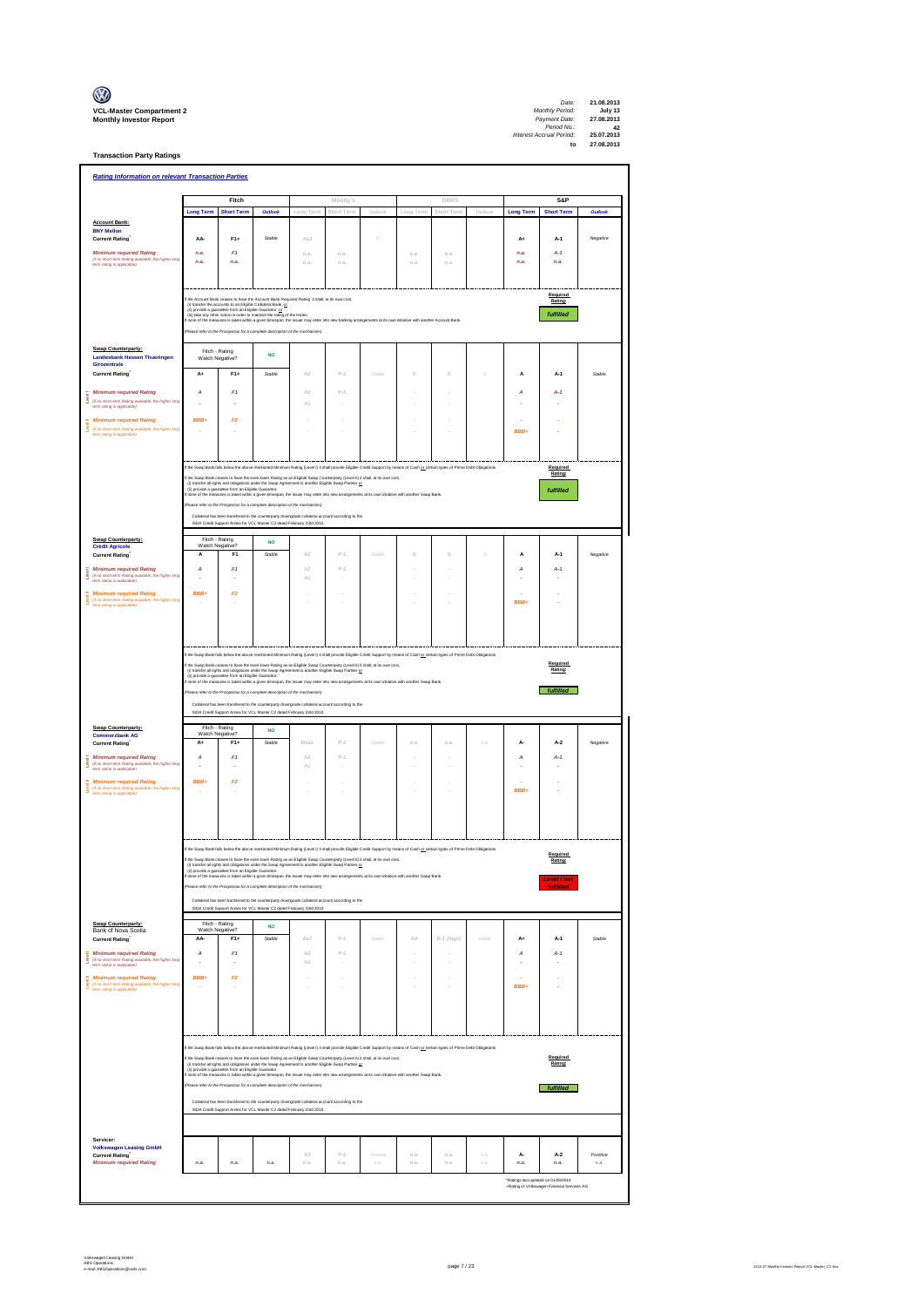| <b>VCL-Master Compartment 2</b><br><b>Monthly Investor Report</b><br><b>Information regarding</b><br>the Notes (I) |                                                                                                                                                                                                                                                                                                                                                                                                                                                                                                                                                           |                      |                       | Monthly Period:<br>Payment Date:<br>Period No.:<br>Interest Accrual Period:<br>$($ =<br>Base Interest Rate (1-Month Euribor): | 21.08.2013<br>Date:<br>July 13<br>27.08.2013<br>42<br>25.07.2013<br>27.08.2013<br>to<br>33<br>days)<br>$\lambda$<br>0,1280% |
|--------------------------------------------------------------------------------------------------------------------|-----------------------------------------------------------------------------------------------------------------------------------------------------------------------------------------------------------------------------------------------------------------------------------------------------------------------------------------------------------------------------------------------------------------------------------------------------------------------------------------------------------------------------------------------------------|----------------------|-----------------------|-------------------------------------------------------------------------------------------------------------------------------|-----------------------------------------------------------------------------------------------------------------------------|
| <b>Rating Details (Fitch/S&amp;P)</b>                                                                              | Class A-1                                                                                                                                                                                                                                                                                                                                                                                                                                                                                                                                                 | Class A-2            | Class A-3             | Class A-4                                                                                                                     | Class A-5                                                                                                                   |
| Rating at Issue Date<br>Fitch<br>Standard & Poors                                                                  | AAA (sf)<br>AAA (sf)                                                                                                                                                                                                                                                                                                                                                                                                                                                                                                                                      | AAA (sf)<br>AAA (sf) | AAA (sf)<br>AAA (sf)  | AAA (sf)<br>AAA (sf)                                                                                                          | AAA (sf)<br>AAA (sf)                                                                                                        |
| <b>Current Rating</b><br>Fitch<br>Standard & Poors                                                                 | AAA (sf)<br>AAA (sf)                                                                                                                                                                                                                                                                                                                                                                                                                                                                                                                                      | AAA (sf)<br>AAA (sf) | AAA (sf)<br>AAA (sf)  | AAA (sf)<br>AAA (sf)                                                                                                          | AAA (sf)<br>AAA (sf)                                                                                                        |
| <b>Information on Notes</b>                                                                                        | Class A-1                                                                                                                                                                                                                                                                                                                                                                                                                                                                                                                                                 | Class A-1            | Class A-3             | Class A-4                                                                                                                     | Class A-5                                                                                                                   |
| <b>ISIN</b>                                                                                                        | XS0487713512                                                                                                                                                                                                                                                                                                                                                                                                                                                                                                                                              | XS0487714247         | XS0487714320          | XS0487714593                                                                                                                  | XS0908771354                                                                                                                |
| Common Code                                                                                                        | 048771351                                                                                                                                                                                                                                                                                                                                                                                                                                                                                                                                                 | 48771424             | 048771432             | 48771459                                                                                                                      | 90877135                                                                                                                    |
| Nominal Amount                                                                                                     | € 100,000                                                                                                                                                                                                                                                                                                                                                                                                                                                                                                                                                 | € 100,000            | € 100.000             | € 100.000                                                                                                                     | € 100.000                                                                                                                   |
| <b>Information on Interest</b>                                                                                     | <b>Class A-Series</b>                                                                                                                                                                                                                                                                                                                                                                                                                                                                                                                                     |                      |                       |                                                                                                                               |                                                                                                                             |
| Scheduled Repayment<br>Date as of Cut-Off<br>Date:                                                                 | Payment Date in December 2013                                                                                                                                                                                                                                                                                                                                                                                                                                                                                                                             |                      |                       |                                                                                                                               |                                                                                                                             |
| Legal Maturity Date:                                                                                               | Payment Date in November 2019                                                                                                                                                                                                                                                                                                                                                                                                                                                                                                                             |                      |                       |                                                                                                                               |                                                                                                                             |
| Spread/ Margin                                                                                                     | 55 bps                                                                                                                                                                                                                                                                                                                                                                                                                                                                                                                                                    | 55 bps               | $115$ bps             | 55 bps                                                                                                                        | 55 bps                                                                                                                      |
| <b>Index Rate</b>                                                                                                  | 1-Month-Euribor                                                                                                                                                                                                                                                                                                                                                                                                                                                                                                                                           | 1-Month-Euribor      | 1-Month-Euribor       | 1-Month-Euribor                                                                                                               | 1-Month-Euribor                                                                                                             |
| Fixed/Floating                                                                                                     | floating                                                                                                                                                                                                                                                                                                                                                                                                                                                                                                                                                  | floating             | floating              | floating                                                                                                                      | floating                                                                                                                    |
| Current Coupon                                                                                                     | 1-M-Euribor + 55 bps                                                                                                                                                                                                                                                                                                                                                                                                                                                                                                                                      | 1-M-Euribor + 55 bps | 1-M-Euribor + 115 bps | 1-M-Euribor + 55 bps                                                                                                          | 1-M-Euribor + 55 bps                                                                                                        |
| Day Count Convention                                                                                               | actual/360                                                                                                                                                                                                                                                                                                                                                                                                                                                                                                                                                | actual/360           | actual/360            | actual/360                                                                                                                    | actual/360                                                                                                                  |
| <b>Clean-Up Call</b>                                                                                               | Volkswagen Leasing GmbH will have the right at its option to exercise a "Clean-Up Call" and to repurchase the Expectancy Rights from VCL-Master S.A.,<br>acting with respect to its Compartment 2, at any time when the sum of the Discounted Expectancy Rights Balances for all lease contracts is less than<br>10% of the sum of the Maximum Discounted Expectancy Rights Balances for all lease contracts at any point in time during the life of the transaction,<br>provided that all payment obligations under the Notes will be thereby fulfilled. |                      |                       |                                                                                                                               |                                                                                                                             |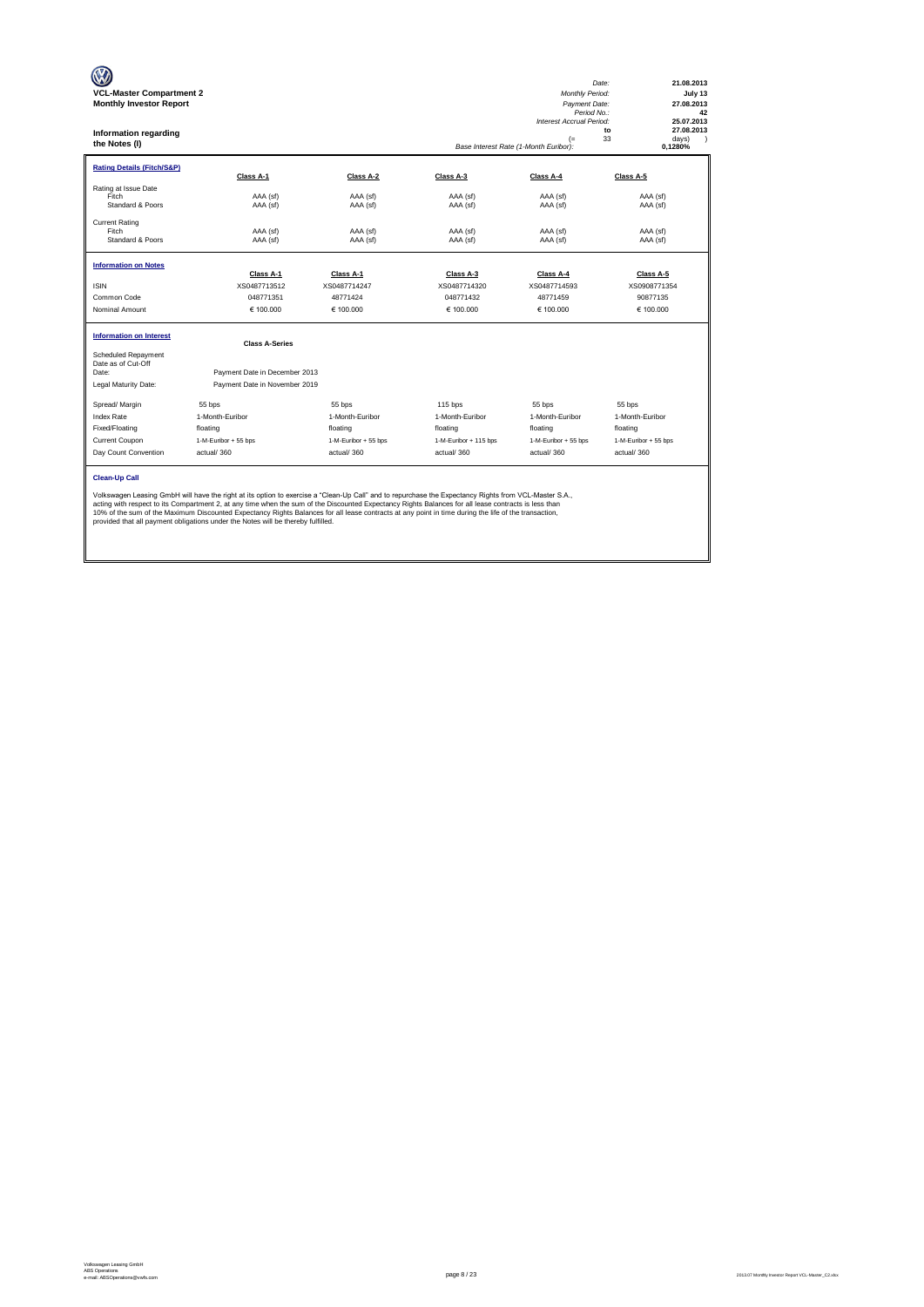|                                                                                    |        |                                                                                                      |        |                 |            |                                       |        | Date:                            |        | 21.08.2013               |
|------------------------------------------------------------------------------------|--------|------------------------------------------------------------------------------------------------------|--------|-----------------|------------|---------------------------------------|--------|----------------------------------|--------|--------------------------|
| <b>VCL-Master Compartment 2</b><br><b>Monthly Investor Report</b>                  |        |                                                                                                      |        |                 |            |                                       |        | Monthly Period:<br>Payment Date: |        | July 13<br>27.08.2013    |
|                                                                                    |        |                                                                                                      |        |                 |            |                                       |        | Period No.:                      |        | 42                       |
|                                                                                    |        |                                                                                                      |        |                 |            |                                       |        | Interest Accrual Period:<br>to   |        | 25.07.2013<br>27.08.2013 |
| Information regarding the Notes                                                    |        |                                                                                                      |        |                 |            | $($ =                                 |        | 33                               |        | davs 1                   |
| (II)                                                                               |        |                                                                                                      |        |                 |            | Base Interest Rate (1-Month Euribor): |        |                                  |        | 0,1280%                  |
|                                                                                    |        |                                                                                                      |        |                 |            |                                       |        |                                  |        |                          |
| Note Balance                                                                       |        | Class A-1                                                                                            |        | Class A-2       |            | Class A-3                             |        | Class A-4                        |        | Class A-5                |
| Initial Note Balance (at Poolcut)                                                  | €      | 75,000,000.00 €                                                                                      |        | 50,000,000,00   | €          | 50.000.000.00                         | €      | 75.000.000.00  € 159.100.000.00  |        |                          |
| <b>During Revolving Period</b>                                                     |        |                                                                                                      |        |                 |            |                                       |        |                                  |        |                          |
| Note Balance Beginn of Period                                                      |        | € 244.300.000,00 $\in$ 244.300.000,00 $\in$ 244.300.000,00 $\in$ 308.900.000,00 $\in$ 159.100.000,00 |        |                 |            |                                       |        |                                  |        |                          |
| Overcollateralisation Amount before Top-Up                                         |        |                                                                                                      |        |                 |            |                                       |        |                                  |        |                          |
| (all Class A Notes)<br>Targeted Overcollateralisation Amount                       |        | € 604.056.277,05<br>€ 600.264.104.31                                                                 |        |                 |            |                                       |        |                                  |        |                          |
| Available Top-Up Amount                                                            | €      | 1.260.440,62                                                                                         |        |                 |            |                                       |        |                                  |        |                          |
| (all Funds in the Accumulation Account)                                            |        |                                                                                                      |        |                 |            |                                       |        |                                  |        |                          |
| Targeted Additional Purchase Amount<br>(incl. 7% additional OC)                    | €      |                                                                                                      |        |                 |            |                                       |        |                                  |        |                          |
| Additional Purchase Amount                                                         | €      |                                                                                                      |        |                 |            |                                       |        |                                  |        |                          |
| Overcollateralisation Amount after Top-Up                                          | €      | 604.056.277.05                                                                                       |        |                 |            |                                       |        |                                  |        |                          |
| Note Decrease per Series from Redemption<br>Note Decrease per Note from Redemption | €<br>€ |                                                                                                      | €<br>€ |                 | €<br>€     | 463.575.00<br>(927, 15)               | €<br>€ |                                  | €<br>€ |                          |
| Note Increase from Tap-Up                                                          | €      |                                                                                                      | €      |                 | €          |                                       | €      |                                  | €      |                          |
| <b>Note Balance End of Period</b>                                                  | €      | 75.000.000.00                                                                                        | €      | 50,000,000.00   | €          | 31.301.105,00                         |        | € 308.900.000,00                 |        | € 159.100.000,00         |
| <b>After Revolving Period</b>                                                      |        | Class A-1                                                                                            |        | Class A-2       |            | Class A-3                             |        | Class A-4                        |        | Class A-5                |
| Note Balance as of the Beginning of the<br>Period                                  | €      | 75.000.000,00                                                                                        | €      |                 |            | 50.000.000,00 € 31.764.680,00         |        | € 308.900.000,00                 |        | € 159.100.000,00         |
| Unallocated Redemption Amount                                                      | €      |                                                                                                      |        |                 |            |                                       |        |                                  |        |                          |
| of the previous Period                                                             |        |                                                                                                      |        |                 |            |                                       |        |                                  |        |                          |
| Available Redemption Amount<br>for the Reporting Period                            | €      |                                                                                                      |        |                 |            |                                       |        |                                  |        |                          |
| Total Available Redemption Amount                                                  | €      |                                                                                                      |        |                 |            |                                       |        |                                  |        |                          |
| Redemotion Amount per Note                                                         | €      |                                                                                                      | €      |                 | €          | $(927.15) \in$                        |        |                                  | €      |                          |
| Redemption Amount per Class                                                        | €      |                                                                                                      | €      |                 | €          |                                       | €      |                                  | €      |                          |
| Unallocated Redemption Amount from current                                         | €      |                                                                                                      | €      |                 | Ë          | 1.66                                  | €      |                                  | €      |                          |
| Period                                                                             |        |                                                                                                      |        |                 |            |                                       |        |                                  | €      |                          |
| Note Balance as of the End of the Period                                           | €      | 75.000.000,00                                                                                        |        | 6.50.000.000,00 |            | $6$ 31.301.105,00                     |        | € 308.900.000,00                 |        | € 159.100.000,00         |
| Payments to Investors - per EUR 100.000<br>denomination                            |        | Class A-1                                                                                            |        | Class A-2       |            | Class A-3                             |        | Class A-4                        |        | Class A-5                |
| Interest (1-M-Euribor + Spread A Note)                                             | €      | 46.612.50                                                                                            | €      | 31.075.00       | $\epsilon$ | 37.212.32                             | €      | 191.981,35                       | €      | 98.880,65                |
| Redemption<br>Remaining Principal Amount                                           | €<br>€ | 100,000.00                                                                                           | €<br>€ | 100,000.00      | €<br>€     | 62.602.21                             | €<br>€ | 100,000,00                       | €<br>€ | 100,000.00               |
| Note Factor                                                                        |        | 1,000000                                                                                             |        | 1,000000        |            | 0,626022                              |        | 1,000000                         |        | 1,000000                 |
|                                                                                    |        |                                                                                                      |        |                 |            |                                       |        |                                  |        |                          |
| <b>Unpaid Interest</b>                                                             |        | Class A-1                                                                                            |        | Class A-2       |            | Class A-3                             |        | Class A-4                        |        | Class A-5                |
| Unpaid Interest of Reporting Period<br>Cumulative Unpaid Interest                  | €<br>€ |                                                                                                      | €<br>€ |                 | €<br>€     |                                       | €<br>€ |                                  | €<br>€ |                          |
|                                                                                    |        |                                                                                                      |        |                 |            |                                       |        |                                  |        |                          |
| <b>Total Class A</b><br>Overcollateralisation                                      |        | Class A-1                                                                                            |        | Class A-2       |            | Class A-3                             |        | Class A-4                        |        | Class A-x                |
| Initial OC Percentage at Poolcut<br>Current OC Percentage<br>49.098%               |        | 49.098%                                                                                              |        | 49.098%         |            | 49.098%                               |        | 49.098%                          |        | 49.098%                  |
| Target OC Percentage<br>49%/52%                                                    |        |                                                                                                      |        |                 |            |                                       |        |                                  |        |                          |
| (during/ after Revolving Period)                                                   |        |                                                                                                      |        |                 |            |                                       |        |                                  |        |                          |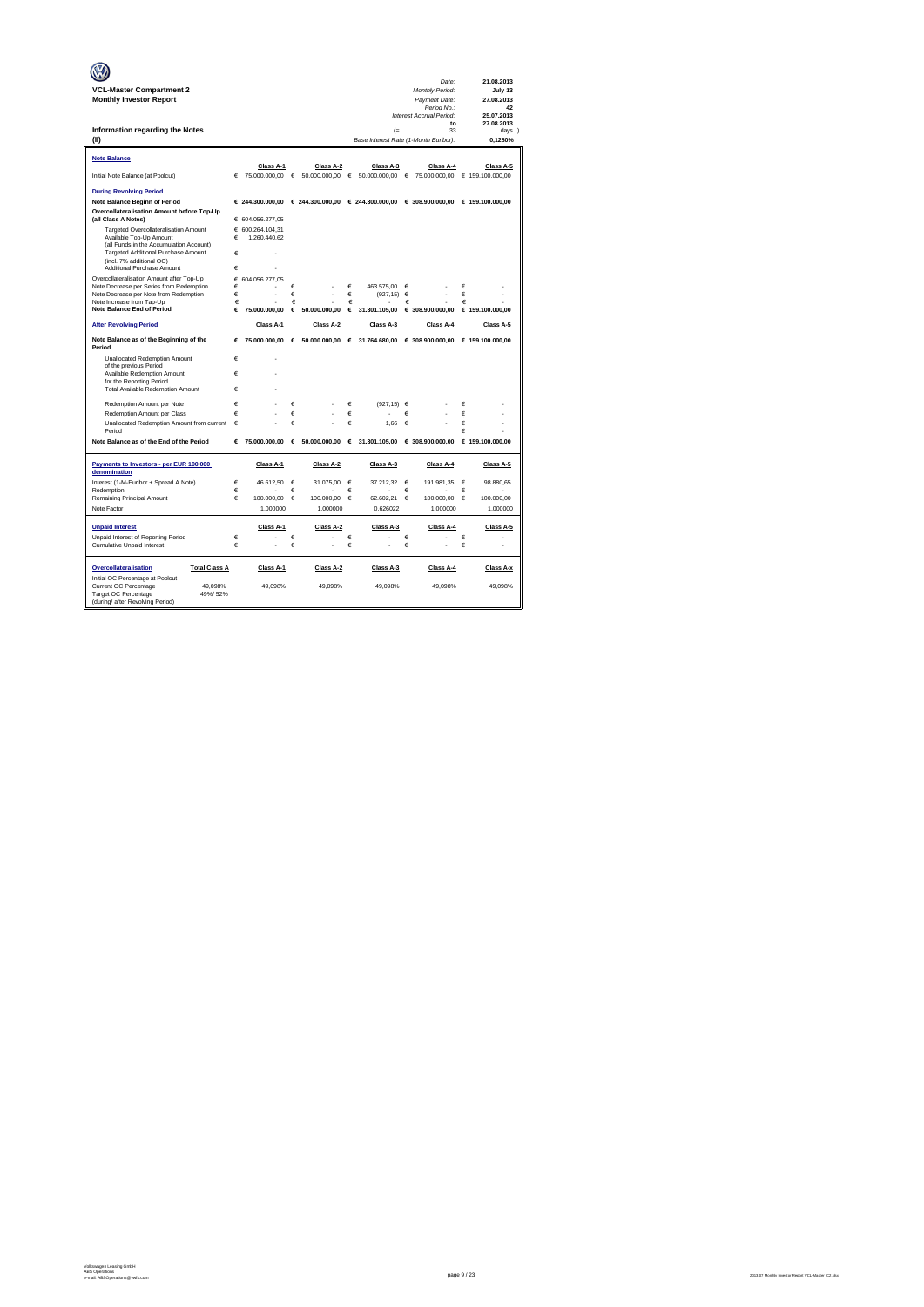| <b>VCL-Master Compartment 2</b><br><b>Monthly Investor Report</b><br><b>Credit Enhancement</b>                                                                                                                                                                                                                                                                                                                                                                                                                                                                                 | Date:<br>Monthly Period:<br>Payment Date:<br>Period No.:<br>Interest Accrual Period:<br>Base Interest Rate (1-Month Euribor): | 21.08.2013<br>July 13<br>27.08.2013<br>42<br>25.07.2013<br>27.08.2013<br>to<br>33 days )<br>$(=$<br>0,1280%                                                                                     |
|--------------------------------------------------------------------------------------------------------------------------------------------------------------------------------------------------------------------------------------------------------------------------------------------------------------------------------------------------------------------------------------------------------------------------------------------------------------------------------------------------------------------------------------------------------------------------------|-------------------------------------------------------------------------------------------------------------------------------|-------------------------------------------------------------------------------------------------------------------------------------------------------------------------------------------------|
| <b>Cash Collateral Account (CCA)</b><br>Initial Balance at Poolcut<br>Thereof General Cash Reserve<br>Thereof German Trade Tax Risk Reserve<br><b>Targeted Balance (Floor)</b><br>Thereof General Cash Reserve<br>Thereof German Trade Tax Risk Reserve<br>Balance as of the Beginning of the Period<br>Payment from CCA/ Payment to CCA<br>Balance as of the End of the Period<br>Thereof General Cash Reserve<br>Thereof German Trade Tax Risk Reserve<br><b>General Cash Collateral Account</b><br>percentage of Current Note Balance<br>percentage of Initial Note Balance | $-20.418.69$ € /                                                                                                              | 12.950.000,00 €<br>12.950.000.00 €<br>$0.00 \in$<br>8.121.940.84 €<br>8.121.940.84 €<br>0.00€<br>27.010.252.86 €<br>$0.00 \in$<br>26.989.834,18 €<br>26.989.834.18 €<br>0.00€<br>4.32%<br>5.18% |
| <b>Set-Off Risk</b><br>No set-off risk is applicable in this transaction.                                                                                                                                                                                                                                                                                                                                                                                                                                                                                                      |                                                                                                                               |                                                                                                                                                                                                 |

**. . . .** Trigger Level 1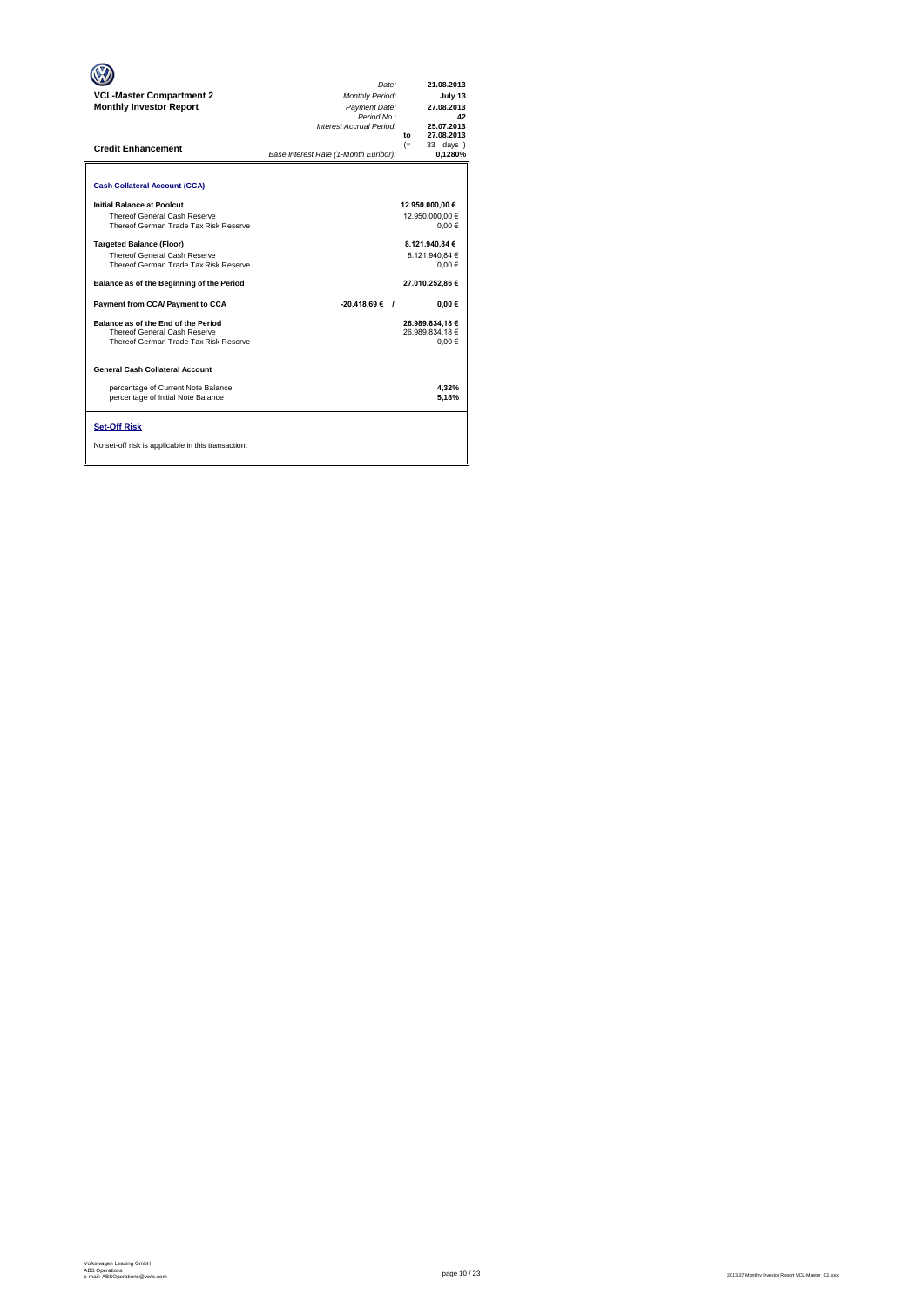| VCL-Master Compartment 2<br><b>Monthly Investor Report</b>        |                                                               |             | Date:<br>Monthly Period:<br>Payment Date:<br>Period No.:<br>Interest Accrual Period: | 21.08.2013<br>July 13<br>27.08.2013<br>42<br>25.07.2013<br>27.08.2013<br>to |
|-------------------------------------------------------------------|---------------------------------------------------------------|-------------|--------------------------------------------------------------------------------------|-----------------------------------------------------------------------------|
| Waterfall                                                         |                                                               |             | Base Interest Rate (1-Month Euribor):                                                | $(=$<br>33.<br>days)<br>0,1280%                                             |
| Waterfall                                                         |                                                               |             |                                                                                      |                                                                             |
| Available Collection Amount of the Period incl. Net Swap Receipts |                                                               |             | 5.533.606,28 €                                                                       |                                                                             |
| Remaining Amount from Previous Period                             |                                                               |             | 0,90€                                                                                | 5.533.607,18 €                                                              |
| Earnings from Distribution/ Accumulation Account deposits         |                                                               |             | $0,00 \in$                                                                           | 5.533.607,18 €                                                              |
| <b>Available Distribution Amount</b>                              |                                                               |             |                                                                                      | 5.533.607,18 €                                                              |
| Taxes/Fees                                                        |                                                               | less        | -1.054.720,77 €                                                                      | 4.478.886,41 €                                                              |
| <b>Net Swap Payments Class A</b>                                  |                                                               | less / plus | -50.206,35 €                                                                         | 4.428.680,06 €                                                              |
|                                                                   | Class A-1<br>Class A-2<br>Class A-3<br>Class A-4<br>Class A-5 |             | -1.825,00 €<br>-1.425,00 €<br>-21.022,93 €<br>-8.803,65 €<br>$-17.129,77$ €          |                                                                             |
| <b>Interest Class A</b>                                           |                                                               | less        | -405.761,82 €                                                                        | 4.022.918,24 €                                                              |
|                                                                   | Class A-1<br>Class A-2<br>Class A-3<br>Class A-4<br>Class A-5 |             | -46.612.50 €<br>-31.075,00 €<br>-37.212,32 €<br>-191.981,35€<br>-98.880,65 €         |                                                                             |
| Payment to Cash Collateral Account                                |                                                               | less        | $0,00 \in$                                                                           | 4.022.918,24 €                                                              |
| German Trade Tax                                                  |                                                               | less        | $0,00 \in$                                                                           | 4.022.918,24 €                                                              |
| Payments to the Accumulation Account                              |                                                               | less        | $0,00 \in$                                                                           | 4.022.918,24 €                                                              |
| <b>Redemption Class A</b>                                         |                                                               | less        | 463.575.00 €                                                                         | 3.559.343,24 €                                                              |
|                                                                   | Class A-1<br>Class A-2<br>Class A-3<br>Class A-4<br>Class A-5 |             | $0,00 \in$<br>0.00€<br>$0,00 \in$<br>$0,00 \in$<br>0.00€                             |                                                                             |
| Remaining Amout Due to Rounding                                   |                                                               | less        | -1,66 €                                                                              | 3.559.341,58 €                                                              |
| Other Payments to Swap Counterparties                             |                                                               | less        | $0,00 \in$                                                                           | 3.559.341,58 €                                                              |
| <b>Payment to VWL</b>                                             |                                                               | less        | -3.559.341,58 €                                                                      | 0,00€                                                                       |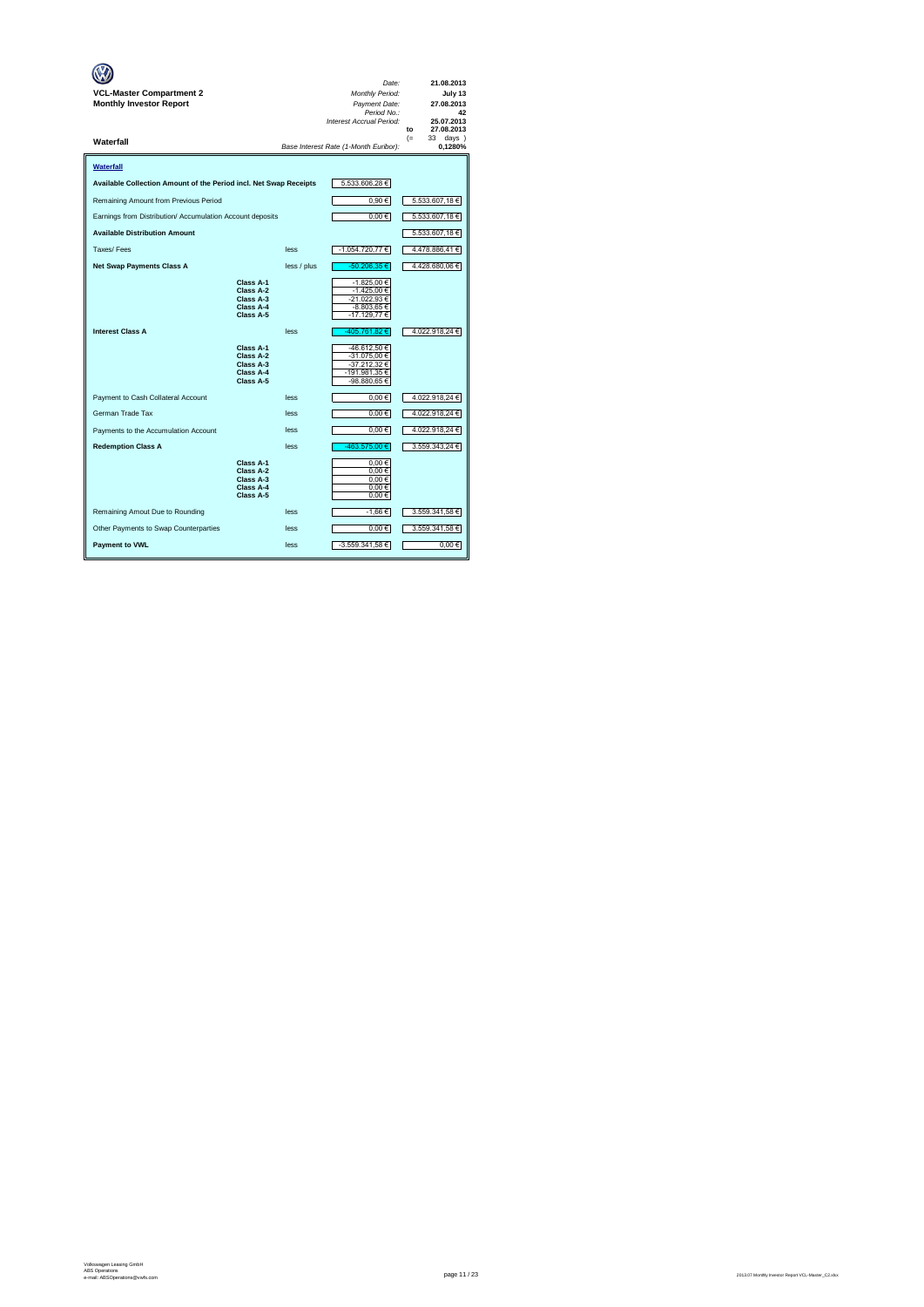

page 12 / 23 2013.07 Monthly Investor Report VCL-Master\_C2.xlsx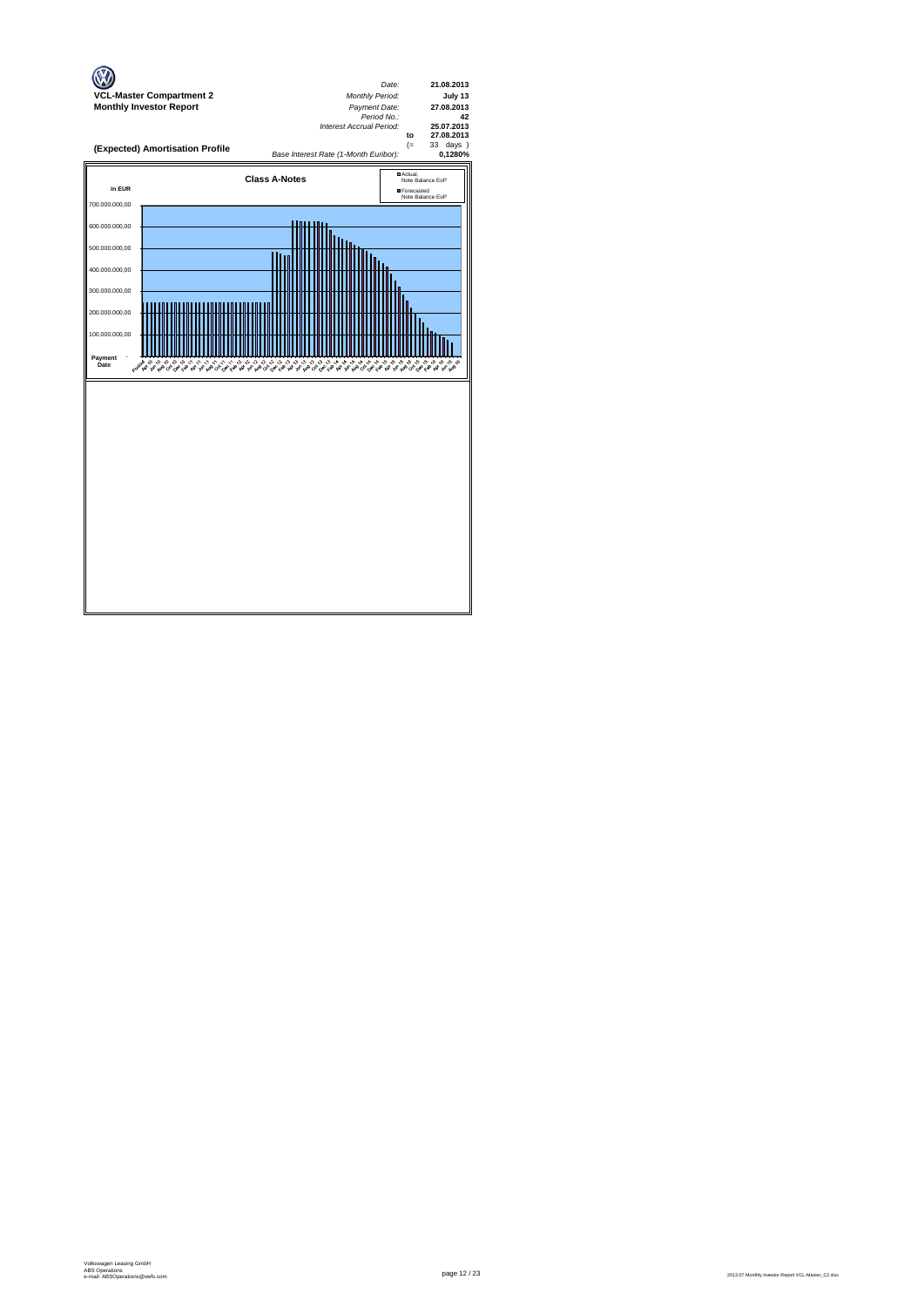

**Run Out Schedule**

*Date: Period No.: Interest Accrual Period:*

**21.08.2013 Juli 13 to 27.08.2013 25.07.2013 0,1280% 42 27.08.2013** (= 33 days)

*Base Interest Rate (1-Month Euribor):*

| Outst. Disc. Exp.<br><b>Current Outst.</b><br>Remaing<br><b>Monthly</b><br>Monthly<br><b>Rights Funding</b><br>Term in<br>Disc. Exp.<br>Period<br><b>Monthly Maturity</b><br>Interest<br><b>Month</b><br><b>Amount at Maturity</b><br><b>Maturity</b><br><b>Rights Funding</b><br>Date<br>Amount<br>07.2013<br>1.404.808.837,64<br>1.230.301.294,98<br>174.507.542,66<br>08.2013<br>1.402.449.921,11<br>1.227.963.707,86<br>174.486.213,25<br>2.337.587,12<br>1<br>2.358.916,53<br>09.2013<br>1.388.905.758,64<br>1.214.624.837,93<br>174.280.920,71<br>$\overline{2}$<br>13.544.162,47<br>13.338.869,93<br>10.2013<br>1.364.774.741,34<br>1.190.966.708,49<br>173.808.032,85<br>3<br>24.131.017,30<br>23.658.129,44<br>11.2013<br>1.332.672.749,32<br>1.159.667.136,94<br>$\overline{4}$<br>173.005.612,38<br>32.101.992,02<br>31.299.571,55<br>12.2013<br>1.313.374.936,83<br>1.140.949.032,30<br>172.425.904,53<br>5<br>19.297.812,49<br>18.718.104,64<br>01.2014<br>172.284.881,46<br>1.309.488.811,64<br>1.137.203.930,18<br>6<br>3.886.125,19<br>3.745.102,12<br>02.2014<br>1.302.211.570,29<br>1.130.231.677,92<br>171.979.892,37<br>$\overline{7}$<br>7.277.241,35<br>6.972.252,26<br>03.2014<br>1.116.587.759,45<br>171.299.119,29<br>8<br>1.287.886.878,74<br>14.324.691,55<br>13.643.918,47<br>04.2014<br>1.274.528.617,44<br>1.103.927.208.72<br>170.601.408,72<br>9<br>13.358.261,30<br>12.660.550,73<br>05.2014<br>1.254.160.482,86<br>1.084.736.629,12<br>169.423.853,74<br>10<br>20.368.134,58<br>19.190.579,60<br>06.2014<br>1.238.072.031,33<br>1.069.668.099.09<br>168.403.932,24<br>11<br>16.088.451,53<br>15.068.530,03<br>07.2014<br>1.220.723.300,63<br>1.053.514.071,71<br>167.209.228,92<br>12<br>17.348.730,70<br>16.154.027,38<br>08.2014<br>13<br>1.198.438.649,08<br>1.032.874.470,26<br>165.564.178,82<br>22.284.651,55<br>20.639.601,45<br>09.2014<br>1.173.453.638,23<br>1.009.869.263,65<br>163.584.374,58<br>14<br>24.985.010,85<br>23.005.206,61<br>10.2014<br>1.144.044.520,93<br>982.939.039,28<br>161.105.481,65<br>15<br>29.409.117,30<br>26.930.224,37<br>11.2014<br>1.109.379.094,52<br>951.379.556,73<br>157.999.537,79<br>16<br>34.665.426,41<br>31.559.482,55<br>12.2014<br>1.079.949.383,12<br>924.723.699,14<br>155.225.683,98<br>17<br>29.429.711,40<br>26.655.857,59<br>01.2015<br>1.044.058.224,51<br>892.424.421,22<br>151.633.803,29<br>18<br>35.891.158,61<br>32.299.277,92<br>02.2015<br>976.529.550.99<br>831.991.795,21<br>144.537.755,78<br>19<br>67.528.673,52<br>60.432.626,01<br>03.2015<br>760.701.801,57<br>135.717.797,35<br>20<br>896.419.598,92<br>80.109.952,07<br>71.289.993,64<br>04.2015<br>826.410.442,79<br>698.729.875,79<br>127.680.567,00<br>21<br>70.009.156,13<br>61.971.925,78<br>05.2015<br>739.896.079,85<br>622.596.759,36<br>117.299.320,49<br>22<br>86.514.362,94<br>76.133.116,43<br>06.2015<br>666.347.635,15<br>558.249.793,80<br>108.097.841,35<br>23<br>73.548.444,70<br>64.346.965,56<br>07.2015<br>584.380.752,23<br>486.934.577,49<br>97.446.174,74<br>24<br>81.966.882,92<br>71.315.216,31<br>08.2015<br>526.569.339,11<br>436.916.709,33<br>89.652.629,78<br>25<br>57.811.413,12<br>50.017.868,16<br>09.2015<br>462.623.673,49<br>381.913.536,71<br>80.710.136,78<br>26<br>63.945.665,62<br>55.003.172,62<br>10.2015<br>412.713.408,17<br>339.232.197,89<br>73.481.210,28<br>27<br>49.910.265,32<br>42.681.338,82<br>11.2015<br>357.768.737,81<br>292.502.697,96<br>65.266.039,85<br>28<br>54.944.670,36<br>46.729.499,93<br>12.2015<br>315.583.186,92<br>256.800.970,60<br>58.782.216,32<br>29<br>42.185.550,89<br>35.701.727,36<br>01.2016<br>296.549.562,88<br>240.799.834,52<br>55.749.728,36<br>30<br>19.033.624,04<br>16.001.136,08<br>02.2016<br>268.223.522,70<br>217.119.696,17<br>51.103.826,53<br>31<br>28.326.040,18<br>23.680.138,35<br>03.2016<br>239.065.878,43<br>192.886.022,85<br>46.179.855,58<br>32<br>29.157.644,27<br>24.233.673,32<br>04.2016<br>212.875.844,01<br>171.230.129,16<br>41.645.714,85<br>33<br>26.190.034,42<br>21.655.893,69<br>05.2016<br>177.675.986,33<br>142.299.411,71<br>35.376.574,62<br>34<br>35.199.857,68<br>28.930.717,45<br>06.2016<br>149.958.235,20<br>119.648.611,86<br>30.309.623,34<br>35<br>27.717.751,13<br>22.650.799,85<br>07.2016<br>118.265.531,10<br>93.894.030,31<br>24.371.500,79<br>36<br>31.692.704,10<br>25.754.581,55<br>08.2016<br>96.668.465,70<br>76.441.300,45<br>20.227.165,25<br>37<br>21.597.065,40<br>17.452.729,86<br>09.2016<br>71.891.892,37<br>56.535.327,63<br>15.356.564,74<br>38<br>24.776.573,33<br>19.905.972,82<br>10.2016<br>51.826.147,48<br>40.507.341.43<br>11.318.806,05<br>39<br>20.065.744,89<br>16.027.986,20<br>11.2016<br>33.563.408,58<br>25.998.854,66<br>7.564.553,92<br>40<br>18.262.738,90<br>14.508.486,77<br>12.2016<br>21.752.028,98<br>16.663.250,38<br>5.088.778,60<br>41<br>11.811.379,60<br>9.335.604,28<br>01.2017<br>19.608.541,99<br>14.980.554,52<br>4.627.987,47<br>42<br>2.143.486,99<br>1.682.695,86<br>02.2017<br>17.010.251,04<br>12.951.492,38<br>4.058.758,66<br>43<br>2.598.290,95<br>2.029.062,14<br>03.2017<br>14.443.059,89<br>10.958.386,11<br>3.484.673,78<br>44<br>2.567.191,15<br>1.993.106,27<br>04.2017<br>12.456.675,45<br>9.424.686,67<br>3.031.988,78<br>45<br>1.986.384,44<br>1.533.699,44<br>46<br>05.2017<br>9.741.957,35<br>7.340.440,78<br>2.401.516,57<br>2.714.718,10<br>2.084.245,89<br>06.2017<br>7.614.562,98<br>5.716.015,52<br>1.898.547,46<br>47<br>2.127.394,37<br>1.624.425,26<br>07.2017<br>5.507.690,03<br>4.117.019,72<br>1.390.670.31<br>48<br>2.106.872,95<br>1.598.995,80<br>08.2017<br>4.380.554,46<br>3.266.142,27<br>1.114.412,19<br>49<br>1.127.135,57<br>850.877,45<br>09.2017<br>2.097.259,07<br>726.149,57<br>2.823.408,64<br>50<br>1.557.145,82<br>1.168.883,20<br>10.2017<br>1.690.061,98<br>1.251.811,51<br>438.250,47<br>51<br>1.133.346,66<br>845.447,56<br>11.2017<br>634.372,14<br>468.549,07<br>165.823,07<br>52<br>1.055.689,84<br>783.262,44<br>12.2017<br>53<br>634.372,14<br>468.549,07<br>01.2018<br>54<br>$\blacksquare$<br>$\blacksquare$<br>$\blacksquare$<br>$\overline{\phantom{a}}$<br>$\overline{\phantom{a}}$<br>02.2018<br>55<br>$\sim$<br>$\blacksquare$<br>٠<br>$\overline{\phantom{a}}$<br>$\overline{\phantom{a}}$<br>03.2018<br>$\blacksquare$<br>$\blacksquare$<br>56<br>$\omega$<br>$\blacksquare$<br>$\omega$<br>57<br>L.<br>$\mathcal{L}_{\mathcal{A}}$<br>$\omega$<br>58<br>$\blacksquare$<br>$\sim$<br>$\overline{\phantom{a}}$<br>$\overline{\phantom{a}}$<br>59<br>$\blacksquare$<br>$\blacksquare$<br>$\overline{\phantom{a}}$<br>$\overline{\phantom{a}}$<br>$\overline{\phantom{a}}$ |  | at the End of the current Monthly Period |  | at the End of the current Monthly Period |  |                              |  |  |  |  |  |
|--------------------------------------------------------------------------------------------------------------------------------------------------------------------------------------------------------------------------------------------------------------------------------------------------------------------------------------------------------------------------------------------------------------------------------------------------------------------------------------------------------------------------------------------------------------------------------------------------------------------------------------------------------------------------------------------------------------------------------------------------------------------------------------------------------------------------------------------------------------------------------------------------------------------------------------------------------------------------------------------------------------------------------------------------------------------------------------------------------------------------------------------------------------------------------------------------------------------------------------------------------------------------------------------------------------------------------------------------------------------------------------------------------------------------------------------------------------------------------------------------------------------------------------------------------------------------------------------------------------------------------------------------------------------------------------------------------------------------------------------------------------------------------------------------------------------------------------------------------------------------------------------------------------------------------------------------------------------------------------------------------------------------------------------------------------------------------------------------------------------------------------------------------------------------------------------------------------------------------------------------------------------------------------------------------------------------------------------------------------------------------------------------------------------------------------------------------------------------------------------------------------------------------------------------------------------------------------------------------------------------------------------------------------------------------------------------------------------------------------------------------------------------------------------------------------------------------------------------------------------------------------------------------------------------------------------------------------------------------------------------------------------------------------------------------------------------------------------------------------------------------------------------------------------------------------------------------------------------------------------------------------------------------------------------------------------------------------------------------------------------------------------------------------------------------------------------------------------------------------------------------------------------------------------------------------------------------------------------------------------------------------------------------------------------------------------------------------------------------------------------------------------------------------------------------------------------------------------------------------------------------------------------------------------------------------------------------------------------------------------------------------------------------------------------------------------------------------------------------------------------------------------------------------------------------------------------------------------------------------------------------------------------------------------------------------------------------------------------------------------------------------------------------------------------------------------------------------------------------------------------------------------------------------------------------------------------------------------------------------------------------------------------------------------------------------------------------------------------------------------------------------------------------------------------------------------------------------------------------------------------------------------------------------------------------------------------------------------------------------------------------------------------------------------------------------------------------------------------------------------------------------------------------------------------------------------------------------------------------------------------------------------------------------------------------------------------------------------------------------------------------------------------------------------------------------------------------------------------------------------------------------------------------------------------------------------------------------------------------------------------------------------------------------------------------------------------------------------------------------------------------------------------------------------------------------------------------------------------------------------------------------------------------------------------------------------------------------------------------------------------------------------------------------------------------------------------------------------------------------------------------------------------------------------------------------------------------------------------------------------------------------------------------------------------------------------------------------------------------------------------------------------------------------------------------------------------------------------------------------------------------------------------------------------------------------------------------------------------------------------------------------------------------------------------------------|--|------------------------------------------|--|------------------------------------------|--|------------------------------|--|--|--|--|--|
|                                                                                                                                                                                                                                                                                                                                                                                                                                                                                                                                                                                                                                                                                                                                                                                                                                                                                                                                                                                                                                                                                                                                                                                                                                                                                                                                                                                                                                                                                                                                                                                                                                                                                                                                                                                                                                                                                                                                                                                                                                                                                                                                                                                                                                                                                                                                                                                                                                                                                                                                                                                                                                                                                                                                                                                                                                                                                                                                                                                                                                                                                                                                                                                                                                                                                                                                                                                                                                                                                                                                                                                                                                                                                                                                                                                                                                                                                                                                                                                                                                                                                                                                                                                                                                                                                                                                                                                                                                                                                                                                                                                                                                                                                                                                                                                                                                                                                                                                                                                                                                                                                                                                                                                                                                                                                                                                                                                                                                                                                                                                                                                                                                                                                                                                                                                                                                                                                                                                                                                                                                                                                                                                                                                                                                                                                                                                                                                                                                                                                                                                                                                                                                                                                      |  |                                          |  |                                          |  | Interest                     |  |  |  |  |  |
|                                                                                                                                                                                                                                                                                                                                                                                                                                                                                                                                                                                                                                                                                                                                                                                                                                                                                                                                                                                                                                                                                                                                                                                                                                                                                                                                                                                                                                                                                                                                                                                                                                                                                                                                                                                                                                                                                                                                                                                                                                                                                                                                                                                                                                                                                                                                                                                                                                                                                                                                                                                                                                                                                                                                                                                                                                                                                                                                                                                                                                                                                                                                                                                                                                                                                                                                                                                                                                                                                                                                                                                                                                                                                                                                                                                                                                                                                                                                                                                                                                                                                                                                                                                                                                                                                                                                                                                                                                                                                                                                                                                                                                                                                                                                                                                                                                                                                                                                                                                                                                                                                                                                                                                                                                                                                                                                                                                                                                                                                                                                                                                                                                                                                                                                                                                                                                                                                                                                                                                                                                                                                                                                                                                                                                                                                                                                                                                                                                                                                                                                                                                                                                                                                      |  |                                          |  |                                          |  |                              |  |  |  |  |  |
|                                                                                                                                                                                                                                                                                                                                                                                                                                                                                                                                                                                                                                                                                                                                                                                                                                                                                                                                                                                                                                                                                                                                                                                                                                                                                                                                                                                                                                                                                                                                                                                                                                                                                                                                                                                                                                                                                                                                                                                                                                                                                                                                                                                                                                                                                                                                                                                                                                                                                                                                                                                                                                                                                                                                                                                                                                                                                                                                                                                                                                                                                                                                                                                                                                                                                                                                                                                                                                                                                                                                                                                                                                                                                                                                                                                                                                                                                                                                                                                                                                                                                                                                                                                                                                                                                                                                                                                                                                                                                                                                                                                                                                                                                                                                                                                                                                                                                                                                                                                                                                                                                                                                                                                                                                                                                                                                                                                                                                                                                                                                                                                                                                                                                                                                                                                                                                                                                                                                                                                                                                                                                                                                                                                                                                                                                                                                                                                                                                                                                                                                                                                                                                                                                      |  |                                          |  |                                          |  | 21.329,41                    |  |  |  |  |  |
|                                                                                                                                                                                                                                                                                                                                                                                                                                                                                                                                                                                                                                                                                                                                                                                                                                                                                                                                                                                                                                                                                                                                                                                                                                                                                                                                                                                                                                                                                                                                                                                                                                                                                                                                                                                                                                                                                                                                                                                                                                                                                                                                                                                                                                                                                                                                                                                                                                                                                                                                                                                                                                                                                                                                                                                                                                                                                                                                                                                                                                                                                                                                                                                                                                                                                                                                                                                                                                                                                                                                                                                                                                                                                                                                                                                                                                                                                                                                                                                                                                                                                                                                                                                                                                                                                                                                                                                                                                                                                                                                                                                                                                                                                                                                                                                                                                                                                                                                                                                                                                                                                                                                                                                                                                                                                                                                                                                                                                                                                                                                                                                                                                                                                                                                                                                                                                                                                                                                                                                                                                                                                                                                                                                                                                                                                                                                                                                                                                                                                                                                                                                                                                                                                      |  |                                          |  |                                          |  | 205.292,54                   |  |  |  |  |  |
|                                                                                                                                                                                                                                                                                                                                                                                                                                                                                                                                                                                                                                                                                                                                                                                                                                                                                                                                                                                                                                                                                                                                                                                                                                                                                                                                                                                                                                                                                                                                                                                                                                                                                                                                                                                                                                                                                                                                                                                                                                                                                                                                                                                                                                                                                                                                                                                                                                                                                                                                                                                                                                                                                                                                                                                                                                                                                                                                                                                                                                                                                                                                                                                                                                                                                                                                                                                                                                                                                                                                                                                                                                                                                                                                                                                                                                                                                                                                                                                                                                                                                                                                                                                                                                                                                                                                                                                                                                                                                                                                                                                                                                                                                                                                                                                                                                                                                                                                                                                                                                                                                                                                                                                                                                                                                                                                                                                                                                                                                                                                                                                                                                                                                                                                                                                                                                                                                                                                                                                                                                                                                                                                                                                                                                                                                                                                                                                                                                                                                                                                                                                                                                                                                      |  |                                          |  |                                          |  | 472.887,86                   |  |  |  |  |  |
|                                                                                                                                                                                                                                                                                                                                                                                                                                                                                                                                                                                                                                                                                                                                                                                                                                                                                                                                                                                                                                                                                                                                                                                                                                                                                                                                                                                                                                                                                                                                                                                                                                                                                                                                                                                                                                                                                                                                                                                                                                                                                                                                                                                                                                                                                                                                                                                                                                                                                                                                                                                                                                                                                                                                                                                                                                                                                                                                                                                                                                                                                                                                                                                                                                                                                                                                                                                                                                                                                                                                                                                                                                                                                                                                                                                                                                                                                                                                                                                                                                                                                                                                                                                                                                                                                                                                                                                                                                                                                                                                                                                                                                                                                                                                                                                                                                                                                                                                                                                                                                                                                                                                                                                                                                                                                                                                                                                                                                                                                                                                                                                                                                                                                                                                                                                                                                                                                                                                                                                                                                                                                                                                                                                                                                                                                                                                                                                                                                                                                                                                                                                                                                                                                      |  |                                          |  |                                          |  | 802.420,47                   |  |  |  |  |  |
|                                                                                                                                                                                                                                                                                                                                                                                                                                                                                                                                                                                                                                                                                                                                                                                                                                                                                                                                                                                                                                                                                                                                                                                                                                                                                                                                                                                                                                                                                                                                                                                                                                                                                                                                                                                                                                                                                                                                                                                                                                                                                                                                                                                                                                                                                                                                                                                                                                                                                                                                                                                                                                                                                                                                                                                                                                                                                                                                                                                                                                                                                                                                                                                                                                                                                                                                                                                                                                                                                                                                                                                                                                                                                                                                                                                                                                                                                                                                                                                                                                                                                                                                                                                                                                                                                                                                                                                                                                                                                                                                                                                                                                                                                                                                                                                                                                                                                                                                                                                                                                                                                                                                                                                                                                                                                                                                                                                                                                                                                                                                                                                                                                                                                                                                                                                                                                                                                                                                                                                                                                                                                                                                                                                                                                                                                                                                                                                                                                                                                                                                                                                                                                                                                      |  |                                          |  |                                          |  | 579.707,85<br>141.023,07     |  |  |  |  |  |
|                                                                                                                                                                                                                                                                                                                                                                                                                                                                                                                                                                                                                                                                                                                                                                                                                                                                                                                                                                                                                                                                                                                                                                                                                                                                                                                                                                                                                                                                                                                                                                                                                                                                                                                                                                                                                                                                                                                                                                                                                                                                                                                                                                                                                                                                                                                                                                                                                                                                                                                                                                                                                                                                                                                                                                                                                                                                                                                                                                                                                                                                                                                                                                                                                                                                                                                                                                                                                                                                                                                                                                                                                                                                                                                                                                                                                                                                                                                                                                                                                                                                                                                                                                                                                                                                                                                                                                                                                                                                                                                                                                                                                                                                                                                                                                                                                                                                                                                                                                                                                                                                                                                                                                                                                                                                                                                                                                                                                                                                                                                                                                                                                                                                                                                                                                                                                                                                                                                                                                                                                                                                                                                                                                                                                                                                                                                                                                                                                                                                                                                                                                                                                                                                                      |  |                                          |  |                                          |  | 304.989,09                   |  |  |  |  |  |
|                                                                                                                                                                                                                                                                                                                                                                                                                                                                                                                                                                                                                                                                                                                                                                                                                                                                                                                                                                                                                                                                                                                                                                                                                                                                                                                                                                                                                                                                                                                                                                                                                                                                                                                                                                                                                                                                                                                                                                                                                                                                                                                                                                                                                                                                                                                                                                                                                                                                                                                                                                                                                                                                                                                                                                                                                                                                                                                                                                                                                                                                                                                                                                                                                                                                                                                                                                                                                                                                                                                                                                                                                                                                                                                                                                                                                                                                                                                                                                                                                                                                                                                                                                                                                                                                                                                                                                                                                                                                                                                                                                                                                                                                                                                                                                                                                                                                                                                                                                                                                                                                                                                                                                                                                                                                                                                                                                                                                                                                                                                                                                                                                                                                                                                                                                                                                                                                                                                                                                                                                                                                                                                                                                                                                                                                                                                                                                                                                                                                                                                                                                                                                                                                                      |  |                                          |  |                                          |  | 680.773,08                   |  |  |  |  |  |
|                                                                                                                                                                                                                                                                                                                                                                                                                                                                                                                                                                                                                                                                                                                                                                                                                                                                                                                                                                                                                                                                                                                                                                                                                                                                                                                                                                                                                                                                                                                                                                                                                                                                                                                                                                                                                                                                                                                                                                                                                                                                                                                                                                                                                                                                                                                                                                                                                                                                                                                                                                                                                                                                                                                                                                                                                                                                                                                                                                                                                                                                                                                                                                                                                                                                                                                                                                                                                                                                                                                                                                                                                                                                                                                                                                                                                                                                                                                                                                                                                                                                                                                                                                                                                                                                                                                                                                                                                                                                                                                                                                                                                                                                                                                                                                                                                                                                                                                                                                                                                                                                                                                                                                                                                                                                                                                                                                                                                                                                                                                                                                                                                                                                                                                                                                                                                                                                                                                                                                                                                                                                                                                                                                                                                                                                                                                                                                                                                                                                                                                                                                                                                                                                                      |  |                                          |  |                                          |  | 697.710,57                   |  |  |  |  |  |
|                                                                                                                                                                                                                                                                                                                                                                                                                                                                                                                                                                                                                                                                                                                                                                                                                                                                                                                                                                                                                                                                                                                                                                                                                                                                                                                                                                                                                                                                                                                                                                                                                                                                                                                                                                                                                                                                                                                                                                                                                                                                                                                                                                                                                                                                                                                                                                                                                                                                                                                                                                                                                                                                                                                                                                                                                                                                                                                                                                                                                                                                                                                                                                                                                                                                                                                                                                                                                                                                                                                                                                                                                                                                                                                                                                                                                                                                                                                                                                                                                                                                                                                                                                                                                                                                                                                                                                                                                                                                                                                                                                                                                                                                                                                                                                                                                                                                                                                                                                                                                                                                                                                                                                                                                                                                                                                                                                                                                                                                                                                                                                                                                                                                                                                                                                                                                                                                                                                                                                                                                                                                                                                                                                                                                                                                                                                                                                                                                                                                                                                                                                                                                                                                                      |  |                                          |  |                                          |  | 1.177.554,98                 |  |  |  |  |  |
|                                                                                                                                                                                                                                                                                                                                                                                                                                                                                                                                                                                                                                                                                                                                                                                                                                                                                                                                                                                                                                                                                                                                                                                                                                                                                                                                                                                                                                                                                                                                                                                                                                                                                                                                                                                                                                                                                                                                                                                                                                                                                                                                                                                                                                                                                                                                                                                                                                                                                                                                                                                                                                                                                                                                                                                                                                                                                                                                                                                                                                                                                                                                                                                                                                                                                                                                                                                                                                                                                                                                                                                                                                                                                                                                                                                                                                                                                                                                                                                                                                                                                                                                                                                                                                                                                                                                                                                                                                                                                                                                                                                                                                                                                                                                                                                                                                                                                                                                                                                                                                                                                                                                                                                                                                                                                                                                                                                                                                                                                                                                                                                                                                                                                                                                                                                                                                                                                                                                                                                                                                                                                                                                                                                                                                                                                                                                                                                                                                                                                                                                                                                                                                                                                      |  |                                          |  |                                          |  | 1.019.921,50                 |  |  |  |  |  |
|                                                                                                                                                                                                                                                                                                                                                                                                                                                                                                                                                                                                                                                                                                                                                                                                                                                                                                                                                                                                                                                                                                                                                                                                                                                                                                                                                                                                                                                                                                                                                                                                                                                                                                                                                                                                                                                                                                                                                                                                                                                                                                                                                                                                                                                                                                                                                                                                                                                                                                                                                                                                                                                                                                                                                                                                                                                                                                                                                                                                                                                                                                                                                                                                                                                                                                                                                                                                                                                                                                                                                                                                                                                                                                                                                                                                                                                                                                                                                                                                                                                                                                                                                                                                                                                                                                                                                                                                                                                                                                                                                                                                                                                                                                                                                                                                                                                                                                                                                                                                                                                                                                                                                                                                                                                                                                                                                                                                                                                                                                                                                                                                                                                                                                                                                                                                                                                                                                                                                                                                                                                                                                                                                                                                                                                                                                                                                                                                                                                                                                                                                                                                                                                                                      |  |                                          |  |                                          |  | 1.194.703,32                 |  |  |  |  |  |
|                                                                                                                                                                                                                                                                                                                                                                                                                                                                                                                                                                                                                                                                                                                                                                                                                                                                                                                                                                                                                                                                                                                                                                                                                                                                                                                                                                                                                                                                                                                                                                                                                                                                                                                                                                                                                                                                                                                                                                                                                                                                                                                                                                                                                                                                                                                                                                                                                                                                                                                                                                                                                                                                                                                                                                                                                                                                                                                                                                                                                                                                                                                                                                                                                                                                                                                                                                                                                                                                                                                                                                                                                                                                                                                                                                                                                                                                                                                                                                                                                                                                                                                                                                                                                                                                                                                                                                                                                                                                                                                                                                                                                                                                                                                                                                                                                                                                                                                                                                                                                                                                                                                                                                                                                                                                                                                                                                                                                                                                                                                                                                                                                                                                                                                                                                                                                                                                                                                                                                                                                                                                                                                                                                                                                                                                                                                                                                                                                                                                                                                                                                                                                                                                                      |  |                                          |  |                                          |  | 1.645.050,10                 |  |  |  |  |  |
|                                                                                                                                                                                                                                                                                                                                                                                                                                                                                                                                                                                                                                                                                                                                                                                                                                                                                                                                                                                                                                                                                                                                                                                                                                                                                                                                                                                                                                                                                                                                                                                                                                                                                                                                                                                                                                                                                                                                                                                                                                                                                                                                                                                                                                                                                                                                                                                                                                                                                                                                                                                                                                                                                                                                                                                                                                                                                                                                                                                                                                                                                                                                                                                                                                                                                                                                                                                                                                                                                                                                                                                                                                                                                                                                                                                                                                                                                                                                                                                                                                                                                                                                                                                                                                                                                                                                                                                                                                                                                                                                                                                                                                                                                                                                                                                                                                                                                                                                                                                                                                                                                                                                                                                                                                                                                                                                                                                                                                                                                                                                                                                                                                                                                                                                                                                                                                                                                                                                                                                                                                                                                                                                                                                                                                                                                                                                                                                                                                                                                                                                                                                                                                                                                      |  |                                          |  |                                          |  | 1.979.804,24                 |  |  |  |  |  |
|                                                                                                                                                                                                                                                                                                                                                                                                                                                                                                                                                                                                                                                                                                                                                                                                                                                                                                                                                                                                                                                                                                                                                                                                                                                                                                                                                                                                                                                                                                                                                                                                                                                                                                                                                                                                                                                                                                                                                                                                                                                                                                                                                                                                                                                                                                                                                                                                                                                                                                                                                                                                                                                                                                                                                                                                                                                                                                                                                                                                                                                                                                                                                                                                                                                                                                                                                                                                                                                                                                                                                                                                                                                                                                                                                                                                                                                                                                                                                                                                                                                                                                                                                                                                                                                                                                                                                                                                                                                                                                                                                                                                                                                                                                                                                                                                                                                                                                                                                                                                                                                                                                                                                                                                                                                                                                                                                                                                                                                                                                                                                                                                                                                                                                                                                                                                                                                                                                                                                                                                                                                                                                                                                                                                                                                                                                                                                                                                                                                                                                                                                                                                                                                                                      |  |                                          |  |                                          |  | 2.478.892,93                 |  |  |  |  |  |
|                                                                                                                                                                                                                                                                                                                                                                                                                                                                                                                                                                                                                                                                                                                                                                                                                                                                                                                                                                                                                                                                                                                                                                                                                                                                                                                                                                                                                                                                                                                                                                                                                                                                                                                                                                                                                                                                                                                                                                                                                                                                                                                                                                                                                                                                                                                                                                                                                                                                                                                                                                                                                                                                                                                                                                                                                                                                                                                                                                                                                                                                                                                                                                                                                                                                                                                                                                                                                                                                                                                                                                                                                                                                                                                                                                                                                                                                                                                                                                                                                                                                                                                                                                                                                                                                                                                                                                                                                                                                                                                                                                                                                                                                                                                                                                                                                                                                                                                                                                                                                                                                                                                                                                                                                                                                                                                                                                                                                                                                                                                                                                                                                                                                                                                                                                                                                                                                                                                                                                                                                                                                                                                                                                                                                                                                                                                                                                                                                                                                                                                                                                                                                                                                                      |  |                                          |  |                                          |  | 3.105.943,86                 |  |  |  |  |  |
|                                                                                                                                                                                                                                                                                                                                                                                                                                                                                                                                                                                                                                                                                                                                                                                                                                                                                                                                                                                                                                                                                                                                                                                                                                                                                                                                                                                                                                                                                                                                                                                                                                                                                                                                                                                                                                                                                                                                                                                                                                                                                                                                                                                                                                                                                                                                                                                                                                                                                                                                                                                                                                                                                                                                                                                                                                                                                                                                                                                                                                                                                                                                                                                                                                                                                                                                                                                                                                                                                                                                                                                                                                                                                                                                                                                                                                                                                                                                                                                                                                                                                                                                                                                                                                                                                                                                                                                                                                                                                                                                                                                                                                                                                                                                                                                                                                                                                                                                                                                                                                                                                                                                                                                                                                                                                                                                                                                                                                                                                                                                                                                                                                                                                                                                                                                                                                                                                                                                                                                                                                                                                                                                                                                                                                                                                                                                                                                                                                                                                                                                                                                                                                                                                      |  |                                          |  |                                          |  | 2.773.853,81                 |  |  |  |  |  |
|                                                                                                                                                                                                                                                                                                                                                                                                                                                                                                                                                                                                                                                                                                                                                                                                                                                                                                                                                                                                                                                                                                                                                                                                                                                                                                                                                                                                                                                                                                                                                                                                                                                                                                                                                                                                                                                                                                                                                                                                                                                                                                                                                                                                                                                                                                                                                                                                                                                                                                                                                                                                                                                                                                                                                                                                                                                                                                                                                                                                                                                                                                                                                                                                                                                                                                                                                                                                                                                                                                                                                                                                                                                                                                                                                                                                                                                                                                                                                                                                                                                                                                                                                                                                                                                                                                                                                                                                                                                                                                                                                                                                                                                                                                                                                                                                                                                                                                                                                                                                                                                                                                                                                                                                                                                                                                                                                                                                                                                                                                                                                                                                                                                                                                                                                                                                                                                                                                                                                                                                                                                                                                                                                                                                                                                                                                                                                                                                                                                                                                                                                                                                                                                                                      |  |                                          |  |                                          |  | 3.591.880,69                 |  |  |  |  |  |
|                                                                                                                                                                                                                                                                                                                                                                                                                                                                                                                                                                                                                                                                                                                                                                                                                                                                                                                                                                                                                                                                                                                                                                                                                                                                                                                                                                                                                                                                                                                                                                                                                                                                                                                                                                                                                                                                                                                                                                                                                                                                                                                                                                                                                                                                                                                                                                                                                                                                                                                                                                                                                                                                                                                                                                                                                                                                                                                                                                                                                                                                                                                                                                                                                                                                                                                                                                                                                                                                                                                                                                                                                                                                                                                                                                                                                                                                                                                                                                                                                                                                                                                                                                                                                                                                                                                                                                                                                                                                                                                                                                                                                                                                                                                                                                                                                                                                                                                                                                                                                                                                                                                                                                                                                                                                                                                                                                                                                                                                                                                                                                                                                                                                                                                                                                                                                                                                                                                                                                                                                                                                                                                                                                                                                                                                                                                                                                                                                                                                                                                                                                                                                                                                                      |  |                                          |  |                                          |  | 7.096.047,51<br>8.819.958,43 |  |  |  |  |  |
|                                                                                                                                                                                                                                                                                                                                                                                                                                                                                                                                                                                                                                                                                                                                                                                                                                                                                                                                                                                                                                                                                                                                                                                                                                                                                                                                                                                                                                                                                                                                                                                                                                                                                                                                                                                                                                                                                                                                                                                                                                                                                                                                                                                                                                                                                                                                                                                                                                                                                                                                                                                                                                                                                                                                                                                                                                                                                                                                                                                                                                                                                                                                                                                                                                                                                                                                                                                                                                                                                                                                                                                                                                                                                                                                                                                                                                                                                                                                                                                                                                                                                                                                                                                                                                                                                                                                                                                                                                                                                                                                                                                                                                                                                                                                                                                                                                                                                                                                                                                                                                                                                                                                                                                                                                                                                                                                                                                                                                                                                                                                                                                                                                                                                                                                                                                                                                                                                                                                                                                                                                                                                                                                                                                                                                                                                                                                                                                                                                                                                                                                                                                                                                                                                      |  |                                          |  |                                          |  | 8.037.230,35                 |  |  |  |  |  |
|                                                                                                                                                                                                                                                                                                                                                                                                                                                                                                                                                                                                                                                                                                                                                                                                                                                                                                                                                                                                                                                                                                                                                                                                                                                                                                                                                                                                                                                                                                                                                                                                                                                                                                                                                                                                                                                                                                                                                                                                                                                                                                                                                                                                                                                                                                                                                                                                                                                                                                                                                                                                                                                                                                                                                                                                                                                                                                                                                                                                                                                                                                                                                                                                                                                                                                                                                                                                                                                                                                                                                                                                                                                                                                                                                                                                                                                                                                                                                                                                                                                                                                                                                                                                                                                                                                                                                                                                                                                                                                                                                                                                                                                                                                                                                                                                                                                                                                                                                                                                                                                                                                                                                                                                                                                                                                                                                                                                                                                                                                                                                                                                                                                                                                                                                                                                                                                                                                                                                                                                                                                                                                                                                                                                                                                                                                                                                                                                                                                                                                                                                                                                                                                                                      |  |                                          |  |                                          |  | 10.381.246,51                |  |  |  |  |  |
|                                                                                                                                                                                                                                                                                                                                                                                                                                                                                                                                                                                                                                                                                                                                                                                                                                                                                                                                                                                                                                                                                                                                                                                                                                                                                                                                                                                                                                                                                                                                                                                                                                                                                                                                                                                                                                                                                                                                                                                                                                                                                                                                                                                                                                                                                                                                                                                                                                                                                                                                                                                                                                                                                                                                                                                                                                                                                                                                                                                                                                                                                                                                                                                                                                                                                                                                                                                                                                                                                                                                                                                                                                                                                                                                                                                                                                                                                                                                                                                                                                                                                                                                                                                                                                                                                                                                                                                                                                                                                                                                                                                                                                                                                                                                                                                                                                                                                                                                                                                                                                                                                                                                                                                                                                                                                                                                                                                                                                                                                                                                                                                                                                                                                                                                                                                                                                                                                                                                                                                                                                                                                                                                                                                                                                                                                                                                                                                                                                                                                                                                                                                                                                                                                      |  |                                          |  |                                          |  | 9.201.479,14                 |  |  |  |  |  |
|                                                                                                                                                                                                                                                                                                                                                                                                                                                                                                                                                                                                                                                                                                                                                                                                                                                                                                                                                                                                                                                                                                                                                                                                                                                                                                                                                                                                                                                                                                                                                                                                                                                                                                                                                                                                                                                                                                                                                                                                                                                                                                                                                                                                                                                                                                                                                                                                                                                                                                                                                                                                                                                                                                                                                                                                                                                                                                                                                                                                                                                                                                                                                                                                                                                                                                                                                                                                                                                                                                                                                                                                                                                                                                                                                                                                                                                                                                                                                                                                                                                                                                                                                                                                                                                                                                                                                                                                                                                                                                                                                                                                                                                                                                                                                                                                                                                                                                                                                                                                                                                                                                                                                                                                                                                                                                                                                                                                                                                                                                                                                                                                                                                                                                                                                                                                                                                                                                                                                                                                                                                                                                                                                                                                                                                                                                                                                                                                                                                                                                                                                                                                                                                                                      |  |                                          |  |                                          |  | 10.651.666,61                |  |  |  |  |  |
|                                                                                                                                                                                                                                                                                                                                                                                                                                                                                                                                                                                                                                                                                                                                                                                                                                                                                                                                                                                                                                                                                                                                                                                                                                                                                                                                                                                                                                                                                                                                                                                                                                                                                                                                                                                                                                                                                                                                                                                                                                                                                                                                                                                                                                                                                                                                                                                                                                                                                                                                                                                                                                                                                                                                                                                                                                                                                                                                                                                                                                                                                                                                                                                                                                                                                                                                                                                                                                                                                                                                                                                                                                                                                                                                                                                                                                                                                                                                                                                                                                                                                                                                                                                                                                                                                                                                                                                                                                                                                                                                                                                                                                                                                                                                                                                                                                                                                                                                                                                                                                                                                                                                                                                                                                                                                                                                                                                                                                                                                                                                                                                                                                                                                                                                                                                                                                                                                                                                                                                                                                                                                                                                                                                                                                                                                                                                                                                                                                                                                                                                                                                                                                                                                      |  |                                          |  |                                          |  | 7.793.544,96                 |  |  |  |  |  |
|                                                                                                                                                                                                                                                                                                                                                                                                                                                                                                                                                                                                                                                                                                                                                                                                                                                                                                                                                                                                                                                                                                                                                                                                                                                                                                                                                                                                                                                                                                                                                                                                                                                                                                                                                                                                                                                                                                                                                                                                                                                                                                                                                                                                                                                                                                                                                                                                                                                                                                                                                                                                                                                                                                                                                                                                                                                                                                                                                                                                                                                                                                                                                                                                                                                                                                                                                                                                                                                                                                                                                                                                                                                                                                                                                                                                                                                                                                                                                                                                                                                                                                                                                                                                                                                                                                                                                                                                                                                                                                                                                                                                                                                                                                                                                                                                                                                                                                                                                                                                                                                                                                                                                                                                                                                                                                                                                                                                                                                                                                                                                                                                                                                                                                                                                                                                                                                                                                                                                                                                                                                                                                                                                                                                                                                                                                                                                                                                                                                                                                                                                                                                                                                                                      |  |                                          |  |                                          |  | 8.942.493,00                 |  |  |  |  |  |
|                                                                                                                                                                                                                                                                                                                                                                                                                                                                                                                                                                                                                                                                                                                                                                                                                                                                                                                                                                                                                                                                                                                                                                                                                                                                                                                                                                                                                                                                                                                                                                                                                                                                                                                                                                                                                                                                                                                                                                                                                                                                                                                                                                                                                                                                                                                                                                                                                                                                                                                                                                                                                                                                                                                                                                                                                                                                                                                                                                                                                                                                                                                                                                                                                                                                                                                                                                                                                                                                                                                                                                                                                                                                                                                                                                                                                                                                                                                                                                                                                                                                                                                                                                                                                                                                                                                                                                                                                                                                                                                                                                                                                                                                                                                                                                                                                                                                                                                                                                                                                                                                                                                                                                                                                                                                                                                                                                                                                                                                                                                                                                                                                                                                                                                                                                                                                                                                                                                                                                                                                                                                                                                                                                                                                                                                                                                                                                                                                                                                                                                                                                                                                                                                                      |  |                                          |  |                                          |  | 7.228.926,50                 |  |  |  |  |  |
|                                                                                                                                                                                                                                                                                                                                                                                                                                                                                                                                                                                                                                                                                                                                                                                                                                                                                                                                                                                                                                                                                                                                                                                                                                                                                                                                                                                                                                                                                                                                                                                                                                                                                                                                                                                                                                                                                                                                                                                                                                                                                                                                                                                                                                                                                                                                                                                                                                                                                                                                                                                                                                                                                                                                                                                                                                                                                                                                                                                                                                                                                                                                                                                                                                                                                                                                                                                                                                                                                                                                                                                                                                                                                                                                                                                                                                                                                                                                                                                                                                                                                                                                                                                                                                                                                                                                                                                                                                                                                                                                                                                                                                                                                                                                                                                                                                                                                                                                                                                                                                                                                                                                                                                                                                                                                                                                                                                                                                                                                                                                                                                                                                                                                                                                                                                                                                                                                                                                                                                                                                                                                                                                                                                                                                                                                                                                                                                                                                                                                                                                                                                                                                                                                      |  |                                          |  |                                          |  | 8.215.170,43                 |  |  |  |  |  |
|                                                                                                                                                                                                                                                                                                                                                                                                                                                                                                                                                                                                                                                                                                                                                                                                                                                                                                                                                                                                                                                                                                                                                                                                                                                                                                                                                                                                                                                                                                                                                                                                                                                                                                                                                                                                                                                                                                                                                                                                                                                                                                                                                                                                                                                                                                                                                                                                                                                                                                                                                                                                                                                                                                                                                                                                                                                                                                                                                                                                                                                                                                                                                                                                                                                                                                                                                                                                                                                                                                                                                                                                                                                                                                                                                                                                                                                                                                                                                                                                                                                                                                                                                                                                                                                                                                                                                                                                                                                                                                                                                                                                                                                                                                                                                                                                                                                                                                                                                                                                                                                                                                                                                                                                                                                                                                                                                                                                                                                                                                                                                                                                                                                                                                                                                                                                                                                                                                                                                                                                                                                                                                                                                                                                                                                                                                                                                                                                                                                                                                                                                                                                                                                                                      |  |                                          |  |                                          |  | 6.483.823,53                 |  |  |  |  |  |
|                                                                                                                                                                                                                                                                                                                                                                                                                                                                                                                                                                                                                                                                                                                                                                                                                                                                                                                                                                                                                                                                                                                                                                                                                                                                                                                                                                                                                                                                                                                                                                                                                                                                                                                                                                                                                                                                                                                                                                                                                                                                                                                                                                                                                                                                                                                                                                                                                                                                                                                                                                                                                                                                                                                                                                                                                                                                                                                                                                                                                                                                                                                                                                                                                                                                                                                                                                                                                                                                                                                                                                                                                                                                                                                                                                                                                                                                                                                                                                                                                                                                                                                                                                                                                                                                                                                                                                                                                                                                                                                                                                                                                                                                                                                                                                                                                                                                                                                                                                                                                                                                                                                                                                                                                                                                                                                                                                                                                                                                                                                                                                                                                                                                                                                                                                                                                                                                                                                                                                                                                                                                                                                                                                                                                                                                                                                                                                                                                                                                                                                                                                                                                                                                                      |  |                                          |  |                                          |  | 3.032.487,96                 |  |  |  |  |  |
|                                                                                                                                                                                                                                                                                                                                                                                                                                                                                                                                                                                                                                                                                                                                                                                                                                                                                                                                                                                                                                                                                                                                                                                                                                                                                                                                                                                                                                                                                                                                                                                                                                                                                                                                                                                                                                                                                                                                                                                                                                                                                                                                                                                                                                                                                                                                                                                                                                                                                                                                                                                                                                                                                                                                                                                                                                                                                                                                                                                                                                                                                                                                                                                                                                                                                                                                                                                                                                                                                                                                                                                                                                                                                                                                                                                                                                                                                                                                                                                                                                                                                                                                                                                                                                                                                                                                                                                                                                                                                                                                                                                                                                                                                                                                                                                                                                                                                                                                                                                                                                                                                                                                                                                                                                                                                                                                                                                                                                                                                                                                                                                                                                                                                                                                                                                                                                                                                                                                                                                                                                                                                                                                                                                                                                                                                                                                                                                                                                                                                                                                                                                                                                                                                      |  |                                          |  |                                          |  | 4.645.901,83<br>4.923.970,95 |  |  |  |  |  |
|                                                                                                                                                                                                                                                                                                                                                                                                                                                                                                                                                                                                                                                                                                                                                                                                                                                                                                                                                                                                                                                                                                                                                                                                                                                                                                                                                                                                                                                                                                                                                                                                                                                                                                                                                                                                                                                                                                                                                                                                                                                                                                                                                                                                                                                                                                                                                                                                                                                                                                                                                                                                                                                                                                                                                                                                                                                                                                                                                                                                                                                                                                                                                                                                                                                                                                                                                                                                                                                                                                                                                                                                                                                                                                                                                                                                                                                                                                                                                                                                                                                                                                                                                                                                                                                                                                                                                                                                                                                                                                                                                                                                                                                                                                                                                                                                                                                                                                                                                                                                                                                                                                                                                                                                                                                                                                                                                                                                                                                                                                                                                                                                                                                                                                                                                                                                                                                                                                                                                                                                                                                                                                                                                                                                                                                                                                                                                                                                                                                                                                                                                                                                                                                                                      |  |                                          |  |                                          |  | 4.534.140,73                 |  |  |  |  |  |
|                                                                                                                                                                                                                                                                                                                                                                                                                                                                                                                                                                                                                                                                                                                                                                                                                                                                                                                                                                                                                                                                                                                                                                                                                                                                                                                                                                                                                                                                                                                                                                                                                                                                                                                                                                                                                                                                                                                                                                                                                                                                                                                                                                                                                                                                                                                                                                                                                                                                                                                                                                                                                                                                                                                                                                                                                                                                                                                                                                                                                                                                                                                                                                                                                                                                                                                                                                                                                                                                                                                                                                                                                                                                                                                                                                                                                                                                                                                                                                                                                                                                                                                                                                                                                                                                                                                                                                                                                                                                                                                                                                                                                                                                                                                                                                                                                                                                                                                                                                                                                                                                                                                                                                                                                                                                                                                                                                                                                                                                                                                                                                                                                                                                                                                                                                                                                                                                                                                                                                                                                                                                                                                                                                                                                                                                                                                                                                                                                                                                                                                                                                                                                                                                                      |  |                                          |  |                                          |  | 6.269.140,23                 |  |  |  |  |  |
|                                                                                                                                                                                                                                                                                                                                                                                                                                                                                                                                                                                                                                                                                                                                                                                                                                                                                                                                                                                                                                                                                                                                                                                                                                                                                                                                                                                                                                                                                                                                                                                                                                                                                                                                                                                                                                                                                                                                                                                                                                                                                                                                                                                                                                                                                                                                                                                                                                                                                                                                                                                                                                                                                                                                                                                                                                                                                                                                                                                                                                                                                                                                                                                                                                                                                                                                                                                                                                                                                                                                                                                                                                                                                                                                                                                                                                                                                                                                                                                                                                                                                                                                                                                                                                                                                                                                                                                                                                                                                                                                                                                                                                                                                                                                                                                                                                                                                                                                                                                                                                                                                                                                                                                                                                                                                                                                                                                                                                                                                                                                                                                                                                                                                                                                                                                                                                                                                                                                                                                                                                                                                                                                                                                                                                                                                                                                                                                                                                                                                                                                                                                                                                                                                      |  |                                          |  |                                          |  | 5.066.951,28                 |  |  |  |  |  |
|                                                                                                                                                                                                                                                                                                                                                                                                                                                                                                                                                                                                                                                                                                                                                                                                                                                                                                                                                                                                                                                                                                                                                                                                                                                                                                                                                                                                                                                                                                                                                                                                                                                                                                                                                                                                                                                                                                                                                                                                                                                                                                                                                                                                                                                                                                                                                                                                                                                                                                                                                                                                                                                                                                                                                                                                                                                                                                                                                                                                                                                                                                                                                                                                                                                                                                                                                                                                                                                                                                                                                                                                                                                                                                                                                                                                                                                                                                                                                                                                                                                                                                                                                                                                                                                                                                                                                                                                                                                                                                                                                                                                                                                                                                                                                                                                                                                                                                                                                                                                                                                                                                                                                                                                                                                                                                                                                                                                                                                                                                                                                                                                                                                                                                                                                                                                                                                                                                                                                                                                                                                                                                                                                                                                                                                                                                                                                                                                                                                                                                                                                                                                                                                                                      |  |                                          |  |                                          |  | 5.938.122,55                 |  |  |  |  |  |
|                                                                                                                                                                                                                                                                                                                                                                                                                                                                                                                                                                                                                                                                                                                                                                                                                                                                                                                                                                                                                                                                                                                                                                                                                                                                                                                                                                                                                                                                                                                                                                                                                                                                                                                                                                                                                                                                                                                                                                                                                                                                                                                                                                                                                                                                                                                                                                                                                                                                                                                                                                                                                                                                                                                                                                                                                                                                                                                                                                                                                                                                                                                                                                                                                                                                                                                                                                                                                                                                                                                                                                                                                                                                                                                                                                                                                                                                                                                                                                                                                                                                                                                                                                                                                                                                                                                                                                                                                                                                                                                                                                                                                                                                                                                                                                                                                                                                                                                                                                                                                                                                                                                                                                                                                                                                                                                                                                                                                                                                                                                                                                                                                                                                                                                                                                                                                                                                                                                                                                                                                                                                                                                                                                                                                                                                                                                                                                                                                                                                                                                                                                                                                                                                                      |  |                                          |  |                                          |  | 4.144.335,54                 |  |  |  |  |  |
|                                                                                                                                                                                                                                                                                                                                                                                                                                                                                                                                                                                                                                                                                                                                                                                                                                                                                                                                                                                                                                                                                                                                                                                                                                                                                                                                                                                                                                                                                                                                                                                                                                                                                                                                                                                                                                                                                                                                                                                                                                                                                                                                                                                                                                                                                                                                                                                                                                                                                                                                                                                                                                                                                                                                                                                                                                                                                                                                                                                                                                                                                                                                                                                                                                                                                                                                                                                                                                                                                                                                                                                                                                                                                                                                                                                                                                                                                                                                                                                                                                                                                                                                                                                                                                                                                                                                                                                                                                                                                                                                                                                                                                                                                                                                                                                                                                                                                                                                                                                                                                                                                                                                                                                                                                                                                                                                                                                                                                                                                                                                                                                                                                                                                                                                                                                                                                                                                                                                                                                                                                                                                                                                                                                                                                                                                                                                                                                                                                                                                                                                                                                                                                                                                      |  |                                          |  |                                          |  | 4.870.600,51                 |  |  |  |  |  |
|                                                                                                                                                                                                                                                                                                                                                                                                                                                                                                                                                                                                                                                                                                                                                                                                                                                                                                                                                                                                                                                                                                                                                                                                                                                                                                                                                                                                                                                                                                                                                                                                                                                                                                                                                                                                                                                                                                                                                                                                                                                                                                                                                                                                                                                                                                                                                                                                                                                                                                                                                                                                                                                                                                                                                                                                                                                                                                                                                                                                                                                                                                                                                                                                                                                                                                                                                                                                                                                                                                                                                                                                                                                                                                                                                                                                                                                                                                                                                                                                                                                                                                                                                                                                                                                                                                                                                                                                                                                                                                                                                                                                                                                                                                                                                                                                                                                                                                                                                                                                                                                                                                                                                                                                                                                                                                                                                                                                                                                                                                                                                                                                                                                                                                                                                                                                                                                                                                                                                                                                                                                                                                                                                                                                                                                                                                                                                                                                                                                                                                                                                                                                                                                                                      |  |                                          |  |                                          |  | 4.037.758,69                 |  |  |  |  |  |
|                                                                                                                                                                                                                                                                                                                                                                                                                                                                                                                                                                                                                                                                                                                                                                                                                                                                                                                                                                                                                                                                                                                                                                                                                                                                                                                                                                                                                                                                                                                                                                                                                                                                                                                                                                                                                                                                                                                                                                                                                                                                                                                                                                                                                                                                                                                                                                                                                                                                                                                                                                                                                                                                                                                                                                                                                                                                                                                                                                                                                                                                                                                                                                                                                                                                                                                                                                                                                                                                                                                                                                                                                                                                                                                                                                                                                                                                                                                                                                                                                                                                                                                                                                                                                                                                                                                                                                                                                                                                                                                                                                                                                                                                                                                                                                                                                                                                                                                                                                                                                                                                                                                                                                                                                                                                                                                                                                                                                                                                                                                                                                                                                                                                                                                                                                                                                                                                                                                                                                                                                                                                                                                                                                                                                                                                                                                                                                                                                                                                                                                                                                                                                                                                                      |  |                                          |  |                                          |  | 3.754.252,13                 |  |  |  |  |  |
|                                                                                                                                                                                                                                                                                                                                                                                                                                                                                                                                                                                                                                                                                                                                                                                                                                                                                                                                                                                                                                                                                                                                                                                                                                                                                                                                                                                                                                                                                                                                                                                                                                                                                                                                                                                                                                                                                                                                                                                                                                                                                                                                                                                                                                                                                                                                                                                                                                                                                                                                                                                                                                                                                                                                                                                                                                                                                                                                                                                                                                                                                                                                                                                                                                                                                                                                                                                                                                                                                                                                                                                                                                                                                                                                                                                                                                                                                                                                                                                                                                                                                                                                                                                                                                                                                                                                                                                                                                                                                                                                                                                                                                                                                                                                                                                                                                                                                                                                                                                                                                                                                                                                                                                                                                                                                                                                                                                                                                                                                                                                                                                                                                                                                                                                                                                                                                                                                                                                                                                                                                                                                                                                                                                                                                                                                                                                                                                                                                                                                                                                                                                                                                                                                      |  |                                          |  |                                          |  | 2.475.775,32                 |  |  |  |  |  |
|                                                                                                                                                                                                                                                                                                                                                                                                                                                                                                                                                                                                                                                                                                                                                                                                                                                                                                                                                                                                                                                                                                                                                                                                                                                                                                                                                                                                                                                                                                                                                                                                                                                                                                                                                                                                                                                                                                                                                                                                                                                                                                                                                                                                                                                                                                                                                                                                                                                                                                                                                                                                                                                                                                                                                                                                                                                                                                                                                                                                                                                                                                                                                                                                                                                                                                                                                                                                                                                                                                                                                                                                                                                                                                                                                                                                                                                                                                                                                                                                                                                                                                                                                                                                                                                                                                                                                                                                                                                                                                                                                                                                                                                                                                                                                                                                                                                                                                                                                                                                                                                                                                                                                                                                                                                                                                                                                                                                                                                                                                                                                                                                                                                                                                                                                                                                                                                                                                                                                                                                                                                                                                                                                                                                                                                                                                                                                                                                                                                                                                                                                                                                                                                                                      |  |                                          |  |                                          |  | 460.791,13                   |  |  |  |  |  |
|                                                                                                                                                                                                                                                                                                                                                                                                                                                                                                                                                                                                                                                                                                                                                                                                                                                                                                                                                                                                                                                                                                                                                                                                                                                                                                                                                                                                                                                                                                                                                                                                                                                                                                                                                                                                                                                                                                                                                                                                                                                                                                                                                                                                                                                                                                                                                                                                                                                                                                                                                                                                                                                                                                                                                                                                                                                                                                                                                                                                                                                                                                                                                                                                                                                                                                                                                                                                                                                                                                                                                                                                                                                                                                                                                                                                                                                                                                                                                                                                                                                                                                                                                                                                                                                                                                                                                                                                                                                                                                                                                                                                                                                                                                                                                                                                                                                                                                                                                                                                                                                                                                                                                                                                                                                                                                                                                                                                                                                                                                                                                                                                                                                                                                                                                                                                                                                                                                                                                                                                                                                                                                                                                                                                                                                                                                                                                                                                                                                                                                                                                                                                                                                                                      |  |                                          |  |                                          |  | 569.228,81                   |  |  |  |  |  |
|                                                                                                                                                                                                                                                                                                                                                                                                                                                                                                                                                                                                                                                                                                                                                                                                                                                                                                                                                                                                                                                                                                                                                                                                                                                                                                                                                                                                                                                                                                                                                                                                                                                                                                                                                                                                                                                                                                                                                                                                                                                                                                                                                                                                                                                                                                                                                                                                                                                                                                                                                                                                                                                                                                                                                                                                                                                                                                                                                                                                                                                                                                                                                                                                                                                                                                                                                                                                                                                                                                                                                                                                                                                                                                                                                                                                                                                                                                                                                                                                                                                                                                                                                                                                                                                                                                                                                                                                                                                                                                                                                                                                                                                                                                                                                                                                                                                                                                                                                                                                                                                                                                                                                                                                                                                                                                                                                                                                                                                                                                                                                                                                                                                                                                                                                                                                                                                                                                                                                                                                                                                                                                                                                                                                                                                                                                                                                                                                                                                                                                                                                                                                                                                                                      |  |                                          |  |                                          |  | 574.084,88<br>452.685,00     |  |  |  |  |  |
|                                                                                                                                                                                                                                                                                                                                                                                                                                                                                                                                                                                                                                                                                                                                                                                                                                                                                                                                                                                                                                                                                                                                                                                                                                                                                                                                                                                                                                                                                                                                                                                                                                                                                                                                                                                                                                                                                                                                                                                                                                                                                                                                                                                                                                                                                                                                                                                                                                                                                                                                                                                                                                                                                                                                                                                                                                                                                                                                                                                                                                                                                                                                                                                                                                                                                                                                                                                                                                                                                                                                                                                                                                                                                                                                                                                                                                                                                                                                                                                                                                                                                                                                                                                                                                                                                                                                                                                                                                                                                                                                                                                                                                                                                                                                                                                                                                                                                                                                                                                                                                                                                                                                                                                                                                                                                                                                                                                                                                                                                                                                                                                                                                                                                                                                                                                                                                                                                                                                                                                                                                                                                                                                                                                                                                                                                                                                                                                                                                                                                                                                                                                                                                                                                      |  |                                          |  |                                          |  | 630.472,21                   |  |  |  |  |  |
|                                                                                                                                                                                                                                                                                                                                                                                                                                                                                                                                                                                                                                                                                                                                                                                                                                                                                                                                                                                                                                                                                                                                                                                                                                                                                                                                                                                                                                                                                                                                                                                                                                                                                                                                                                                                                                                                                                                                                                                                                                                                                                                                                                                                                                                                                                                                                                                                                                                                                                                                                                                                                                                                                                                                                                                                                                                                                                                                                                                                                                                                                                                                                                                                                                                                                                                                                                                                                                                                                                                                                                                                                                                                                                                                                                                                                                                                                                                                                                                                                                                                                                                                                                                                                                                                                                                                                                                                                                                                                                                                                                                                                                                                                                                                                                                                                                                                                                                                                                                                                                                                                                                                                                                                                                                                                                                                                                                                                                                                                                                                                                                                                                                                                                                                                                                                                                                                                                                                                                                                                                                                                                                                                                                                                                                                                                                                                                                                                                                                                                                                                                                                                                                                                      |  |                                          |  |                                          |  | 502.969,11                   |  |  |  |  |  |
|                                                                                                                                                                                                                                                                                                                                                                                                                                                                                                                                                                                                                                                                                                                                                                                                                                                                                                                                                                                                                                                                                                                                                                                                                                                                                                                                                                                                                                                                                                                                                                                                                                                                                                                                                                                                                                                                                                                                                                                                                                                                                                                                                                                                                                                                                                                                                                                                                                                                                                                                                                                                                                                                                                                                                                                                                                                                                                                                                                                                                                                                                                                                                                                                                                                                                                                                                                                                                                                                                                                                                                                                                                                                                                                                                                                                                                                                                                                                                                                                                                                                                                                                                                                                                                                                                                                                                                                                                                                                                                                                                                                                                                                                                                                                                                                                                                                                                                                                                                                                                                                                                                                                                                                                                                                                                                                                                                                                                                                                                                                                                                                                                                                                                                                                                                                                                                                                                                                                                                                                                                                                                                                                                                                                                                                                                                                                                                                                                                                                                                                                                                                                                                                                                      |  |                                          |  |                                          |  | 507.877,15                   |  |  |  |  |  |
|                                                                                                                                                                                                                                                                                                                                                                                                                                                                                                                                                                                                                                                                                                                                                                                                                                                                                                                                                                                                                                                                                                                                                                                                                                                                                                                                                                                                                                                                                                                                                                                                                                                                                                                                                                                                                                                                                                                                                                                                                                                                                                                                                                                                                                                                                                                                                                                                                                                                                                                                                                                                                                                                                                                                                                                                                                                                                                                                                                                                                                                                                                                                                                                                                                                                                                                                                                                                                                                                                                                                                                                                                                                                                                                                                                                                                                                                                                                                                                                                                                                                                                                                                                                                                                                                                                                                                                                                                                                                                                                                                                                                                                                                                                                                                                                                                                                                                                                                                                                                                                                                                                                                                                                                                                                                                                                                                                                                                                                                                                                                                                                                                                                                                                                                                                                                                                                                                                                                                                                                                                                                                                                                                                                                                                                                                                                                                                                                                                                                                                                                                                                                                                                                                      |  |                                          |  |                                          |  | 276.258,12                   |  |  |  |  |  |
|                                                                                                                                                                                                                                                                                                                                                                                                                                                                                                                                                                                                                                                                                                                                                                                                                                                                                                                                                                                                                                                                                                                                                                                                                                                                                                                                                                                                                                                                                                                                                                                                                                                                                                                                                                                                                                                                                                                                                                                                                                                                                                                                                                                                                                                                                                                                                                                                                                                                                                                                                                                                                                                                                                                                                                                                                                                                                                                                                                                                                                                                                                                                                                                                                                                                                                                                                                                                                                                                                                                                                                                                                                                                                                                                                                                                                                                                                                                                                                                                                                                                                                                                                                                                                                                                                                                                                                                                                                                                                                                                                                                                                                                                                                                                                                                                                                                                                                                                                                                                                                                                                                                                                                                                                                                                                                                                                                                                                                                                                                                                                                                                                                                                                                                                                                                                                                                                                                                                                                                                                                                                                                                                                                                                                                                                                                                                                                                                                                                                                                                                                                                                                                                                                      |  |                                          |  |                                          |  | 388.262,62                   |  |  |  |  |  |
|                                                                                                                                                                                                                                                                                                                                                                                                                                                                                                                                                                                                                                                                                                                                                                                                                                                                                                                                                                                                                                                                                                                                                                                                                                                                                                                                                                                                                                                                                                                                                                                                                                                                                                                                                                                                                                                                                                                                                                                                                                                                                                                                                                                                                                                                                                                                                                                                                                                                                                                                                                                                                                                                                                                                                                                                                                                                                                                                                                                                                                                                                                                                                                                                                                                                                                                                                                                                                                                                                                                                                                                                                                                                                                                                                                                                                                                                                                                                                                                                                                                                                                                                                                                                                                                                                                                                                                                                                                                                                                                                                                                                                                                                                                                                                                                                                                                                                                                                                                                                                                                                                                                                                                                                                                                                                                                                                                                                                                                                                                                                                                                                                                                                                                                                                                                                                                                                                                                                                                                                                                                                                                                                                                                                                                                                                                                                                                                                                                                                                                                                                                                                                                                                                      |  |                                          |  |                                          |  | 287.899,10                   |  |  |  |  |  |
|                                                                                                                                                                                                                                                                                                                                                                                                                                                                                                                                                                                                                                                                                                                                                                                                                                                                                                                                                                                                                                                                                                                                                                                                                                                                                                                                                                                                                                                                                                                                                                                                                                                                                                                                                                                                                                                                                                                                                                                                                                                                                                                                                                                                                                                                                                                                                                                                                                                                                                                                                                                                                                                                                                                                                                                                                                                                                                                                                                                                                                                                                                                                                                                                                                                                                                                                                                                                                                                                                                                                                                                                                                                                                                                                                                                                                                                                                                                                                                                                                                                                                                                                                                                                                                                                                                                                                                                                                                                                                                                                                                                                                                                                                                                                                                                                                                                                                                                                                                                                                                                                                                                                                                                                                                                                                                                                                                                                                                                                                                                                                                                                                                                                                                                                                                                                                                                                                                                                                                                                                                                                                                                                                                                                                                                                                                                                                                                                                                                                                                                                                                                                                                                                                      |  |                                          |  |                                          |  | 272.427,40                   |  |  |  |  |  |
|                                                                                                                                                                                                                                                                                                                                                                                                                                                                                                                                                                                                                                                                                                                                                                                                                                                                                                                                                                                                                                                                                                                                                                                                                                                                                                                                                                                                                                                                                                                                                                                                                                                                                                                                                                                                                                                                                                                                                                                                                                                                                                                                                                                                                                                                                                                                                                                                                                                                                                                                                                                                                                                                                                                                                                                                                                                                                                                                                                                                                                                                                                                                                                                                                                                                                                                                                                                                                                                                                                                                                                                                                                                                                                                                                                                                                                                                                                                                                                                                                                                                                                                                                                                                                                                                                                                                                                                                                                                                                                                                                                                                                                                                                                                                                                                                                                                                                                                                                                                                                                                                                                                                                                                                                                                                                                                                                                                                                                                                                                                                                                                                                                                                                                                                                                                                                                                                                                                                                                                                                                                                                                                                                                                                                                                                                                                                                                                                                                                                                                                                                                                                                                                                                      |  |                                          |  |                                          |  | 165.823,07                   |  |  |  |  |  |
|                                                                                                                                                                                                                                                                                                                                                                                                                                                                                                                                                                                                                                                                                                                                                                                                                                                                                                                                                                                                                                                                                                                                                                                                                                                                                                                                                                                                                                                                                                                                                                                                                                                                                                                                                                                                                                                                                                                                                                                                                                                                                                                                                                                                                                                                                                                                                                                                                                                                                                                                                                                                                                                                                                                                                                                                                                                                                                                                                                                                                                                                                                                                                                                                                                                                                                                                                                                                                                                                                                                                                                                                                                                                                                                                                                                                                                                                                                                                                                                                                                                                                                                                                                                                                                                                                                                                                                                                                                                                                                                                                                                                                                                                                                                                                                                                                                                                                                                                                                                                                                                                                                                                                                                                                                                                                                                                                                                                                                                                                                                                                                                                                                                                                                                                                                                                                                                                                                                                                                                                                                                                                                                                                                                                                                                                                                                                                                                                                                                                                                                                                                                                                                                                                      |  |                                          |  |                                          |  |                              |  |  |  |  |  |
|                                                                                                                                                                                                                                                                                                                                                                                                                                                                                                                                                                                                                                                                                                                                                                                                                                                                                                                                                                                                                                                                                                                                                                                                                                                                                                                                                                                                                                                                                                                                                                                                                                                                                                                                                                                                                                                                                                                                                                                                                                                                                                                                                                                                                                                                                                                                                                                                                                                                                                                                                                                                                                                                                                                                                                                                                                                                                                                                                                                                                                                                                                                                                                                                                                                                                                                                                                                                                                                                                                                                                                                                                                                                                                                                                                                                                                                                                                                                                                                                                                                                                                                                                                                                                                                                                                                                                                                                                                                                                                                                                                                                                                                                                                                                                                                                                                                                                                                                                                                                                                                                                                                                                                                                                                                                                                                                                                                                                                                                                                                                                                                                                                                                                                                                                                                                                                                                                                                                                                                                                                                                                                                                                                                                                                                                                                                                                                                                                                                                                                                                                                                                                                                                                      |  |                                          |  |                                          |  | $\overline{\phantom{a}}$     |  |  |  |  |  |
|                                                                                                                                                                                                                                                                                                                                                                                                                                                                                                                                                                                                                                                                                                                                                                                                                                                                                                                                                                                                                                                                                                                                                                                                                                                                                                                                                                                                                                                                                                                                                                                                                                                                                                                                                                                                                                                                                                                                                                                                                                                                                                                                                                                                                                                                                                                                                                                                                                                                                                                                                                                                                                                                                                                                                                                                                                                                                                                                                                                                                                                                                                                                                                                                                                                                                                                                                                                                                                                                                                                                                                                                                                                                                                                                                                                                                                                                                                                                                                                                                                                                                                                                                                                                                                                                                                                                                                                                                                                                                                                                                                                                                                                                                                                                                                                                                                                                                                                                                                                                                                                                                                                                                                                                                                                                                                                                                                                                                                                                                                                                                                                                                                                                                                                                                                                                                                                                                                                                                                                                                                                                                                                                                                                                                                                                                                                                                                                                                                                                                                                                                                                                                                                                                      |  |                                          |  |                                          |  | $\overline{\phantom{a}}$     |  |  |  |  |  |
|                                                                                                                                                                                                                                                                                                                                                                                                                                                                                                                                                                                                                                                                                                                                                                                                                                                                                                                                                                                                                                                                                                                                                                                                                                                                                                                                                                                                                                                                                                                                                                                                                                                                                                                                                                                                                                                                                                                                                                                                                                                                                                                                                                                                                                                                                                                                                                                                                                                                                                                                                                                                                                                                                                                                                                                                                                                                                                                                                                                                                                                                                                                                                                                                                                                                                                                                                                                                                                                                                                                                                                                                                                                                                                                                                                                                                                                                                                                                                                                                                                                                                                                                                                                                                                                                                                                                                                                                                                                                                                                                                                                                                                                                                                                                                                                                                                                                                                                                                                                                                                                                                                                                                                                                                                                                                                                                                                                                                                                                                                                                                                                                                                                                                                                                                                                                                                                                                                                                                                                                                                                                                                                                                                                                                                                                                                                                                                                                                                                                                                                                                                                                                                                                                      |  |                                          |  |                                          |  | $\overline{\phantom{a}}$     |  |  |  |  |  |
|                                                                                                                                                                                                                                                                                                                                                                                                                                                                                                                                                                                                                                                                                                                                                                                                                                                                                                                                                                                                                                                                                                                                                                                                                                                                                                                                                                                                                                                                                                                                                                                                                                                                                                                                                                                                                                                                                                                                                                                                                                                                                                                                                                                                                                                                                                                                                                                                                                                                                                                                                                                                                                                                                                                                                                                                                                                                                                                                                                                                                                                                                                                                                                                                                                                                                                                                                                                                                                                                                                                                                                                                                                                                                                                                                                                                                                                                                                                                                                                                                                                                                                                                                                                                                                                                                                                                                                                                                                                                                                                                                                                                                                                                                                                                                                                                                                                                                                                                                                                                                                                                                                                                                                                                                                                                                                                                                                                                                                                                                                                                                                                                                                                                                                                                                                                                                                                                                                                                                                                                                                                                                                                                                                                                                                                                                                                                                                                                                                                                                                                                                                                                                                                                                      |  |                                          |  |                                          |  | $\blacksquare$               |  |  |  |  |  |
| 60<br>$\blacksquare$<br>$\blacksquare$<br>٠<br>$\overline{\phantom{a}}$<br>$\overline{\phantom{a}}$                                                                                                                                                                                                                                                                                                                                                                                                                                                                                                                                                                                                                                                                                                                                                                                                                                                                                                                                                                                                                                                                                                                                                                                                                                                                                                                                                                                                                                                                                                                                                                                                                                                                                                                                                                                                                                                                                                                                                                                                                                                                                                                                                                                                                                                                                                                                                                                                                                                                                                                                                                                                                                                                                                                                                                                                                                                                                                                                                                                                                                                                                                                                                                                                                                                                                                                                                                                                                                                                                                                                                                                                                                                                                                                                                                                                                                                                                                                                                                                                                                                                                                                                                                                                                                                                                                                                                                                                                                                                                                                                                                                                                                                                                                                                                                                                                                                                                                                                                                                                                                                                                                                                                                                                                                                                                                                                                                                                                                                                                                                                                                                                                                                                                                                                                                                                                                                                                                                                                                                                                                                                                                                                                                                                                                                                                                                                                                                                                                                                                                                                                                                  |  |                                          |  |                                          |  | $\overline{\phantom{a}}$     |  |  |  |  |  |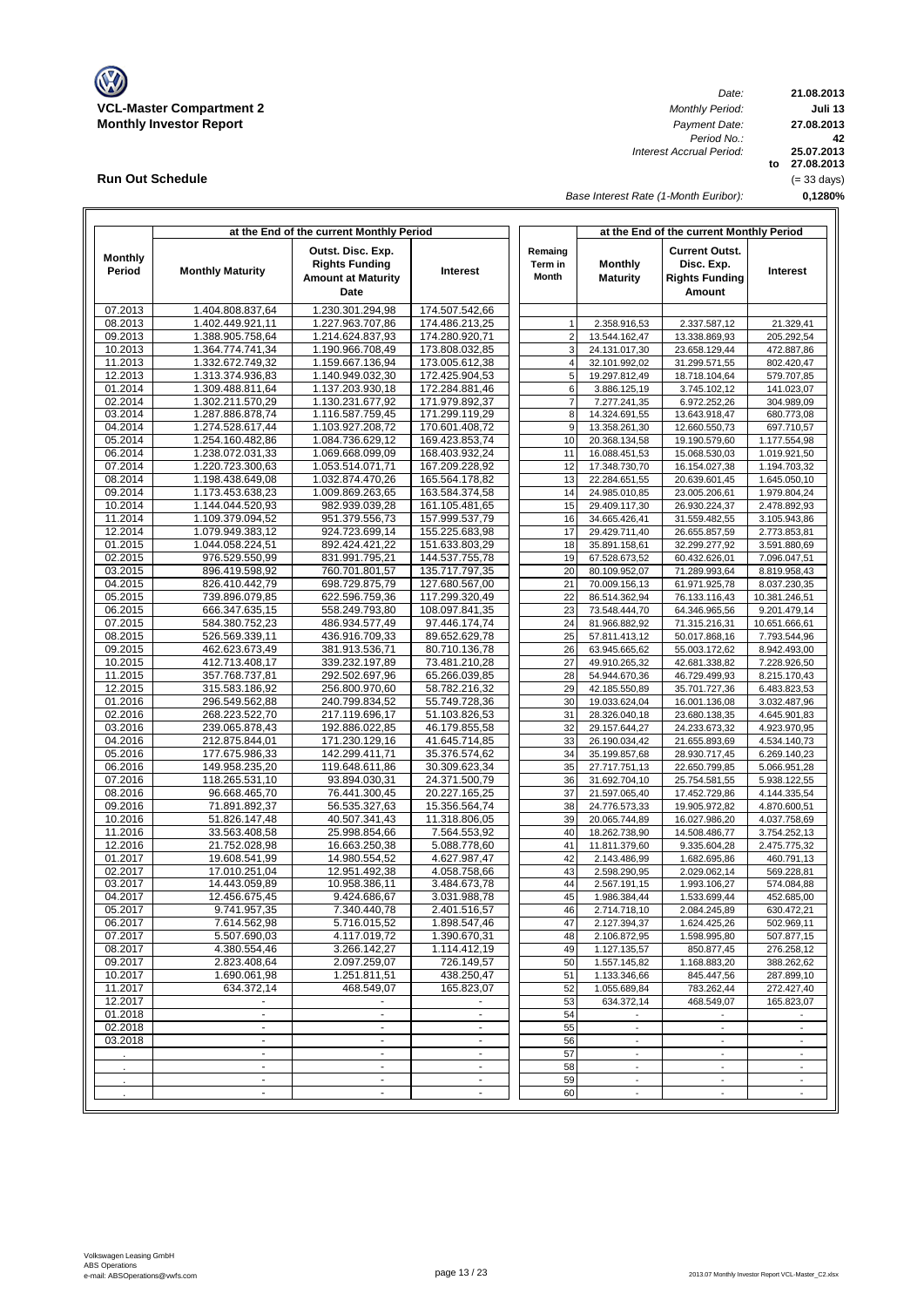| <b>OZ</b>                       |
|---------------------------------|
| <b>VCL-Master Compartment 2</b> |
| <b>Monthly Investor Report</b>  |

| $\mathbf{w}$                    | Date:                                 |    |    | 21.08.2013 |
|---------------------------------|---------------------------------------|----|----|------------|
| VCL-Master Compartment 2        | <b>Monthly Period:</b>                |    |    | July 13    |
| <b>Monthly Investor Report</b>  | Payment Date:                         |    |    | 27.08.2013 |
|                                 | Period No.:                           |    |    | -42        |
|                                 | Interest Accrual Period:              |    |    | 25.07.2013 |
| Information Regarding the       |                                       |    | to | 27.08.2013 |
| <b>Expectancy Rights Pool -</b> |                                       | (≕ | 33 | days )     |
| <b>Outstanding Contracts</b>    | Base Interest Rate (1-Month Euribor): |    |    | 0.1280%    |

|                                           |                                 |                            |                          | Type of Vehicles    |                          |                      |                          |                               |                          |
|-------------------------------------------|---------------------------------|----------------------------|--------------------------|---------------------|--------------------------|----------------------|--------------------------|-------------------------------|--------------------------|
| <b>Outstanding Expectancy Rights Pool</b> | <b>Reporting Period - Total</b> |                            |                          | <b>New Vehicles</b> |                          | <b>Used Vehicles</b> |                          | <b>Demonstration Vehicles</b> |                          |
|                                           |                                 |                            | Outstanding              |                     | Outstanding              |                      | Outstanding              |                               | Outstanding              |
|                                           |                                 | <b>Outstanding Nominal</b> | <b>Discounted</b>        |                     | Discounted               |                      | <b>Discounted</b>        |                               | Discounted               |
|                                           | No. of                          | <b>Expectancy Rights</b>   | <b>Expectancy Rights</b> | No. of              | <b>Expectancy Rights</b> | No. of               | <b>Expectancy Rights</b> | No. of                        | <b>Expectancy Rights</b> |
|                                           | <b>Contracts</b>                | <b>Funding Amount</b>      | <b>Funding Amount</b>    | Contracts           | <b>Funding Amount</b>    | Contracts            | <b>Funding Amount</b>    | Contracts                     | <b>Funding Amount</b>    |
| Initial Balance at Poolcut                | 40.937                          | 524.154.129.71             | 431.057.042.44           | 37.861              | 395.059.489.11           | 2.057                | 22.320.167.68            | 1.019                         | 13.677.385,65            |
| Balance at the Beginning of the Period    | 108.239                         | .410.808.427.83            | € 1.228.820.957.05       | 103.148             | € 1.167.131.204.12       | 2.102                | 24.740.086.99            | 2.989                         | 36.949.665,94            |
| Balance at the End of the Period - before |                                 |                            |                          |                     |                          |                      |                          |                               |                          |
| origination of add. Expectancy Rights     | 107.776                         | .404.808.837.64<br>╘       | € 1.230.301.294.98       | 102.727             | .168.763.151.13<br>€     | 2.080                | 24.639.193.98            | 2.969                         | 36.898.949,87            |
| Top-Up of the Monthly Period              | $\sim$                          |                            | $\overline{\phantom{a}}$ |                     |                          |                      |                          |                               |                          |
| at the End of the Period                  | 107.776                         | .404.808.837.64            | € 1.230.301.294.98       | 102.727             | .168.763.151.13          | 2.080                | 24.639.193.98            | 2.969                         | 36.898.949,87            |

|                                                                                                                                 |           |   |                               |   |                                        | Type of Vehicles    |   |                          |                      |                       |                          |                               |                   |                          |  |
|---------------------------------------------------------------------------------------------------------------------------------|-----------|---|-------------------------------|---|----------------------------------------|---------------------|---|--------------------------|----------------------|-----------------------|--------------------------|-------------------------------|-------------------|--------------------------|--|
| Status of the Contracts at the End of the Period, after Top-Up                                                                  |           |   |                               |   |                                        | <b>New Vehicles</b> |   |                          | <b>Used Vehicles</b> |                       |                          | <b>Demonstration Vehicles</b> |                   |                          |  |
|                                                                                                                                 |           |   | Outstanding                   |   |                                        | Outstanding         |   |                          | Outstanding          |                       |                          |                               |                   |                          |  |
|                                                                                                                                 |           |   | <b>Outstanding Nominal</b>    |   | <b>Discounted</b>                      |                     |   | Discounted               |                      |                       | Discounted               |                               | <b>Discounted</b> |                          |  |
|                                                                                                                                 | No. of    |   | <b>Expectancy Rights</b>      |   | <b>Expectancy Rights</b>               | No. of              |   | <b>Expectancy Rights</b> | No. of               |                       | <b>Expectancy Rights</b> | No. of                        |                   | <b>Expectancy Rights</b> |  |
|                                                                                                                                 | Contracts |   | <b>Funding Amount</b>         |   | <b>Funding Amount</b>                  | Contracts           |   | <b>Funding Amount</b>    | <b>Contracts</b>     | <b>Funding Amount</b> |                          | Contracts                     |                   | <b>Funding Amount</b>    |  |
| Current                                                                                                                         | 106.158   |   | € 1.385.417.557,02            |   | 1.213.055.071.71                       | 101.245             |   | € 1.152.979.489,95       | 2.009                |                       | 23.975.015,51            | 2.904                         |                   | 36.100.566,25            |  |
| Delinquent*                                                                                                                     | 1.236     |   | 14.891.711,63                 | € | 13.254.910,50                          | 1.131               |   | 12.115.837,43            | 52                   |                       | 489.236,99               | 53                            |                   | 649.836.08               |  |
| Terminated                                                                                                                      | 382       |   | 4.499.568,99                  | € | 3.991.312,77                           | 351                 |   | 3.667.823,75             | 19                   | €                     | 174.941,48               | 12                            |                   | 148.547,54               |  |
| End of Term - Paid in Full                                                                                                      | 26.578    |   |                               |   |                                        | 24.697              |   | $\overline{\phantom{a}}$ | 1.326                |                       | $\overline{\phantom{0}}$ | 555                           |                   |                          |  |
| Early Settlement - Paid in Full                                                                                                 | 6.918     |   |                               |   |                                        | 6.022               |   | $\overline{\phantom{a}}$ | 563                  |                       | $\overline{\phantom{a}}$ | 333                           |                   |                          |  |
|                                                                                                                                 | 141.272   |   | € 1.404.808.837,64            |   | € 1.230.301.294.98                     | 133.446             | € | 1.168.763.151.13         | 3.969                |                       | 24.639.193,98            | 3.857                         |                   | 36.898.949,87            |  |
| *delinquent in terms of Instalments sold to Compartment 1                                                                       |           |   |                               |   |                                        |                     |   |                          |                      |                       |                          |                               |                   |                          |  |
| <b>Minimum</b> Remaining Term in months<br><b>Maximum</b> Remaining Term in months<br>Weighted Average Remaining Term in months |           |   | <b>Poolcut</b><br>60<br>33,65 |   | <b>Reporting Period</b><br>53<br>22,59 |                     |   |                          |                      |                       |                          |                               |                   |                          |  |
| <b>Seasoning in months</b><br><b>Average Discounted Balance per Contract</b>                                                    |           | € | 3,36<br>10.529,77             | € | 17,42<br>11.415,35                     |                     |   |                          |                      |                       |                          |                               |                   |                          |  |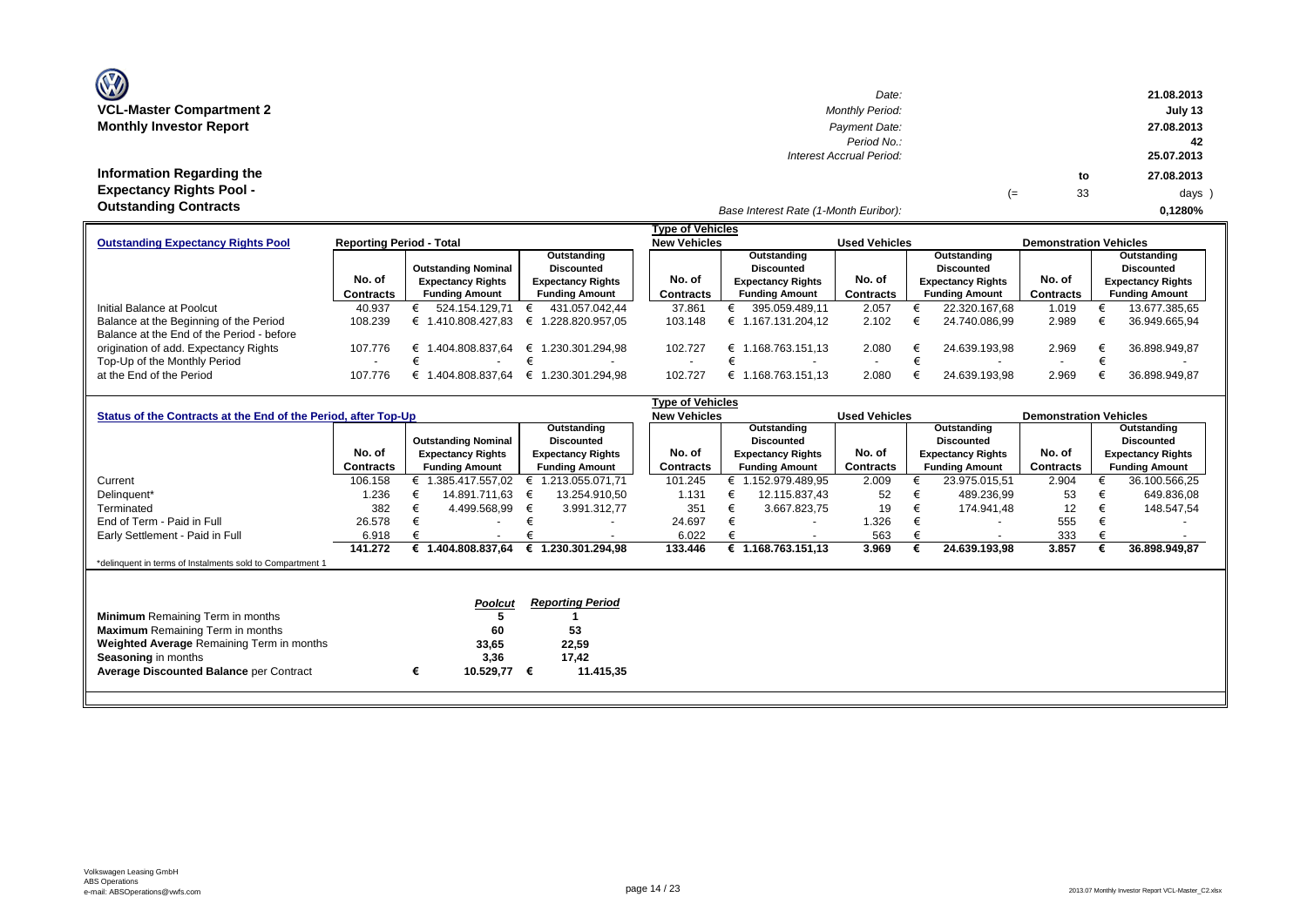|                                                                                                                             | Date:                                  | 21.08.2013                    |
|-----------------------------------------------------------------------------------------------------------------------------|----------------------------------------|-------------------------------|
| <b>VCL-Master Compartment 2</b>                                                                                             | <b>Monthly Period:</b>                 | July 13                       |
| <b>Monthly Investor Report</b>                                                                                              | Payment Date:<br>Period No.:           | 27.08.2013<br>42              |
|                                                                                                                             | Interest Accrual Period:               | 25.07.2013                    |
|                                                                                                                             |                                        | 27.08.2013<br>to              |
| <b>Early Settlements/ Collections</b>                                                                                       |                                        | 33 days )<br>$(=$             |
|                                                                                                                             | Base Interest Rate (1-Month Euribor):  | 0,1280%                       |
|                                                                                                                             |                                        |                               |
|                                                                                                                             |                                        |                               |
| <b>Early Settlements</b>                                                                                                    | <b>No. of Contracts</b>                | Amount                        |
| <b>Early Settlements of the Monthly Period</b>                                                                              |                                        |                               |
| Thereof > Terminations due to insured Events                                                                                | 47                                     | 543.892,53 €                  |
| > Terminations due to Insolvency                                                                                            | 58                                     | 742.285,81 €                  |
| > Terminations not due to Insolvency                                                                                        | 242                                    | 2.870.390,88 €                |
| > Partial Settlements due to Contract Changes                                                                               |                                        | 78.286,91 €<br>4.234.856,13 € |
| > Cancellation of Early Settlements from Previous Periods                                                                   | 347<br>۰                               | €                             |
| > Repayment of Interests Due to Contract Settlement                                                                         |                                        | €                             |
| <b>Total Settlements</b>                                                                                                    | 347                                    | 4.234.856,13 €                |
| (Nominal Expectancy Rights Funding Amount)                                                                                  |                                        | (4.700.840, 04€)              |
|                                                                                                                             |                                        |                               |
|                                                                                                                             |                                        |                               |
| <b>Monthly Collections (Principal + Interest)</b>                                                                           |                                        |                               |
|                                                                                                                             | <b>No. of Contracts</b>                | Amount                        |
|                                                                                                                             |                                        |                               |
| <b>Expectancy Rights Receivables of the Monthly Period</b>                                                                  | 141.272                                | 1.298.750,15 €                |
| Thereof > Payments by Lessee/Dealer (nominal)                                                                               |                                        | 1.298.750,15 €                |
| > Payments by VWL (nominal)                                                                                                 |                                        | €                             |
| <b>Early Settlements of Discounted Expectancy Rights Funding</b><br>Amount of the Monthly Period                            | 347                                    | 4.234.856,13 €                |
| Thereof > Payments by Lessee/ Prepayments of the Monthly Period                                                             |                                        | 4.234.856,13 €                |
| > Early Settlements not paid                                                                                                |                                        | €                             |
|                                                                                                                             |                                        |                               |
|                                                                                                                             | <b>Current Prepayment Rate</b>         | 4,04%                         |
|                                                                                                                             | <b>Total Collections of the Period</b> | 5.533.606,28 €                |
|                                                                                                                             |                                        |                               |
| <b>Calculation of Additional Expectancy Rights</b>                                                                          |                                        |                               |
| <b>Total Collections of the Period</b>                                                                                      |                                        | 5.533.606,28 €                |
| Plus: Remaining Amount from Previous Period                                                                                 |                                        | 0,90€                         |
| Plus: Earnings from Distribution/Accumulation Account deposits                                                              |                                        | €                             |
| <b>Available Distribution Amount</b>                                                                                        |                                        | 5.533.607,18 €                |
|                                                                                                                             |                                        |                               |
| Less: (Pos 1 - 10) of the Waterfall                                                                                         |                                        | 1.974.263,94 €                |
| Payments to the accumulation account (Pos.10) of the Waterfall                                                              |                                        | €                             |
| Targeted Additional Purchase Amount from Waterfall                                                                          |                                        | €                             |
|                                                                                                                             |                                        | €                             |
| Targeted Aggregate Discounted Lease Balance for Issuance of new Notes<br>Aggregate Discounted Lease Balance Increase Amount |                                        | €                             |
| Additional Expectancy Rights purchased (Top Up)                                                                             |                                        | €                             |
|                                                                                                                             |                                        |                               |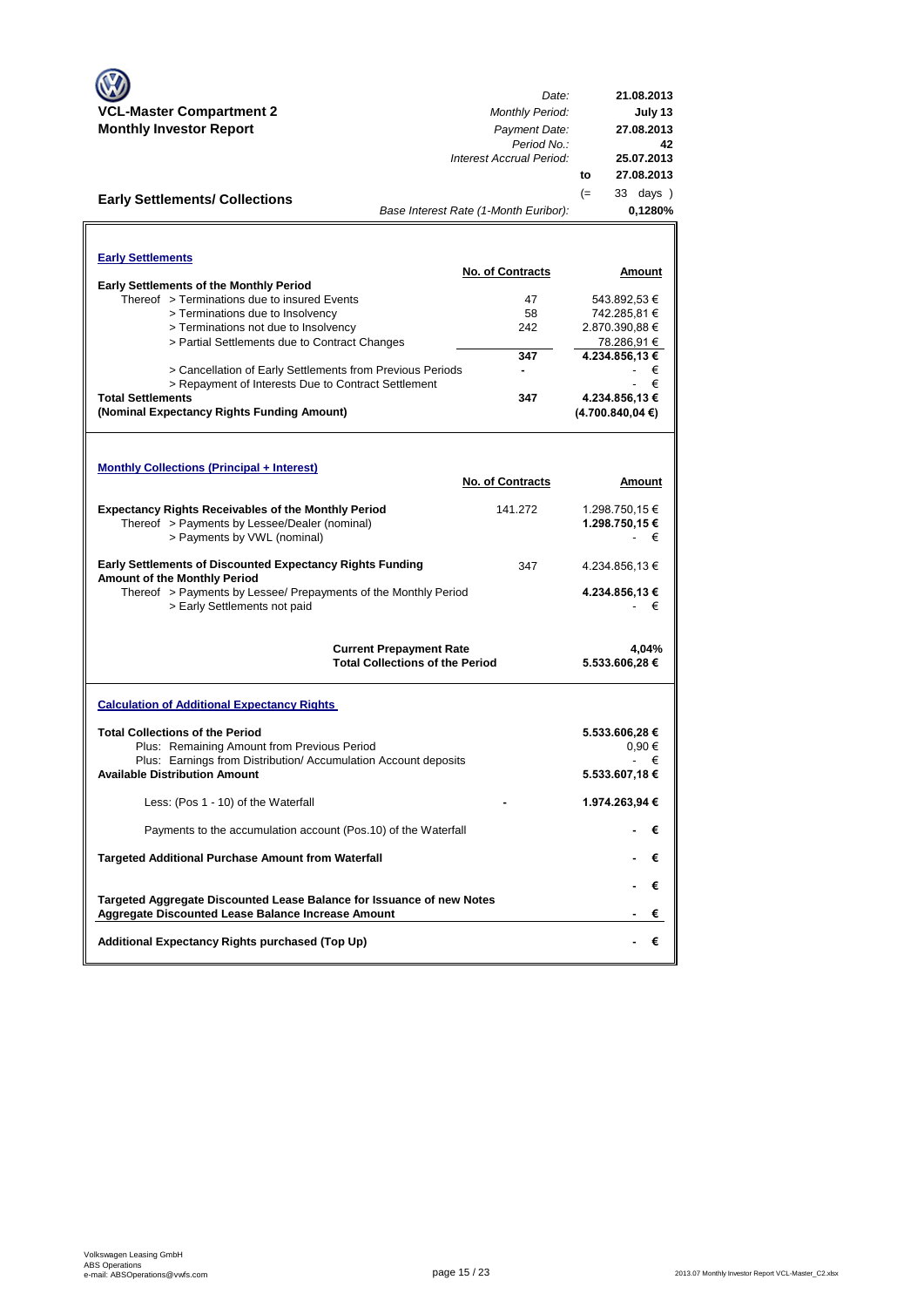| Ø                               | Date:                                 |    | 21.08.2013 |
|---------------------------------|---------------------------------------|----|------------|
| <b>VCL-Master Compartment 2</b> | <b>Monthly Period:</b>                |    | July 13    |
| <b>Monthly Investor Report</b>  | Payment Date:                         |    | 27.08.2013 |
|                                 | Period No.:                           |    | 42         |
| Information regarding the       | <b>Interest Accrual Period:</b>       |    | 25.07.2013 |
| <b>Expectancy Rights Pool -</b> |                                       | to | 27.08.2013 |
|                                 |                                       | ı. | 33 days )  |
| <b>Remaining Pool Data</b>      | Base Interest Rate (1-Month Euribor): |    | 0.1280%    |

**Distribution of Expectancy Rights by Lessee/ Contract**

|           | <b>Type of Vehicles</b> |                               |         |                       |           |  |                                        |         |          |                     |  |                      |           |                               |                    |           |  |                           |
|-----------|-------------------------|-------------------------------|---------|-----------------------|-----------|--|----------------------------------------|---------|----------|---------------------|--|----------------------|-----------|-------------------------------|--------------------|-----------|--|---------------------------|
| Poolcut   |                         |                               |         |                       |           |  | <b>End of Reporting Period - Total</b> |         |          | <b>New Vehicles</b> |  | <b>Used Vehicles</b> |           | <b>Demonstration Vehicles</b> |                    |           |  |                           |
|           |                         |                               |         | Distribution of Lease |           |  |                                        |         |          |                     |  |                      |           |                               |                    |           |  |                           |
| No. of    |                         | Discounted Amounts            |         | Contracts by Lessee/  | No. of    |  | Discounted Balance                     | $%$ of  | change   | No. of              |  | Discounted Balance   | No. of    |                               | Discounted Balance | No. of    |  | <b>Discounted Balance</b> |
| Contracts |                         | Not Yet Due in EUR % of Total |         | Contract              | Contracts |  | Not Yet Due in EUR                     | Total   | in %     | Contracts           |  | Not Yet Due in EUR   | Contracts |                               | Not Yet Due in EUR | Contracts |  | Not Yet Due in EUR        |
| 21.510    |                         | 238.249.962.68                | 55.27%  |                       | 54.135    |  | 652.682.278.32                         | 53.05%  | $-2.22%$ | 50.016              |  | 600.996.177.94       | 1.674     |                               | 20.833.844.20      | 2.445     |  | 30.852.256.18             |
| 14.170    |                         | 139.053.925.98                | 32.26%  | $2 - 10$              | 39.049    |  | 425.129.239.55                         | 34.55%  | 2.30%    | 38.199              |  | 416.109.229.38       | 362       |                               | 3.425.940.55       | 488       |  | 5.594.069.62              |
| 2.551     | . .                     | 25.018.463.44                 | 5.80%   | $11 - 20$             | 8.268     |  | 87.007.292.10                          | 7.07%   | .27%     | 8.219               |  | 86.426.823.25        | 18        |                               | 168,837.93         | 31        |  | 411.630.92                |
| 2.207     |                         | 22.354.989.95                 | 5.19%   | $21 - 50$             | 5.743     |  | 59.630.964.23                          | 4.85%   | $-0.34%$ | 5.713               |  | 59.389.082.53        | 25        |                               | 200.888.55         |           |  | 40.993.15                 |
| 499       |                         | 6.379.700.39                  | 1.48%   | > 50                  | 581       |  | 5.851.520.78                           | 0.48%   | $-1.00%$ | 580                 |  | 5.841.838.03         |           |                               | 9.682.75           |           |  |                           |
| 40.937    |                         | 431.057.042.44 €              | 100.00% | Total                 | 107,776   |  | .230.301.294.98                        | 100.00% | 0.00%    | 102.727             |  | .168.763.151.13      | 2.080     |                               | 24.639.193.98      | 2.969     |  | 36,898,949.87             |

|           |   |                           |            | <b>Distribution of Expectancy Rights by Discounted Amounts</b> |               |                                 |         |          |                         |   |                           |                      |   |                           |                               |   |                           |
|-----------|---|---------------------------|------------|----------------------------------------------------------------|---------------|---------------------------------|---------|----------|-------------------------|---|---------------------------|----------------------|---|---------------------------|-------------------------------|---|---------------------------|
|           |   |                           |            |                                                                |               |                                 |         |          | <b>Type of Vehicles</b> |   |                           |                      |   |                           |                               |   |                           |
| Poolcut   |   |                           |            |                                                                |               | End of Reporting Period - Total |         |          | <b>New Vehicles</b>     |   |                           | <b>Used Vehicles</b> |   |                           | <b>Demonstration Vehicles</b> |   |                           |
| No. of    |   | <b>Discounted Amounts</b> |            |                                                                | No of         | <b>Discounted Amounts</b>       | $%$ of  | change   | No. of                  |   | <b>Discounted Balance</b> | No. of               |   | <b>Discounted Balance</b> | No. of                        |   | <b>Discounted Balance</b> |
| Contracts |   | Not Yet Due in EUR        | % of Total | <b>Discounted Amount</b>                                       | Contracts     | Not Yet Due in EUR              | Total   | in %     | Contracts               |   | Not Yet Due in EUR        | Contracts            |   | Not Yet Due in EUR        | Contracts                     |   | Not Yet Due in EUR        |
| 4.059     |   | 16.290.965.42             | 3.78%      | Up to Euro 5,000                                               | 7.406         | 30.845.969.29                   | 2.51%   | $-1.27%$ | 6.771                   | € | 28,401.056.56             | 269                  |   | 994.343.07                | 366                           |   | 1.450.569.66              |
| 18.685    | € | 139.854.158.59            | 32.44%     | Up to Euro 10,000                                              | 46,511        | 355.888.429.82                  | 28,93%  | $-3.52%$ | 44.651                  | € | 342.132.607.58            | 785                  |   | 5.778.411.03              | 1.075                         | € | 7.977.411,21              |
| 11.339    |   | 137.734.335.14            | 31.95%     | Up to Euro 15,000                                              | 31.571        | 382.762.970.03                  | 31.11%  | $-0.84%$ | 30.524                  | € | 370.019.451.38            | 424                  |   | 5.133.320.83              | 623                           | € | 7.610.197.82              |
| 4.439     |   | 75.803.145.89             | 17.59%     | Up to Euro 20,000                                              | 12.378        | 211.800.815,52                  | 17.22%  | $-0,37%$ | 11.692                  | € | 199.863.638.36            | 273                  |   | 4.787.228.34              | 413                           | € | 7.149.948.82              |
| 1.579     |   | 34,744,057.11             | 8.06%      | Up to Euro 25,000                                              | 5.962         | 132.415.201.43                  | 10.76%  | 2.70%    | 5.443                   | € | 120.833.502.77            | 243                  |   | 5.437.121,36              | 276                           | € | 6.144.577,30              |
| 464       |   | 12.518.368.05             | 2.90%      | Up to Euro 30,000                                              | 2.694         | 73.079.379.35                   | 5.94%   | 3.04%    | 2.499                   |   | 67.807.906.39             | 62                   |   | 1.659.790.02              | 133                           | € | 3.611.682.94              |
| 184       |   | 5.931.016.33              | 1.38%      | Up to Euro 35,000                                              | 871           | 27.847.617.99                   | 2.26%   | 0,89%    | 803                     |   | 25.678.185.00             | 17                   |   | 543.610.49                | 51                            | € | 1.625.822.50              |
| 69        |   | 2.570.067.20              | 0.60%      | Up to Euro 40,000                                              | 243           | 9.016.246.84                    | 0.73%   | 0.14%    | 221                     | € | 8.196.293.95              |                      |   | 146.215.29                | 18                            | € | 673.737,60                |
| 53        |   | 2.236.865.99              | 0.52%      | Up to Euro 45,000                                              | 82            | 3.463.889,95                    | 0.28%   | $-0.24%$ | 75                      | € | 3.165.423.38              |                      |   |                           | 7                             | € | 298.466,57                |
| 38        |   | 1.795.920.82              | 0.42%      | Up to Euro 50,000                                              | 21            | 983.872.45                      | 0.08%   | $-0.34%$ | 16                      | € | 748.605.35                |                      |   | 47.577.20                 |                               | € | 187.689.90                |
| 14        |   | 733.459.79                | 0.17%      | Up to Euro 55,000                                              | 14            | 733.594.61                      | 0.06%   | $-0.11%$ | 11                      | € | 573.558.81                |                      |   | 53.031.54                 | $\mathcal{P}$                 | € | 107.004,26                |
| 6         |   | 342.197,52                | 0.08%      | Up to Euro 60,000                                              | 5             | 285.157,79                      | 0.02%   | $-0.06%$ |                         | € | 226.612.98                |                      |   | 58.544.81                 |                               |   |                           |
|           |   | 433.802.02                | 0.10%      | Up to Euro 65,000                                              |               | 431.749,99                      | 0.04%   | $-0.07%$ | 6                       | € | 369,908.70                |                      |   |                           |                               | € | 61.841,29                 |
|           |   | 68.682.57                 | 0.02%      | Up to Euro 70,000                                              |               | 599.460.85                      | 0.05%   | 0.03%    |                         | € | 599.460.85                |                      |   |                           |                               |   |                           |
|           |   |                           | 0.00%      | Up to Euro 75,000                                              | $\mathcal{P}$ | 146.939.07                      | 0.01%   | 0.01%    | $\overline{ }$          |   | 146.939.07                |                      |   |                           | $\overline{\phantom{a}}$      |   |                           |
| 40.937    |   | 431.057.042.44            | 100.00%    | <b>Total</b>                                                   | 107.776       | 1.230.301.294,98 €              | 100.00% | 0.00%    | 102.727                 |   | € 1.168.763.151,13        | 2.080                | € | 24.639.193.98             | 2.969                         | € | 36.898.949.87             |

| <b>Contract Term</b> |                             |         |                               |              |                                        |         |          |                          |            |                    |                          |   |                               |                |   |                    |
|----------------------|-----------------------------|---------|-------------------------------|--------------|----------------------------------------|---------|----------|--------------------------|------------|--------------------|--------------------------|---|-------------------------------|----------------|---|--------------------|
|                      |                             |         |                               |              |                                        |         |          | <b>Type of Vehicles</b>  |            |                    |                          |   |                               |                |   |                    |
| Poolcut              |                             |         |                               |              | <b>End of Reporting Period - Total</b> |         |          | <b>New Vehicles</b>      |            |                    | <b>Used Vehicles</b>     |   | <b>Demonstration Vehicles</b> |                |   |                    |
| No. of               | <b>Discounted Amounts</b>   | in % of |                               | No. of       | <b>Discounted Amounts</b>              | in % of | change   | No of                    |            | Discounted Balance | No of                    |   | <b>Discounted Balance</b>     | No of          |   | Discounted Balance |
| Contracts            | Not Yet Due                 | Total   | <b>Contract Term in Month</b> | Contracts    | Not Yet Due                            | Total   | in %     | Contracts                |            | Not Yet Due in EUR | Contracts                |   | Not Yet Due in EUR            | Contracts      |   | Not Yet Due in EUR |
|                      | €                           | 0.00%   | 9                             |              | €<br>$\blacksquare$                    | 0.00%   | 0.00%    | $\overline{\phantom{a}}$ | $\epsilon$ |                    |                          |   |                               | $\blacksquare$ | € |                    |
| 1.705 $\epsilon$     | 26.318.834.50               | 6.11%   | 12                            | $\mathbf{Q}$ | €<br>89.430.76                         | 0.01%   | $-6.10%$ | 5                        | €          | 61.287.24          |                          |   | 28.143.52                     |                |   |                    |
| 144 $6$              | 1.605.380.44                | 0.37%   | 18                            | 54           | €<br>764.511.78                        | 0.06%   | $-0.31%$ | 44                       | €          | 658,701.09         | 6                        |   | 54.916.87                     | 4              | € | 50.893.82          |
|                      | $\epsilon$                  | 0.00%   | 22                            |              | €<br>8.920.97                          | 0.00%   | 0.00%    |                          | $\epsilon$ | 8.920.97           |                          | € |                               |                | € |                    |
| 3.008                | 33.211.759.80<br>$\epsilon$ | 7.70%   | 24                            | 3.050        | €<br>37.015.731.39                     | 3.01%   | $-4.70%$ | 2.928                    | $\epsilon$ | 35.682.753.33      | 88                       | € | 798.034.46                    | 34             | € | 534.943.60         |
|                      | 14.656.28<br>$\epsilon$     | 0.00%   | 26                            |              | €                                      | 0.00%   | 0.00%    | $\overline{\phantom{a}}$ | €          |                    |                          |   |                               |                |   |                    |
|                      | 25.798.66                   | 0.01%   | 28                            |              | €<br>$\overline{\phantom{a}}$          | 0.00%   | $-0.01%$ |                          | €          |                    |                          |   |                               |                |   |                    |
| ٠                    | €                           | 0.00%   | 29                            |              | €<br>$\overline{\phantom{a}}$          | 0.00%   | 0.00%    | $\overline{\phantom{a}}$ | €          |                    |                          |   |                               |                | € |                    |
| 841                  | 8.867.877.12<br>$\epsilon$  | 2.06%   | 30                            | 1.405        | €<br>16.416.611.78                     | 1.33%   | $-0.72%$ | 1.369                    | $\epsilon$ | 16.010.585.00      | 28                       |   | 287.303.33                    | 8              | € | 118,723.45         |
|                      | $\epsilon$                  | 0.00%   | 33                            |              | €<br>$\overline{\phantom{a}}$          | 0.00%   | 0.00%    | $\sim$                   | €          |                    |                          |   |                               |                |   |                    |
|                      |                             | 0.00%   | 32                            |              | €<br>30.832.39                         | 0.00%   | 0.00%    |                          | €          | 30.832.39          |                          |   |                               |                |   |                    |
|                      | 23,760.26                   | 0.01%   | 34                            |              | €<br>$\overline{\phantom{a}}$          | 0.00%   | $-0.01%$ |                          | $\epsilon$ |                    |                          |   |                               |                |   |                    |
|                      |                             | 0.00%   | 35                            | 5            | €<br>47.798.85                         | 0,00%   | 0.00%    | 5                        | €          | 47.798.85          | $\overline{\phantom{a}}$ |   |                               |                |   |                    |
| 23.316               | 268.681.076.87              | 62.33%  | 36                            | 57,679       | €<br>741.719.529.87                    | 60.29%  | $-2.04%$ | 55 110                   |            | 703.668.124.87     | 1.212                    |   | 17.442.261.39                 | 1.357          |   | 20.609.143.61      |
|                      |                             | 0.00%   | 38                            |              | €<br>$\overline{\phantom{a}}$          | 0.00%   | 0.00%    | $\overline{\phantom{a}}$ | €          |                    |                          |   |                               |                |   |                    |
|                      |                             | 0.00%   | 39                            |              | €<br>$\overline{\phantom{a}}$          | 0.00%   | 0.00%    | $\sim$                   | $\epsilon$ |                    |                          |   |                               |                | € |                    |
| 736 €                | 6.731.434.49                | 1.56%   | 42                            | 1.506        | €<br>16.358.174.35                     | 1.33%   | $-0.23%$ | 1.394                    | $\epsilon$ | 15.167.879.61      | 66                       |   | 630.083.58                    | 46             | € | 560.211.16         |
|                      |                             | 0.00%   | 45                            |              | €<br>$\overline{\phantom{a}}$          | 0.00%   | 0.00%    |                          | €          |                    |                          |   |                               |                |   |                    |
|                      |                             | 0.00%   | 46                            |              | €<br>$\overline{\phantom{a}}$          | 0,00%   | 0.00%    | $\overline{\phantom{a}}$ | $\epsilon$ | . .                |                          |   |                               |                |   |                    |
|                      | €                           | 0.00%   | 47                            |              | €<br>$\overline{\phantom{a}}$          | 0.00%   | 0.00%    |                          | €          |                    |                          |   |                               |                | € |                    |
| 9.500                | 75.513.203.89               | 17.52%  | 48                            | 38,779       | $\epsilon$<br>379.545.148.21           | 30.85%  | 13.33%   | 36.912                   |            | 361.316.242.08     | 614                      |   | 4.905.996.13                  | 1.253          |   | 13.322.910.00      |
| 777 €                | 4.733.423.19                | 1.10%   | 54                            | 1.933        | $\epsilon$<br>14.049.657.58            | 1.14%   | 0.04%    | 1.765                    | $\epsilon$ | 12.815.264.62      | 44                       |   | 373,358.46                    | 124            | € | 861.034.50         |
| 905 $\in$            | 5.329.836.94                | 1.24%   | 60                            | 3.354        | €<br>24.254.947.05                     | 1.97%   | 0.74%    | 3.193                    |            | 23.294.761.08      | 18                       |   | 119.096.24                    | 143            |   | 841.089.73         |
| 40.937               | 431.057.042.44 €            | 100.00% | Total                         | 107.776      | 1.230.301.294.98                       | 100,009 | 0.00%    | 102,727                  | €          | 1.168.763.151.13   | 2.080                    |   | 24.639.193.98                 | 2.969          |   | 36.898.949.87      |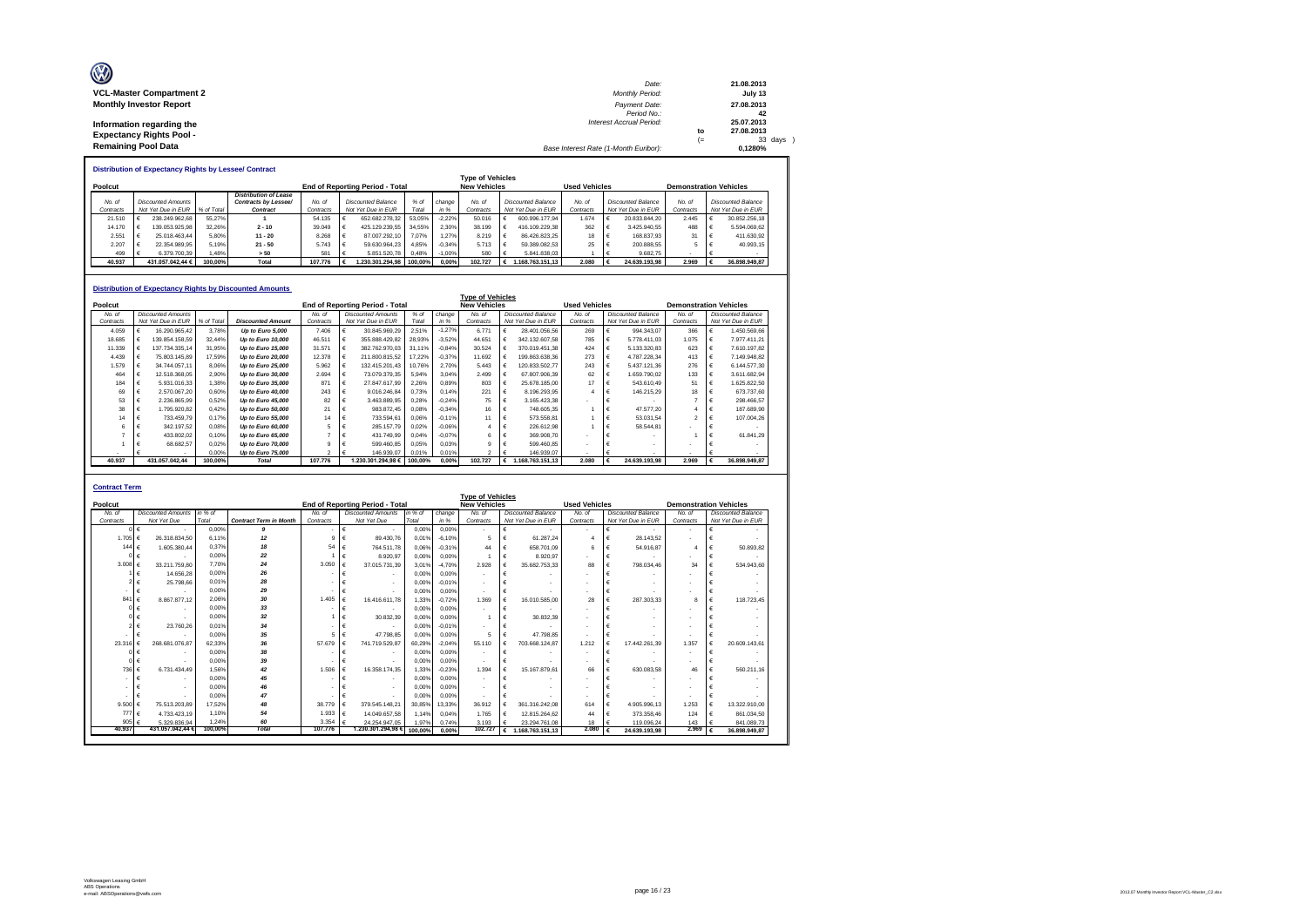| Ø                               | Date:                                 |      | 21.08.2013 |
|---------------------------------|---------------------------------------|------|------------|
| <b>VCL-Master Compartment 2</b> | Monthly Period:                       |      | July 13    |
| <b>Monthly Investor Report</b>  | Payment Date:                         |      | 27.08.2013 |
|                                 | Period No.:                           |      | 42         |
| Information regarding the       | <b>Interest Accrual Period:</b>       |      | 25.07.2013 |
| <b>Expectancy Rights Pool -</b> |                                       | to   | 27.08.2013 |
|                                 |                                       | $(=$ | 33 days )  |
| <b>Remaining Pool Data</b>      | Base Interest Rate (1-Month Euribor): |      | 0.1280%    |

| Poolcut      |                                         |                |                                        |                | End of Reporting Period - Total          |                   |                   | <b>Type of Vehicles</b><br><b>New Vehicles</b> |                                    | <b>Used Vehicles</b>     |                               |              | <b>Demonstration Vehicles</b>   |
|--------------|-----------------------------------------|----------------|----------------------------------------|----------------|------------------------------------------|-------------------|-------------------|------------------------------------------------|------------------------------------|--------------------------|-------------------------------|--------------|---------------------------------|
| No of        | <b>Discounted Amounts</b>               | in $%$ of      |                                        | No. of         | <b>Discounted Amounts</b>                | in % of           | change            | No. of                                         | <b>Discounted Balance</b>          | No. of                   | <b>Discounted Balance</b>     | No. of       | <b>Discounted Balance</b>       |
| Contracts    | Not Yet Due                             | Total          | Make/ Modell                           | Contract:      | Not Yet Due                              | Total             | in %              | Contracts                                      | Not Yet Due in EUR                 | Contracts                | Not Yet Due in EUR            | Contracts    | Not Yet Due in EUR              |
| 721          | 2.772.607,78                            | 0,64%          | Fox                                    | 305            | 1.254.398,66                             | 0.10%             | $-0,549$          | 283                                            | €<br>1.175.496.61                  | 5                        | 19.086,57                     | 17           | 59.815.48                       |
| 2.191        | €<br>12.826.659.38                      | 2.98%          | Polo                                   | 5.012          | €<br>31.715.218.57                       | 2.589             | $-0.40%$          | 4.894                                          | €<br>31.021.969.82                 | 40                       | 199,609.41                    | 78           | €<br>493.639.34                 |
| 3.036        | €<br>26 877 521 90                      | 6.24%          | Golf                                   | 12 075         | €<br>104.152.564,86                      | 8.47              | 2.23%             | 11718                                          | €<br>101.415.798,94                | 220                      | €<br>1.525.274,22             | 137          | €<br>1.211.491,70               |
| 2.130<br>674 | €<br>17.039.646,06<br>€<br>5.885.669.15 | 3,95%          | <b>Golf Variant</b>                    |                | €<br>€                                   | 0.00%<br>0.00%    | $-3,95%$          |                                                | €<br>€                             |                          |                               |              | Ë<br>€                          |
|              | €<br>$\overline{\phantom{a}}$           | 1,37%<br>0.00% | <b>Golf Plus</b><br><b>Golf Cabrio</b> |                | £                                        | 0.00%             | $-1,37%$<br>0.00% |                                                | €                                  |                          |                               |              | Ë                               |
| 90           | €<br>998.274.24                         | 0.23%          | Eos                                    | 223            | €<br>2 761 830 97                        | 0.229             | $-0.01%$          | 205                                            | €<br>2.574.996.98                  | 10                       | €<br>90 449 86                | 8            | F<br>96.384.13                  |
| 11           | €<br>81,467.52                          | 0.02%          | <b>Jetta</b>                           | 145            | €<br>1 225 282 67                        | 0.10%             | 0.08%             | 89                                             | €<br>784 340 31                    | 51                       | €<br>401 663 63               | 5            | €<br>39 278 73                  |
| 5            | €<br>29.489,71                          | 0.01%          | <b>New Beetle</b>                      | 381            | 3.524.316,95<br>€                        | 0.299             | 0.28%             | 351                                            | €<br>3.219.580,72                  | 6                        | €<br>53.750,76                | 24           | €<br>250.985,47                 |
| 11           | €<br>93.710,56                          | 0,02%          | <b>New Beetle Cabrio</b>               |                | €                                        | 0,00%             | $-0,02%$          |                                                | €                                  |                          | €                             |              | €                               |
| 643          | 7.248.012,84<br>€                       | 1,68%          | Passat                                 | 12.568         | 136.251.212,00<br>€                      | 11.07             | 9,39%             | 12.198                                         | €<br>132.457.870,43                | 236                      | 2.338.121,72<br>€             | 134          | 1.455.219,85<br>€               |
| 3.883        | €<br>37.292.650,65                      | 8,65%          | <b>Passat Variant</b>                  |                | $\epsilon$                               | 0.009             | $-8,65%$          |                                                | €                                  |                          | €                             |              | €                               |
| 176          | $\epsilon$<br>1869 639 21               | 0.43%          | Scirocco                               | 208            | 2 316 736 25<br>€                        | 0,19%             | $-0.25%$          | 192                                            | 2 157 464 70<br>$\epsilon$         | 8                        | $\epsilon$<br>84 238 89       | $\mathbf{a}$ | 75.032.66<br>€                  |
| 1.170        | $\epsilon$<br>10.459.333.63             | 2 43%          | Touran                                 | 4.355          | 41.337.230.20<br>€                       | 3.36%             | 0.93%             | 4 280                                          | €<br>40.714.226.37                 | 46                       | $\epsilon$<br>346,002.75      | 29           | €<br>277.001.08                 |
| 975          | $\epsilon$<br>11.892.982.13             | 2.76%          | Tiguan                                 | 4.096          | €<br>52.787.004.72                       | 4.29%             | 1.53%             | 4.017                                          | €<br>51 876 393 83                 | 28                       | $\epsilon$<br>279 938 67      | 51           | €<br>630 672 22                 |
| 183          | $\epsilon$<br>1.702.394.60              | 0.39%          | Sharan                                 | 1.864          | €<br>25.574.993.36                       | 2.08%             | 1,68%             | 1.837                                          | €<br>25.269.504.06                 | 8                        | $\epsilon$<br>84,325.31       | 19           | €<br>221.163,99                 |
| 232          | €<br>3.663.999,99                       | 0,85%          | Touareg                                | 1.433          | €<br>31.129.150,19                       | 2.539             | 1,689             | 1.324                                          | €<br>29.043.929,89                 | 46                       | $\epsilon$<br>796.348,66      | 63           | €<br>1.288.871,64               |
|              | €                                       | 0,00%          | up!                                    | 2.975          | 14.545.273,77<br>€                       | 1.189             | 1.18%             | 2.918                                          | €<br>14.270.992,51                 | 5                        | $\epsilon$<br>23.079,34       | 52           | €<br>251.201,92                 |
| 573          | 14.308.603.93                           | 3.329          | Phaeton                                | 563            | 13.362.939.96                            | 1.099             | $-2.239$          | 118                                            | 3.939.896.2                        | 443                      | 9.379.725.94                  | 2            | 43.317.8                        |
| 16.704       | 155.042.663.28                          | 35.97%         | <b>VW</b>                              | 46.203         | 461.938.153,13                           | 37,55%            | 1.58%             | 44.424                                         | €<br>439.922.461.38                | 1.152                    | $\epsilon$<br>15.621.615.73   | 627          | 6.394.076,02                    |
| 2.933        | 16.474.528.84 6                         | 3829           | Caddy                                  | 6.760          | 41.933.039,93<br>$\epsilon$              | 3.41%             | $-0,419$          | 6.517                                          | €<br>40.672.519.69                 | 104                      | 551.564,04<br>€               | 139          | €<br>708.956.20                 |
| 2.656        | 21.963.719.12 €                         | 5.10%          | Transporter<br>Amarok                  | 7.617          | 77.114.264.68<br>€                       | 6.27              | 1.17%             | 7.097                                          | €<br>72.229.185.79                 | 266                      | $\epsilon$<br>2.486.958.68    | 254          | 2.398.120.21<br>€               |
|              | - 6                                     | 0.00%          |                                        | 357            | 4 076 015 50<br>£                        | 0,33%             | 0.33%             | 303                                            | €<br>3 504 731 76                  | 10                       | 89 853 30<br>€                | 44           | €<br>481 430 44                 |
| 1.180        | 10.917.917.33 6                         | 2.53%<br>0.00% | Crafter<br>1T                          | 3.232          | 32.835.889.33<br>€                       | 2.67<br>0.00%     | 0.14%<br>0.00%    | 3.093                                          | €<br>31.699.730.36                 | 59                       | 440.159.18<br>€               | 80           | €<br>695.999.79                 |
| 6.771        | 5.623.50 6<br>49.361.788,79<br>€        | 11,45%         | <b>VWN</b>                             | 17.966         | €<br>155.959.209,44                      | 12,68%            | 1,23%             | 17.010                                         | €<br>148.106.167,60                | 439                      | 3.568.535,20<br>€             | 517          | €<br>4.284.506,64               |
|              | €                                       | 0,00%          | Audi A1                                | 1.814          | 15.285.461,35<br>€                       | 1,24%             | 1,24%             | 1.665                                          | €<br>14.022.643,59                 | 23                       | 167.438,01                    | 126          | 1.095.379,75<br>€               |
| 2.370        | 25.318.315,94<br>€                      | 5.87%          | Audi A3                                | 3.329          | €<br>36.189.292.12                       | 2,94%             | $-2,93%$          | 3.171                                          | €<br>34.675.774.09                 | 43                       | 336.086,11<br>€               | 115          | €<br>1.177.431.92               |
|              | €                                       | 0.00%          | Audi Q3                                | 1.475          | €<br>21.557.831,49                       | 1.75%             | 1.75%             | 1.423                                          | €<br>20.803.708.04                 | $\overline{1}$           | €<br>7.744,63                 | 51           | €<br>746.378,82                 |
| 103          | €<br>1.278.966,83                       | 0,30%          | Audi A3 Cabrio                         |                | €                                        | 0,00%             | $-0,30%$          |                                                | €                                  |                          |                               |              | €                               |
| 489          | €<br>6.376.497.45                       | 1.48%          | Audi A4                                | 8.003          | €<br>116.471.770,30                      | 9.47%             | 7.99%             | 7.763                                          | €<br>113.336.637.67                | 102                      | €<br>1.148.699.40             | 138          | 1.986.433,23<br>€               |
| 3.939        | €<br>55.568.275.61                      | 12.89%         | Audi A4 Avant                          |                | €                                        | 0.00%             | 12,89%            |                                                | €                                  |                          | €                             |              | €                               |
| 9            | €<br>100.078.8                          | 0.02%          | Audi A4 Cabrio                         |                | €                                        | 0.00%             | $-0,02%$          |                                                | €                                  |                          | €                             |              | €                               |
| 798          | €<br>13.553.463,57                      | 3,14%          | Audi A5                                | 2.775          | €<br>51.695.710,52                       | 4.20%             | 1,069             | 2.598                                          | €<br>48.437.350,89                 | 31                       | €<br>458.891,81               | 146          | €<br>2.799.467,82               |
| 277          | €<br>5.473.541.95                       | 1,27%          | Audi A5 Cabrio                         |                | €                                        | 0.00%             | $-1,27%$          |                                                | €                                  |                          |                               |              | €                               |
| 1.433        | €<br>25.422.358.62                      | 5,90%          | Audi Q5                                | 2.260          | €<br>43.035.800.68                       | 3,50%             | $-2.40%$          | 2.140                                          | €<br>40.840.453.6                  | 15                       | €<br>225.026.51               | 105          | €<br>1.970.320.56               |
| 612          | €<br>8 992 279 98                       | 2.09%          | Audi A6                                | 7.839          | €<br>163.906.092,83                      | 13.329            | 11,24%            | 7.431                                          | €<br>156.066.563,50                | 80                       | $\epsilon$<br>1.090.975,00    | 328          | €<br>6.748.554,33               |
| 2.071        | €<br>34.595.715.21                      | 8,03%          | Audi A6 Avant                          |                | €                                        | 0.009             | $-8,03%$          |                                                | €                                  |                          |                               |              | €                               |
| 415          | €                                       | 0.00%<br>2.47% | Audi A7<br>Audi O7                     | 771<br>729     | $\epsilon$<br>20.367.375.89              | 1.66%<br>1,54%    | 1.66%<br>$-0.93%$ | 696<br>684                                     | €<br>18,501.942.10<br>$\epsilon$   | 8<br>12                  | €<br>151.214.29<br>249 541 39 | 67<br>33     | €<br>1.714.219.50<br>831 102 49 |
| 176          | €<br>10 629 771 82<br>€<br>5.090.336.45 | 1,18%          | Audi A8                                | 311            | €<br>18 941 720 19<br>€<br>10.196.779.37 | 0.83%             | $-0.35%$          | 221                                            | 17 861 076 31<br>€<br>7.578.825.52 | 12                       | €<br>€<br>247.755.42          | 78           | €<br>2.370.198.43<br>€          |
|              | €                                       | 0.00%          | Audi R8                                | 41             | €<br>2.191.311.37                        | 0.18%             | 0.18%             | 27                                             | €<br>1.603.042.47                  | 5                        | €<br>196,017.52               | $\mathbf{q}$ | €<br>392.251.38                 |
|              |                                         |                | Audi TT                                | 392            | €<br>5.979.143,29                        | 0.49%             | 0,49%             | 358                                            | €<br>5.472.238,61                  | $\overline{7}$           | €<br>94.150,13                | 27           | €<br>412.754,55                 |
| 114          | €<br>1.576.314,14                       | 0.37%          | TT Coupé                               |                | €                                        | 0,00%             | $-0,37%$          |                                                | €                                  |                          | $\epsilon$                    |              | €                               |
| 43           | 656.154.50                              | 0,15%          | <b>TT Roadster</b>                     |                |                                          | 0.00%             | $-0,15%$          |                                                |                                    |                          |                               |              |                                 |
| 12.849       | 194.632.070.88                          | 45,15%         | Audi                                   | 29.739         | 505.818.289,40<br>€                      | 41,11%            | $-4,04%$          | 28.177                                         | 479.200.256,40<br>€                | 339                      | 4.373.540,22<br>€             | 1.223        | 22.244.492,78                   |
| 488          | €<br>2.486.805,33                       | 0,58%          | Ibiza                                  | 1.021          | $\epsilon$<br>5.438.138,03               | 0.44              | $-0,139$          | 889                                            | €<br>4.803.115,97                  | 14                       | $\epsilon$<br>62.584,22       | 118          | €<br>572.437,84                 |
|              | €                                       | 0,00%          | Arosa                                  | 1              | €<br>9.686.44                            | 0.00%             | 0,00%             | 1                                              | €<br>9.686.44                      |                          | €                             |              | €                               |
| 176          | €<br>1.305.871.34                       | 0.30%          | Altea                                  | 354            | 2.514.313.93<br>€                        | 0.20%             | $-0.10%$          | 310                                            | €<br>2.232.905.85                  | 6                        | $\epsilon$<br>35.663.46       | 38           | 245.744.62<br>€                 |
| 186          | $\epsilon$<br>1 276 354 13              | 0.30%          | Leon                                   | 393            | 2.676.051.25<br>€                        | 0.229             | $-0.08%$          | 335                                            | €<br>2.327.086.91                  | $\overline{\phantom{a}}$ | $\epsilon$<br>9.550.93        | 56           | €<br>339.413.41                 |
| 79           | €<br>635.448,54                         | 0,15%          | Alhambra                               | 648            | €<br>7.500.538,77                        | 0.619             | 0,469             | 625                                            | €<br>7.277.503,31                  | $\overline{4}$           | €<br>35.195,53                | 19           | €<br>187.839,93                 |
|              | €                                       | 0,00%          | Mii                                    | 195            | €<br>801.776.05                          | 0.07              | 0,079             | 186                                            | €<br>769.361.72                    |                          | $\epsilon$                    | 9            | €<br>32.414.33                  |
| 354          | 3.284.113.74                            | 0.76%          | Exeo                                   | 555            | 4.791.990.17                             | 0.39 <sup>6</sup> | $-0.379$          | 503                                            | 4.351.809.06                       | 3                        | 16.508.49                     | 49           | 423.672.62                      |
| 1.283        | 8.988.593.08                            | 2,09%          | Sear                                   | 3.167          | 23.732.494.64                            | 1,93%             | $-0.16°$          | 2.849                                          | €<br>21.771.469,26                 | 29                       | 159.502,63 €                  | 289          | 1.801.522,75                    |
| 568          | 2.530.558,31<br>€                       | 0.59%          | Fabia                                  | 1.570          | 7.781.454.46<br>€                        | 0.639<br>0.08%    | 0.05%             | 1.461                                          | €<br>7.298.993,53                  | 17                       | 68.488,26                     | 92           | €<br>413.972.67                 |
| 320          | €                                       | 0.00%<br>0.38% | Citvao                                 | 247            | 1.028.547.58<br>€                        | 0,00%             | 0.08%             | 237                                            | €<br>985.258.28                    |                          |                               | 10           | 43.289.30<br>€                  |
| 85           | €<br>1 649 766 05<br>€                  |                | <b>Fabia Combi</b><br>Octavia          |                | £<br>€                                   | 3.20%             | $-0.389$<br>3.06% |                                                | €<br>€                             |                          | €                             | 79           | €<br>€                          |
| 1.377        | 593.971.83<br>€<br>10.979.819.27        | 0.14%<br>2.55% | Octavia Combi                          | 4.933          | 39.383.289.23<br>€                       | 0.00%             | $-2.559$          | 4.841                                          | 38.694.258.15<br>€                 | 13                       | 89.825.37<br>€                |              | 599.205.7<br>€                  |
|              | €                                       | 0.00%          | Rapid                                  | $\overline{a}$ | €<br>25.538.42                           | 0.00%             | 0.00%             | 3                                              | €<br>18.801,43                     |                          | €                             | 1            | €<br>6.736,99                   |
| 349          | €<br>1.689.795,70                       | 0,39%          | Roomster                               | 803            | €<br>4.038.070,35                        | 0.33%             | $-0,06%$          | 776                                            | €<br>3.916.691,96                  | $\overline{7}$           | 25.603,02<br>€                | 20           | €<br>95,775.37                  |
| 218          | €<br>2.196.943.44                       | 0.51%          | <b>Superb</b>                          | 2.113          | 21.642.387,65<br>€                       | 1,76%             | 1.25%             | 2.047                                          | €<br>20.991.861.87                 | 8                        | €<br>60.881.79                | 58           | €<br>589.643,99                 |
| 5            | €<br>59.327.37                          | 0.01%          | <b>Superb Combi</b>                    |                | €                                        | 0.005             | $-0.019$          |                                                | €                                  |                          | €                             |              | €                               |
| 139          | 1 227 707 86                            | 0.28%          | Skoda Yeti                             |                |                                          | 0.00%             | $-0.289$          |                                                |                                    |                          |                               |              |                                 |
| 3.061        | €<br>20.927.889,83                      | 4,86%          | Skoda                                  | 9.670          | 73.899.287,69<br>€                       | 6,01%             | 1,15%             | 9.365                                          | €<br>71.905.865,22                 | 45                       | €<br>244.798,44               | 260          | 1.748.624,03                    |
|              |                                         |                | other                                  | 1.031          | 8.953.860.68                             | 0,73%             | 0.24%             | 902                                            | €<br>7.856.931.27                  | 76                       | 671.201.76                    | 53           | 425.727.65                      |
| 269          | 2.104.036.58                            | 0.49%          |                                        |                |                                          |                   |                   |                                                |                                    |                          |                               |              |                                 |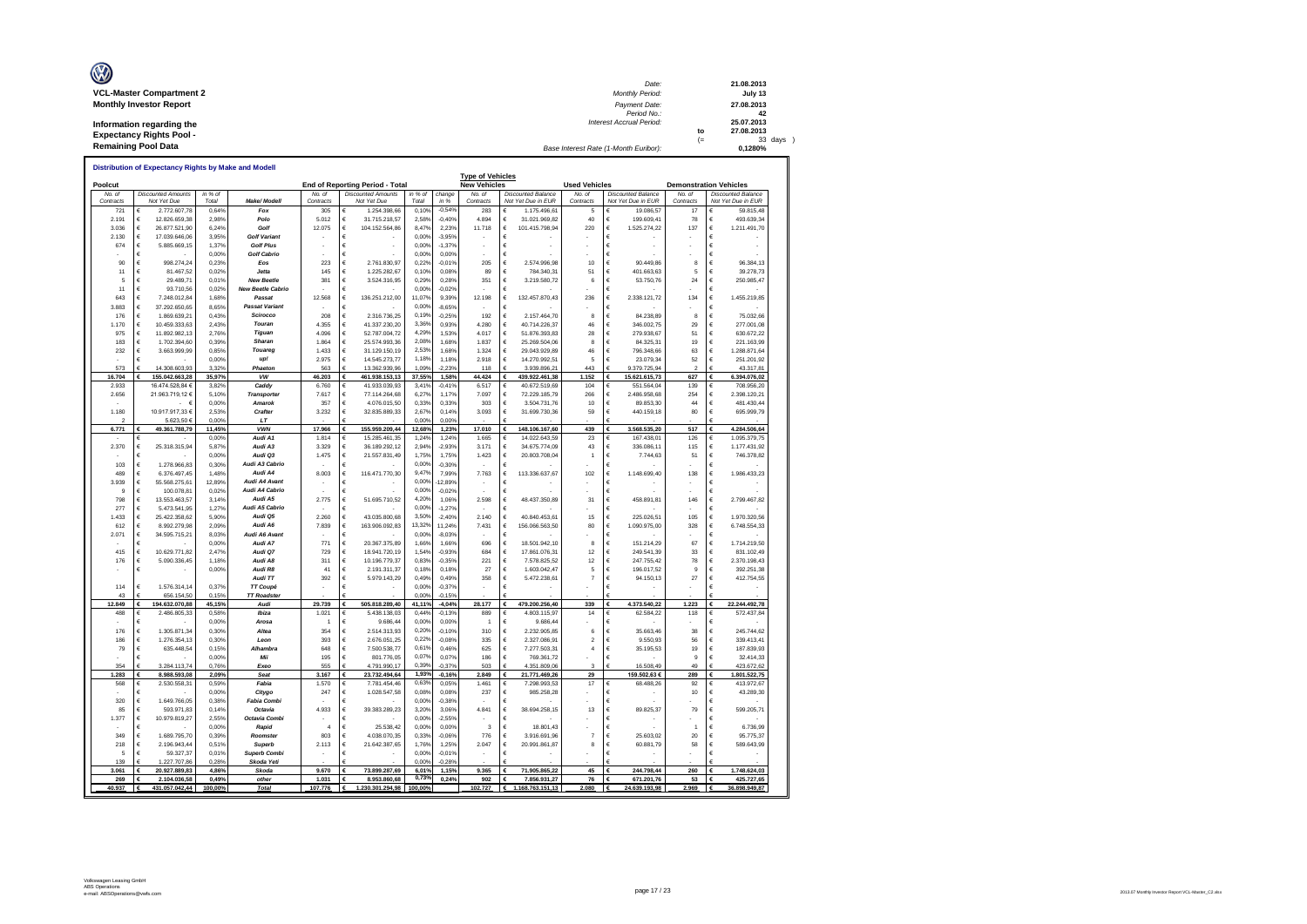| Ø                               | Date:                                 |     | 21.08.2013 |
|---------------------------------|---------------------------------------|-----|------------|
| <b>VCL-Master Compartment 2</b> | <b>Monthly Period:</b>                |     | July 13    |
| <b>Monthly Investor Report</b>  | Payment Date:                         |     | 27.08.2013 |
|                                 | Period No.:                           |     | 42         |
| Information regarding the       | <b>Interest Accrual Period:</b>       |     | 25.07.2013 |
| <b>Expectancy Rights Pool -</b> |                                       | to  | 27.08.2013 |
|                                 |                                       | $=$ | 33 days    |
| <b>Remaining Pool Data</b>      | Base Interest Rate (1-Month Euribor): |     | 0.1280%    |

|           |            | <b>Geographic distribution of Expectancy Rights</b> |            |                             |           |   |                                        |         |          |                         |            |                    |                      |                           |                               |   |                           |
|-----------|------------|-----------------------------------------------------|------------|-----------------------------|-----------|---|----------------------------------------|---------|----------|-------------------------|------------|--------------------|----------------------|---------------------------|-------------------------------|---|---------------------------|
|           |            |                                                     |            |                             |           |   |                                        |         |          | <b>Type of Vehicles</b> |            |                    |                      |                           |                               |   |                           |
| Poolcut   |            |                                                     |            |                             |           |   | <b>End of Reporting Period - Total</b> |         |          | <b>New Vehicles</b>     |            |                    | <b>Used Vehicles</b> |                           | <b>Demonstration Vehicles</b> |   |                           |
| No. of    |            | <b>Discounted Amounts</b>                           |            |                             | No. of    |   | <b>Discounted Amounts</b>              | % of    | change   | No of                   |            | Discounted Balance | No of                | <b>Discounted Balance</b> | No of                         |   | <b>Discounted Balance</b> |
| Contracts |            | Not Yet Due in EUR                                  | % of Total | <b>Federal State</b>        | Contracts |   | Not Yet Due in EUR                     | Total   | in %     | Contracts               |            | Not Yet Due in EUR | Contracts            | Not Yet Due in EUR        | Contracts                     |   | Not Yet Due in EUR        |
| 5.818     |            | 63.382.878.97                                       | 14.70%     | <b>Baden-Wuerttemberg</b>   | 16,461    | € | 193.790.509.79                         | 15.75%  | 1.05%    | 15.788                  | €          | 185.257.448.61     | 252                  | 2.847.283.60              | 421                           | € | 5.685.777.58              |
| 6.692     |            | 75.130.927.98                                       | 17.43%     | Bavaria                     | 17.542    | € | 211.318.799.69                         | 17.18%  | $-0.25%$ | 16.547                  | €          | 199.150.595.77     | 452                  | 5.208.037.37              | 543                           | € | 6.960.166.55              |
| 1.263     |            | 13.397.548.66                                       | 3.11%      | <b>Berlin</b>               | 3.003     | € | 34.859.860.09                          | 2,83%   | $-0.27%$ | 2823                    | €          | 32.416.638.99      | 73                   | 955.056.68                | 107                           | € | 1.488.164.42              |
| 925       |            | 8.627.503.80                                        | 2.00%      | <b>Brandenburg</b>          | 2.262     | € | 23.805.331.20                          | 1.93%   | $-0.07%$ | 2.122                   |            | 22 218 986 25      | 69                   | 689 544 24                | 71                            |   | 896.800.71                |
| 389       | €          | 4.049.037.33                                        | 0.94%      | <b>Bremen</b>               | 1.033     | € | 11.311.001.56                          | 0.92%   | $-0.02%$ | 997                     |            | 10.812.112.17      | 18                   | 249.464.06                | 18                            |   | 249.425.33                |
| 1.362     |            | 15.233.573.72                                       | 3.53%      | Hamburg                     | 3.448     | € | 41.240.520.71                          | 3.35%   | $-0.18%$ | 3.343                   |            | 39.763.181.89      | 21                   | 245.430.86                | 84                            | € | 1.231.907.96              |
| 3.543     |            | 39.748.342.34                                       | 9.22%      | Hesse                       | 8.890     | € | 104.691.001.74                         | 8.51%   | $-0.71%$ | 8.464                   | €          | 99.535.679.37      | 171                  | 2.070.590.68              | 255                           | € | 3.084.731.69              |
| 672       |            | 6.397.079.37                                        | 1.48%      | Mecklenburg-<br>Vorpommern  | 1 780     | € | 18.686.730.15                          | 1.52%   | 0.03%    | 1.685                   | €          | 17.564.480.84      | 33                   | 413.122.66                | 62                            | € | 709.126.65                |
| 3.788     |            | 37.435.339.20                                       | 8.68%      | <b>Lower Saxony</b>         | 10.374    | € | 110.262.501.50                         | 8.96%   | 0.28%    | 9.838                   | €          | 104.162.001.54     | 249                  | 2.773.607.53              | 287                           | € | 3.326.892.43              |
| 8.849     | €          | 92.396.738.89                                       | 21.43%     | North Rhine-Westphalia      | 23.270    | € | 269.317.182.26                         | 21.89%  | 0.46%    | 22.321                  | €          | 257.740.565.71     | 397                  | 5.016.558.34              | 552                           | € | 6.560.058.21              |
| 1 469     | $\epsilon$ | 15.006.654.55                                       | 3.48%      | <b>Rhineland-Palatinate</b> | 3 7 0 1   | € | 41 200 111 95                          | 3.35%   | $-0.13%$ | 3.519                   | $\epsilon$ | 39.050.216.30      | 78                   | 879 427 58                | 104                           | € | 1 270 468 07              |
| 264       | €          | 2.682.607.30                                        | 0.62%      | Saarland                    | 574       | € | 6.660.579.70                           | 0.54%   | $-0.08%$ | 531                     | $\epsilon$ | 6.160.342.74       | 17                   | 188,208.90                | 26                            | € | 312.028.06                |
| 2.279     |            | 22.549.321.16                                       | 5.23%      | Saxony                      | 6.040     | € | 63.661.482.39                          | 5,17%   | $-0.06%$ | 5 7 9 4                 | $\epsilon$ | 60.675.761.40      | 85                   | 1.098.724.45              | 161                           | € | 1.886.996.54              |
| 998       | €          | 9.235.095.77                                        | 2.14%      | Saxony-Anhalt               | 2.635     | € | 26.975.663.53                          | 2.19%   | 0.05%    | 2.515                   | $\epsilon$ | 25.466.307.89      | 48                   | 500.138.57                | 72                            | € | 1.009.217.07              |
| 1.353     |            | 13.850.075.98                                       | 3.21%      | <b>Schleswig-Holstein</b>   | 3.624     | € | 39.729.783.84                          | 3.23%   | 0.02%    | 3 4 4 4                 | $\epsilon$ | 37.571.506.16      | 69                   | 956.867.94                | 111                           | € | 1.201.409.74              |
| 1.273     |            | 11.934.317.42                                       | 2.77%      | <b>Thuringia</b>            | 3.133     | € | 32.715.782.07                          | 2.66%   | $-0.11%$ | 2.990                   | €          | 31.142.872.69      | 48                   | 547.130.52                | 95                            |   | 1.025.778.86              |
|           |            |                                                     | 0.00%      | <b>Foreian Countries</b>    | 6         | € | 74.452.81                              | 0.01%   | 0.01%    |                         | £          | 74.452.81          |                      |                           |                               |   |                           |
| 40.937    |            | 431.057.042.44                                      | 100.00%    | Total                       | 107.776   |   | .230.301.294.98                        | 100.00% | 0.00%    | 102.727                 | €          | .168.763.151.13    | 2.080                | 24.639.193.98             | 2.969                         |   | 36.898.949.87             |

### **Type of Vehicle**

| Poolcut           |                           |         |                           |                    | <b>End of Reporting Period - Total</b> |               |             |
|-------------------|---------------------------|---------|---------------------------|--------------------|----------------------------------------|---------------|-------------|
| No. of            | <b>Discounted Amounts</b> | in % of |                           | No. of             | <b>Discounted Amounts</b>              |               |             |
| Contracts         | Not Yet Due               | Total   | <b>Type of Vehicles</b>   | Contracts          | Not Yet Due                            | in % of Total | change in % |
| 37,861 €          | 395.059.489.11            | 91.65%  | <b>New Vehicles</b>       | 102.727            | 1.168.763.151.13                       | 95.00%        | 3.35%       |
| 2.057 €           | 22.320.167.68             | 5.18%   | <b>Used Vehicles</b>      | 2.080              | 24.639.193.98                          | 2.00%         | $-3.18%$    |
| 1.019 €           | 13.677.385.65             | 3.17%   | <b>Demonstr.</b> Vehicles | 2.969              | 36.898.949.87                          | 3.00%         | $-0.17%$    |
| 40.937 $\epsilon$ | 431.057.042.44            | 100.00% | <b>Total</b>              | 107.776 $\epsilon$ | 1.230.301.294.98                       | 100.00%       | 0.00%       |
|                   |                           |         |                           |                    |                                        |               |             |

### **Age of Vehicles**

| Poolcut                 |            |                           |         |                              |                  |            | <b>End of Reporting Period - Total</b> |               |          |                         |                    |                      |                           |                               |                           |
|-------------------------|------------|---------------------------|---------|------------------------------|------------------|------------|----------------------------------------|---------------|----------|-------------------------|--------------------|----------------------|---------------------------|-------------------------------|---------------------------|
| No. of                  |            | <b>Discounted Amounts</b> | in %    |                              | No. of           |            | <b>Discounted Amounts</b>              |               |          |                         |                    |                      |                           |                               |                           |
| Contracts               |            | Not Yet Due               | Total   |                              | Contracts        |            | Not Yet Due                            | in % of Total |          | change in %             |                    |                      |                           |                               |                           |
| 37,861 €                |            | 395.059.489.11            | 91.65%  | <b>New Vehicles</b>          | 102.727          |            | 1.168.763.151.13                       |               | 95.00%   | 3.35%                   |                    |                      |                           |                               |                           |
| 37.861                  | $\epsilon$ | 395.059.489.11            | 91.65%  | $= 1$ year                   | 102.727          | €          | 1.168.763.151.13                       |               | 95,00%   | 3.35%                   |                    |                      |                           |                               |                           |
|                         | €          |                           | 0.00%   | $1-2$ yrs                    |                  | €          |                                        |               | 0.00%    | 0.00%                   |                    |                      |                           |                               |                           |
|                         | $\epsilon$ |                           | 0.00%   | $2-3$ yrs                    |                  | €          |                                        |               | 0.00%    | 0.00%                   |                    |                      |                           |                               |                           |
|                         | $\epsilon$ |                           | 0.00%   | > 3yrs                       |                  | €          |                                        |               | 0.00%    | 0.00%                   |                    |                      |                           |                               |                           |
| 2.057 €                 |            | 22.320.167.68             | 5.18%   | <b>Used vehicles</b>         | 2.080 $\epsilon$ |            | 24.639.193.98                          |               | 2.00%    | $-3.18%$                |                    |                      |                           |                               |                           |
|                         | 469 €      | 4.462.130.26              | 1.04%   | $= 1$ year                   | $12 \div 6$      |            | 73.741.56                              |               | 0.01%    | $-1.03%$                |                    |                      |                           |                               |                           |
| 1.009 €                 |            | 11.284.632.92             | 2,62%   | $1-2$ yrs                    | 498              | €          | 5.441.923.88                           |               | 0.44%    | $-2.18%$                |                    |                      |                           |                               |                           |
| 359                     | $\epsilon$ | 4.934.611.37              | 1.14%   | $2-3$ yrs                    | 918              | $\epsilon$ | 11.870.668.69                          |               | 0.96%    | $-0.18%$                |                    |                      |                           |                               |                           |
|                         | 220 €      | 1.638.793.13              | 0,38%   | > 3yrs                       | 652              | $\epsilon$ | 7.252.859.85                           |               | 0.59%    | 0.21%                   |                    |                      |                           |                               |                           |
|                         |            |                           |         |                              |                  |            |                                        |               |          |                         |                    |                      |                           |                               |                           |
| 1.019                   |            | 13,677,385,65€            | 3.17%   | <b>Demonstation Vehicles</b> | $2.969 \in$      |            | 36.898.949.87                          |               | 3.00%    | $-0.17%$                |                    |                      |                           |                               |                           |
| 40.937 $\epsilon$       |            | 431.057.042.44            | 100.00% | <b>Total</b>                 | 107.776          | €          | 1.230.301.294.98                       |               | 100.00%  | 0,00%                   |                    |                      |                           |                               |                           |
|                         |            |                           |         |                              |                  |            |                                        |               |          |                         |                    |                      |                           |                               |                           |
|                         |            |                           |         |                              |                  |            |                                        |               |          |                         |                    |                      |                           |                               |                           |
| <b>Type of Contract</b> |            |                           |         |                              |                  |            |                                        |               |          |                         |                    |                      |                           |                               |                           |
|                         |            |                           |         |                              |                  |            |                                        |               |          | <b>Type of Vehicles</b> |                    |                      |                           |                               |                           |
| Poolcut                 |            |                           |         |                              |                  |            | <b>End of Reporting Period - Total</b> |               |          | <b>New Vehicles</b>     |                    | <b>Used Vehicles</b> |                           | <b>Demonstration Vehicles</b> |                           |
| No. of                  |            | <b>Discounted Amounts</b> | in % of |                              | No. of           |            | <b>Discounted Amounts</b>              | % of          | change   | No. of                  | Discounted Balance | No. of               | <b>Discounted Balance</b> | No. of                        | <b>Discounted Balance</b> |
| Contracts               |            | Not Yet Due               | Total   | <b>Type of Contract</b>      | Contracts        |            | Not Yet Due in EUR                     | Total         | in %     | Contracts               | Not Yet Due in EUR | Contracts            | Not Yet Due in EUR        | Contracts                     | Not Yet Due in EUR        |
| 1.641                   |            |                           | 2.88%   | <b>Open End Lease</b>        | 2.354            |            |                                        | 1.43%         | $-1.45%$ | 1.854                   |                    | 258                  |                           | 242                           |                           |
|                         |            | 12.417.715.71             |         | Contract                     |                  |            | 17.603.755.38                          |               |          |                         | 13.913.772.19      |                      | 2.048.175.50              |                               | 1.641.807.69              |
| 39.296 €                |            | 418.639.326.73            | 97,12%  | <b>Closed End Contract</b>   | 105.422 € €      |            | 1.212.697.539.60                       | 98,57%        | 1.45%    | 100.873 € €             | .154.849.378.94    | 1.822 €              | 22.591.018.48             | 2.727 ∈                       | 35.257.142.18             |
| 40.937 €                |            | 431.057.042,44            | 100.00% | <b>Total</b>                 | 107.776 €        |            | 1.230.301.294,98                       | 100,00%       | $0.00\%$ | 102.727 €               | 1.168.763.151.13   | 2.080 €              | 24.639.193.98             | 2.969 €                       | 36.898.949.87             |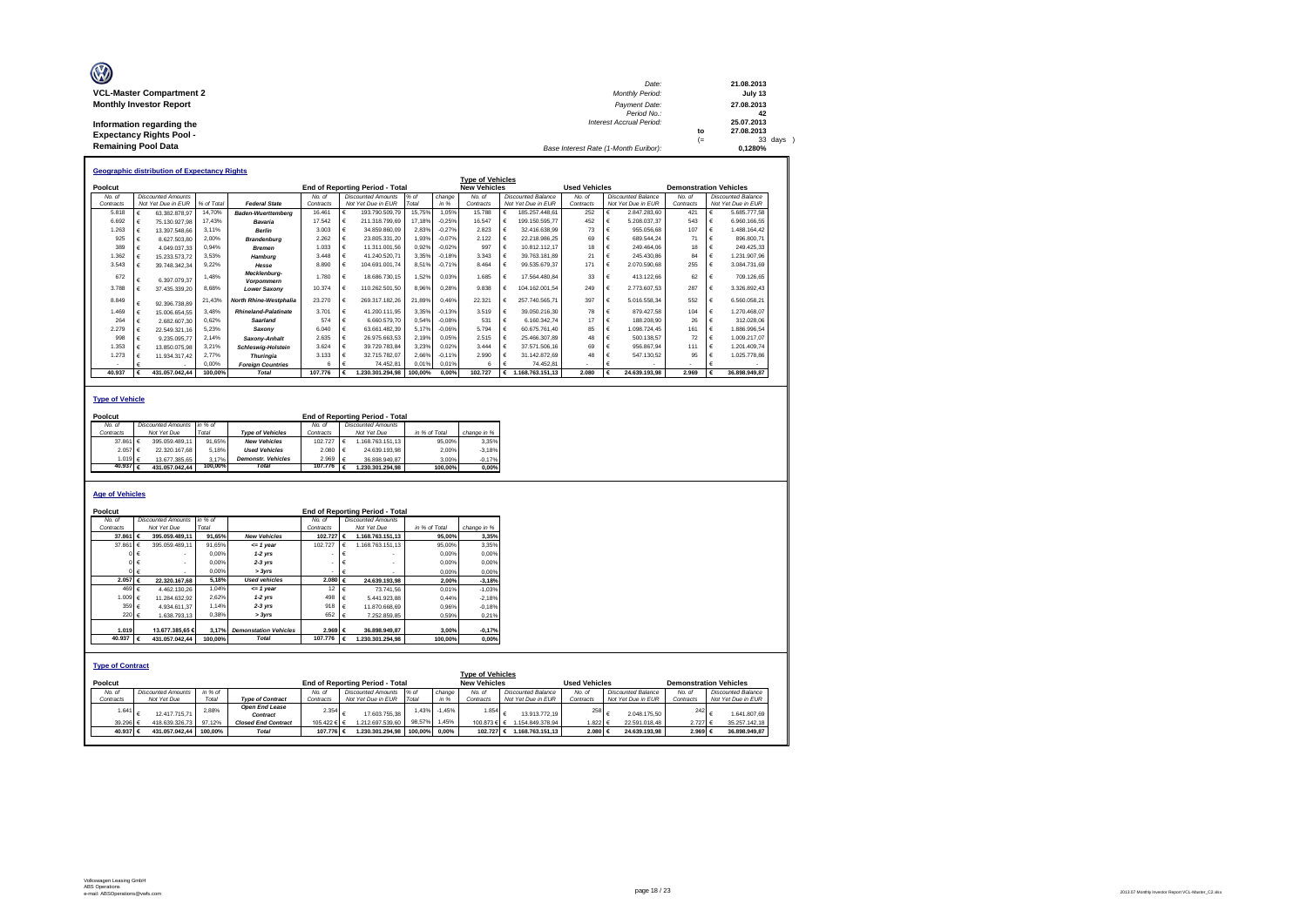| Ø                               | Date:                                 |      | 21.08.2013 |
|---------------------------------|---------------------------------------|------|------------|
| <b>VCL-Master Compartment 2</b> | Monthly Period:                       |      | July 13    |
| <b>Monthly Investor Report</b>  | Payment Date:                         |      | 27.08.2013 |
|                                 | Period No.:                           |      | 42         |
| Information regarding the       | <b>Interest Accrual Period:</b>       |      | 25.07.2013 |
| <b>Expectancy Rights Pool -</b> |                                       | to   | 27.08.2013 |
|                                 |                                       | $(=$ | 33 days )  |
| <b>Remaining Pool Data</b>      | Base Interest Rate (1-Month Euribor): |      | 0.1280%    |

|           |            |                           |         |                                                                                        |           |    |                                        |         |          | <b>Type of Vehicles</b> |            |                           |                      |            |                           |                               |            |                           |
|-----------|------------|---------------------------|---------|----------------------------------------------------------------------------------------|-----------|----|----------------------------------------|---------|----------|-------------------------|------------|---------------------------|----------------------|------------|---------------------------|-------------------------------|------------|---------------------------|
| Poolcut   |            |                           |         |                                                                                        |           |    | <b>End of Reporting Period - Total</b> |         |          | <b>New Vehicles</b>     |            |                           | <b>Used Vehicles</b> |            |                           | <b>Demonstration Vehicles</b> |            |                           |
| No. of    |            | <b>Discounted Amounts</b> | in % of |                                                                                        | No. of    |    | <b>Discounted Amounts</b>              | in % of | change   | No. of                  |            | <b>Discounted Amounts</b> | No. of               |            | <b>Discounted Amounts</b> | No. of                        |            | <b>Discounted Amounts</b> |
| Contracts |            | Not Yet Due               | Total   | Industry                                                                               | Contracts |    | Not Yet Due                            | Total   | in %     | Contracts               |            | Not Yet Due               | Contracts            |            | Not Yet Due               | Contracts                     |            | Not Yet Due               |
| 257       | $\epsilon$ | 2.519.571.21              | 0.58%   | <b>Agriculture/Forestry</b>                                                            | 766       | €  | 8.668.132.42                           | 0.70%   | $-0.12%$ | 724 €                   |            | 8.227.682.38              | 16                   | €          | 140.703.09                | 26                            | $\epsilon$ | 299.746.95                |
| 566       | €          | 6.162.558.95              | 1.43%   | <b>Chemical Industry</b>                                                               | 1.291     |    | 15.032.734.59                          | 1.22%   | 0.21%    | $1.270$ $\in$           |            | 14.784.003.87             | $14 \in$             |            | 149.596.44                | $\overline{7}$                | $\epsilon$ | 99.134,28                 |
|           |            |                           |         | <b>Communications and</b>                                                              |           |    |                                        |         |          |                         |            |                           |                      |            |                           |                               |            |                           |
| 1.204     |            |                           | 2.80%   | <b>Information</b>                                                                     | 3.275     |    |                                        | 2.85%   | $-0.06%$ | 3.112                   |            |                           | 80                   |            |                           | 83                            |            |                           |
|           | €          | 12.049.572.89             |         | <b>Transmission</b>                                                                    |           |    | 35.101.259.10                          |         |          |                         | €          | 33.377.627.14             |                      | €          | 825.075.11                |                               | €          | 898.556.85                |
| 3.839     |            | 36.316.564.21             | 8.43%   | Construction                                                                           | 11,546    |    | 121.778.232.99                         | 9.90%   | $-1.47%$ | 10.892                  | €          | 114.738.926.30            | 247                  | €          | 2.216.599.16              | 407                           | $\epsilon$ | 4.822.707.53              |
| 987       | €          | 9.016.331.36              | 2.09%   | Energy/Mining                                                                          | 1.612     | ∣€ | 17.612.086.69                          | 1.43%   | 0.66%    | 1.542                   | $\epsilon$ | 16.893.734.90             | 28                   | $\epsilon$ | 298.160.59                | 42                            | $\epsilon$ | 420.191.20                |
| 2.030     | €          | 24.508.697.13             | 5.69%   | <b>Financial Services.</b><br><b>Leasing and Housing</b>                               | 6.295     | €  | 78.924.188.90                          | 6.42%   | $-0.73%$ | 5.934                   | €          | 73.902.986.22             | 157                  | €          | 2.287.292.97              | 204                           | €          | 2.733.909.71              |
| 689       | €          | 7.057.651.11              | 1.64%   | <b>Hotel and Restaurant</b><br>Industry                                                | 1.840     |    | 20.849.116.04                          | 1.69%   | $-0.06%$ | 1.658                   | €          | 18.587.903.22             | 65                   | $\epsilon$ | 726.217.79                | 117                           | €          | 1.534.995.03              |
| 7.298     |            | 78.089.686.97             | 18.12%  | <b>Manufacturing Industry</b>                                                          | 21.590    |    | 253.196.907.62                         | 20.58%  | $-2.46%$ | 20,839                  | €          | 244.414.613.74            | 325                  | $\epsilon$ | 3.614.448.52              | 426                           |            | 5.167.845.36              |
| 6.970     |            | 79.809.772.87             | 18.51%  | <b>Other Services</b>                                                                  | 20.408    |    | 255.460.903.16                         | 20.76%  | $-2.25%$ | 19.465                  | €          | 242.183.637.83            | 394                  | €          | 5.577.777.82              | 549                           | I€         | 7.699.487.51              |
| 9.772     | €          | 94.510.204.43             | 21.93%  | <b>Public Administration.</b><br><b>Education, Health Care.</b><br><b>Public Serv.</b> | 20.185    |    | 209.819.380.82                         | 17.05%  | 4.87%    | 19.187                  | €          | 198.121.789.94            | 368                  | €          | 4.510.078.66              | 630                           | €          | 7.187.512,22              |
| 6.945     |            | 77.372.066.20             | 17.95%  | Retail/ Wholesale                                                                      | 18,106    |    | 205.350.411.58                         | 16.69%  | 1.26%    | 17.297                  | €          | 195.620.686.06            | 363                  | €          | 3.953.713.67              | 446                           | $\epsilon$ | 5,776,011.85              |
| 305       | €          | 2.779.524.35              | 0.64%   | Private                                                                                | 679       | €  | 6.202.892.48                           | 0.50%   | 0.14%    | 634                     | $\epsilon$ | 5.736.826.66              | 18                   | €          | 282.667.17                | 27                            | €          | 183.398.65                |
| 75 €      |            | 864.840.76                | 0.20%   | Other                                                                                  | 183       |    | 2.305.048.59                           | 0.19%   | 0.01%    | 173                     | $\epsilon$ | 2.172.732.87              | 5                    | €          | 56.862.99                 | 5.                            |            | 75.452.73                 |
| 40.937 €  |            | 431.057.042.44            | 100,00% | <b>Total</b>                                                                           | 107,776   |    | 1.230.301.294.98                       | 100,00% | 0.00%    | 102,727                 | €          | 168.763.151.13            | 2.080                | €          | 24.639.193.98             | 2.969                         | €          | 36.898.949.87             |

| Poolcut             |                                          |                  |                |                     | <b>End of Reporting Period - Total</b>   |                  |                | <b>Type of Vehicles</b><br><b>New Vehicles</b> |                                          | <b>Used Vehicles</b> |                                          |                     | <b>Demonstration Vehicles</b>            |
|---------------------|------------------------------------------|------------------|----------------|---------------------|------------------------------------------|------------------|----------------|------------------------------------------------|------------------------------------------|----------------------|------------------------------------------|---------------------|------------------------------------------|
| No. of<br>Contracts | <b>Discounted Amounts</b><br>Not Yet Due | in % of<br>Total | Top 10 Lessees | No. of<br>Contracts | <b>Discounted Amounts</b><br>Not Yet Due | in % of<br>Total | change<br>in % | No. of<br>Contracts                            | <b>Discounted Amounts</b><br>Not Yet Due | No. of<br>Contracts  | <b>Discounted Amounts</b><br>Not Yet Due | No. of<br>Contracts | <b>Discounted Amounts</b><br>Not Yet Due |
| 60                  | 1.234.721.87                             | 0.29%            |                | 56                  | 588.182.50                               | 0,05%            | $-0.24%$       | 56 €                                           | 588,182.50                               |                      |                                          | ٠                   |                                          |
| 63                  | 991.393.77                               | 0.23%            |                | 64                  | 573.304.40                               | 0.05%            | $-0.18%$       | 64 €                                           | 573,304.40                               |                      |                                          |                     |                                          |
| 61                  | 957,316.85                               | 0.22%            |                | 48 €                | 571.104.52                               | 0.05%            | $-0.18%$       | 48 €                                           | 571.104.52                               |                      |                                          |                     |                                          |
| 52                  | 802.592.91                               | 0.19%            |                | 43                  | 534.514.63                               | 0.04%            | $-0.14%$       | 43 $\epsilon$                                  | 534.514.63                               |                      |                                          | ۰                   |                                          |
| 62                  | 771.194.22                               | 0.18%            |                | 61                  | 521.494.07                               | 0.04%            | $-0.14%$       | 61 €                                           | 521.494.07                               |                      |                                          | ۰                   |                                          |
| 44                  | 659.203.87                               | 0.15%            |                | 38                  | 518,471.80                               | 0.04%            | $-0.11%$       | $38 \quad \epsilon$                            | 518,471.80                               |                      |                                          |                     |                                          |
| 46                  | 619.350.01                               | 0.14%            |                | 43                  | 515.242.46                               | 0.04%            | $-0.10%$       | 43 €                                           | 515.242.46                               |                      |                                          |                     |                                          |
| 57                  | 610.754.63                               | 0.14%            |                | 41                  | 507.608.96                               | 0.04%            | $-0.10%$       | 41 €                                           | 507,608.96                               |                      |                                          |                     |                                          |
| 44                  | 598.005.45                               | 0.14%            |                | 38                  | 492.005.24                               | 0.04%            | $-0.10%$       | $36 \quad \epsilon$                            | 469.287.47                               | $\sim$               | 22,717.77                                |                     |                                          |
| 49                  | 568.170.84                               | 0.13%            | 10             | 50 €                | 491.349.97                               | 0,04%            | $-0.09%$       | 50 €                                           | 491.349.97                               |                      |                                          |                     |                                          |
| 538                 | 7.812.704.42                             | 1.81%            | <b>Total</b>   | 482                 | 5.313.278.55                             | $-0,95%$         | $-1,38%$       | 480                                            | 5.290.560.78                             | $\mathbf{2}$         | 22,717.77<br>⊣€                          |                     |                                          |

п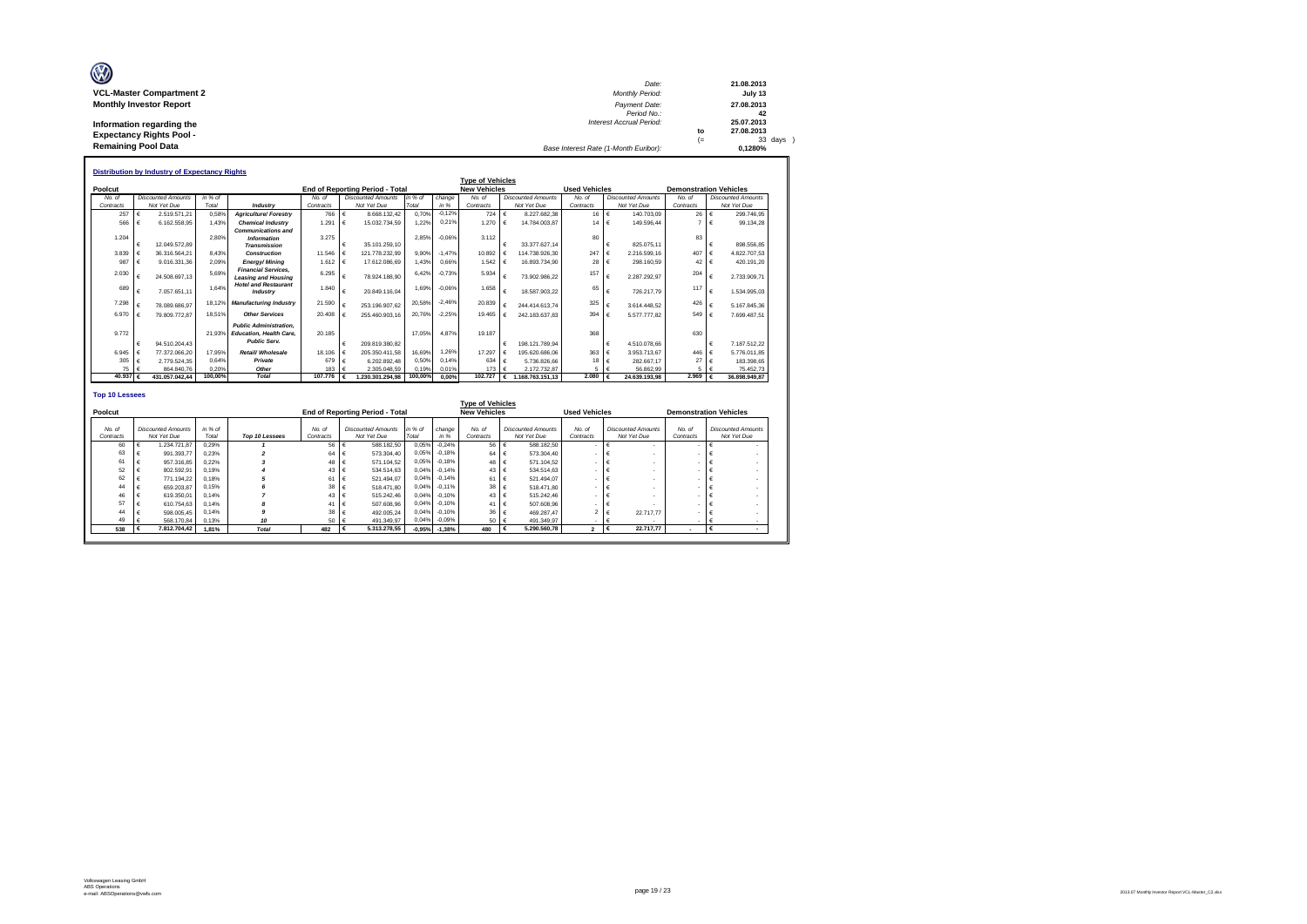

*Reporting Date:* **21.08.2013 VCL-Master Compartment 2** *Monthly Period:* **31.07.2013 Monthly Investor Report** *Payment Date:* **27.08.2013** *Period No.:* **42** *Interest Accrual Period:* **25.07.2013 to 27.08.2013 33** *Base Interest Rate (1-Month Euribor):* **0,128**

**Contracts in Arrears I. \*)**

| <b>Future</b><br><b>Discounted</b><br><b>Balance</b><br>€<br>1.204.350,66<br>$\sim$<br>€<br>8.793.461,87<br>$\sim$<br>€<br>2.996.267,04<br>$\sim$<br>€<br>$1.457.603,10$ $∈$<br>$\sim$<br>€<br>1.131.771,51 €<br>$\sim$<br>520.796.89<br>€<br>$\sim$<br>€<br>422.518.88<br>$\sim$<br>€<br>213.335,38<br>$\sim$<br>€<br>189.560,06<br>$\sim$ | €<br>€<br>€<br>€<br>€<br>€<br>€<br>€ | <b>Total Outstanding</b><br><b>Discounted</b><br><b>Balance</b><br>1.204.350,66<br>8.793.461.87<br>2.996.267,04<br>1.457.603.10<br>1.131.771,51<br>520.796,89<br>422.518.88<br>213.335,38<br>189.560,06 | in % of<br><b>Discounted</b><br>Poolbalance<br>EoP<br>0,10%<br>0.71%<br>0,24%<br>0,12%<br>0,09%<br>0,04%<br>0.03%<br>0,02%<br>0,02% | No. of<br><b>Contracts</b><br>106<br>754<br>274<br>122<br>86<br>42<br>36<br>17<br>15 | €<br>€<br>€<br>€<br>€<br>€<br>€<br>€ | <b>Total Outstanding</b><br><b>Discounted</b><br><b>Balance</b><br>1.126.238,57<br>8.126.092,37<br>2.667.808,91<br>1.370.570,20<br>1.006.761,01<br>486.118,32<br>373.436,21<br>191.910,17 | No. of<br><b>Contracts</b><br>$\overline{4}$<br>36<br>11<br>3<br>6<br>$\overline{c}$<br>3 | $\in$<br>€<br>€<br>$\in$<br>$\in$<br>$\in$<br>$\in$ | <b>Total Outstanding</b><br><b>Discounted</b><br><b>Balance</b><br>55.086,32<br>323.534,34<br>89.959,81<br>32.505,15<br>50.884,08<br>34.678,57<br>31.021,36 | No. of<br><b>Contracts</b><br>2<br>27<br>16<br>$\overline{7}$<br>6<br>1 | €<br>€<br>€<br>€<br>€<br>€ | <b>Total Outstanding</b><br><b>Discounted</b><br><b>Balance</b><br>23.025,77<br>343.835,16<br>238.498,32<br>54.527,75<br>74.126,42 |
|---------------------------------------------------------------------------------------------------------------------------------------------------------------------------------------------------------------------------------------------------------------------------------------------------------------------------------------------|--------------------------------------|---------------------------------------------------------------------------------------------------------------------------------------------------------------------------------------------------------|-------------------------------------------------------------------------------------------------------------------------------------|--------------------------------------------------------------------------------------|--------------------------------------|-------------------------------------------------------------------------------------------------------------------------------------------------------------------------------------------|-------------------------------------------------------------------------------------------|-----------------------------------------------------|-------------------------------------------------------------------------------------------------------------------------------------------------------------|-------------------------------------------------------------------------|----------------------------|------------------------------------------------------------------------------------------------------------------------------------|
|                                                                                                                                                                                                                                                                                                                                             |                                      |                                                                                                                                                                                                         |                                                                                                                                     |                                                                                      |                                      |                                                                                                                                                                                           |                                                                                           |                                                     |                                                                                                                                                             |                                                                         |                            |                                                                                                                                    |
|                                                                                                                                                                                                                                                                                                                                             |                                      |                                                                                                                                                                                                         |                                                                                                                                     |                                                                                      |                                      |                                                                                                                                                                                           |                                                                                           |                                                     |                                                                                                                                                             |                                                                         |                            |                                                                                                                                    |
|                                                                                                                                                                                                                                                                                                                                             |                                      |                                                                                                                                                                                                         |                                                                                                                                     |                                                                                      |                                      |                                                                                                                                                                                           |                                                                                           |                                                     |                                                                                                                                                             |                                                                         |                            |                                                                                                                                    |
|                                                                                                                                                                                                                                                                                                                                             |                                      |                                                                                                                                                                                                         |                                                                                                                                     |                                                                                      |                                      |                                                                                                                                                                                           |                                                                                           |                                                     |                                                                                                                                                             |                                                                         |                            |                                                                                                                                    |
|                                                                                                                                                                                                                                                                                                                                             |                                      |                                                                                                                                                                                                         |                                                                                                                                     |                                                                                      |                                      |                                                                                                                                                                                           |                                                                                           |                                                     |                                                                                                                                                             |                                                                         |                            |                                                                                                                                    |
|                                                                                                                                                                                                                                                                                                                                             |                                      |                                                                                                                                                                                                         |                                                                                                                                     |                                                                                      |                                      |                                                                                                                                                                                           |                                                                                           |                                                     |                                                                                                                                                             |                                                                         |                            |                                                                                                                                    |
|                                                                                                                                                                                                                                                                                                                                             |                                      |                                                                                                                                                                                                         |                                                                                                                                     |                                                                                      |                                      |                                                                                                                                                                                           |                                                                                           |                                                     |                                                                                                                                                             |                                                                         |                            |                                                                                                                                    |
|                                                                                                                                                                                                                                                                                                                                             |                                      |                                                                                                                                                                                                         |                                                                                                                                     |                                                                                      |                                      |                                                                                                                                                                                           |                                                                                           |                                                     |                                                                                                                                                             |                                                                         | €                          | 18.061.31                                                                                                                          |
|                                                                                                                                                                                                                                                                                                                                             |                                      |                                                                                                                                                                                                         |                                                                                                                                     |                                                                                      |                                      |                                                                                                                                                                                           |                                                                                           | €                                                   |                                                                                                                                                             | 3                                                                       | €                          | 21.425,21                                                                                                                          |
|                                                                                                                                                                                                                                                                                                                                             |                                      |                                                                                                                                                                                                         |                                                                                                                                     |                                                                                      | €                                    | 149.227,37                                                                                                                                                                                | 3                                                                                         | €                                                   | 33.435,19                                                                                                                                                   |                                                                         | €                          | 6.897,50                                                                                                                           |
| €<br>112.886,86<br>$\sim$                                                                                                                                                                                                                                                                                                                   |                                      | 112.886,86                                                                                                                                                                                              | 0.01%                                                                                                                               | 14                                                                                   | €                                    | 112.886,86                                                                                                                                                                                | $\overline{\phantom{0}}$                                                                  | €                                                   |                                                                                                                                                             |                                                                         | €                          |                                                                                                                                    |
| €<br>67.477.37<br>$\sim$                                                                                                                                                                                                                                                                                                                    | €                                    | 67.477,37                                                                                                                                                                                               | 0.01%                                                                                                                               | 7                                                                                    | €                                    | 57.182,29                                                                                                                                                                                 |                                                                                           | €                                                   |                                                                                                                                                             |                                                                         | €                          | 10.295,08                                                                                                                          |
| 136.193,65<br>€<br>$\sim$                                                                                                                                                                                                                                                                                                                   | €                                    | 136.193,65                                                                                                                                                                                              | 0,01%                                                                                                                               | 9                                                                                    | €                                    | 115.428,90                                                                                                                                                                                | 3                                                                                         | €                                                   | 13.073,65                                                                                                                                                   |                                                                         | €                          | 7.691,10                                                                                                                           |
| 17.246.223,27 €<br>€                                                                                                                                                                                                                                                                                                                        |                                      | 17.246.223,27                                                                                                                                                                                           | 1,40%                                                                                                                               | 1.482                                                                                |                                      | 15.783.661,18                                                                                                                                                                             | 71                                                                                        | €                                                   | 664.178,47                                                                                                                                                  | 65                                                                      | €                          | 798.383,62                                                                                                                         |
|                                                                                                                                                                                                                                                                                                                                             |                                      |                                                                                                                                                                                                         |                                                                                                                                     |                                                                                      |                                      |                                                                                                                                                                                           |                                                                                           |                                                     |                                                                                                                                                             |                                                                         |                            |                                                                                                                                    |
| 13.254.910,50 €<br>€                                                                                                                                                                                                                                                                                                                        |                                      | 13.254.910,50                                                                                                                                                                                           | 1,08%                                                                                                                               |                                                                                      |                                      |                                                                                                                                                                                           |                                                                                           |                                                     |                                                                                                                                                             |                                                                         |                            |                                                                                                                                    |
| €                                                                                                                                                                                                                                                                                                                                           |                                      | 3.991.312,77                                                                                                                                                                                            | 0,32%                                                                                                                               |                                                                                      |                                      |                                                                                                                                                                                           |                                                                                           |                                                     |                                                                                                                                                             |                                                                         |                            |                                                                                                                                    |
|                                                                                                                                                                                                                                                                                                                                             |                                      |                                                                                                                                                                                                         |                                                                                                                                     |                                                                                      |                                      |                                                                                                                                                                                           |                                                                                           |                                                     |                                                                                                                                                             |                                                                         |                            |                                                                                                                                    |
| €                                                                                                                                                                                                                                                                                                                                           |                                      |                                                                                                                                                                                                         | 0,00%                                                                                                                               |                                                                                      |                                      |                                                                                                                                                                                           |                                                                                           |                                                     |                                                                                                                                                             |                                                                         |                            |                                                                                                                                    |
|                                                                                                                                                                                                                                                                                                                                             |                                      | 17.246.223,27                                                                                                                                                                                           | 1,40%                                                                                                                               |                                                                                      |                                      |                                                                                                                                                                                           |                                                                                           |                                                     |                                                                                                                                                             |                                                                         |                            |                                                                                                                                    |
|                                                                                                                                                                                                                                                                                                                                             | $\sim$<br>$\sim$<br>$ \epsilon$      | 17.246.223,27                                                                                                                                                                                           | 3.991.312,77 €<br>€<br>$\epsilon$                                                                                                   |                                                                                      |                                      |                                                                                                                                                                                           |                                                                                           |                                                     |                                                                                                                                                             |                                                                         |                            |                                                                                                                                    |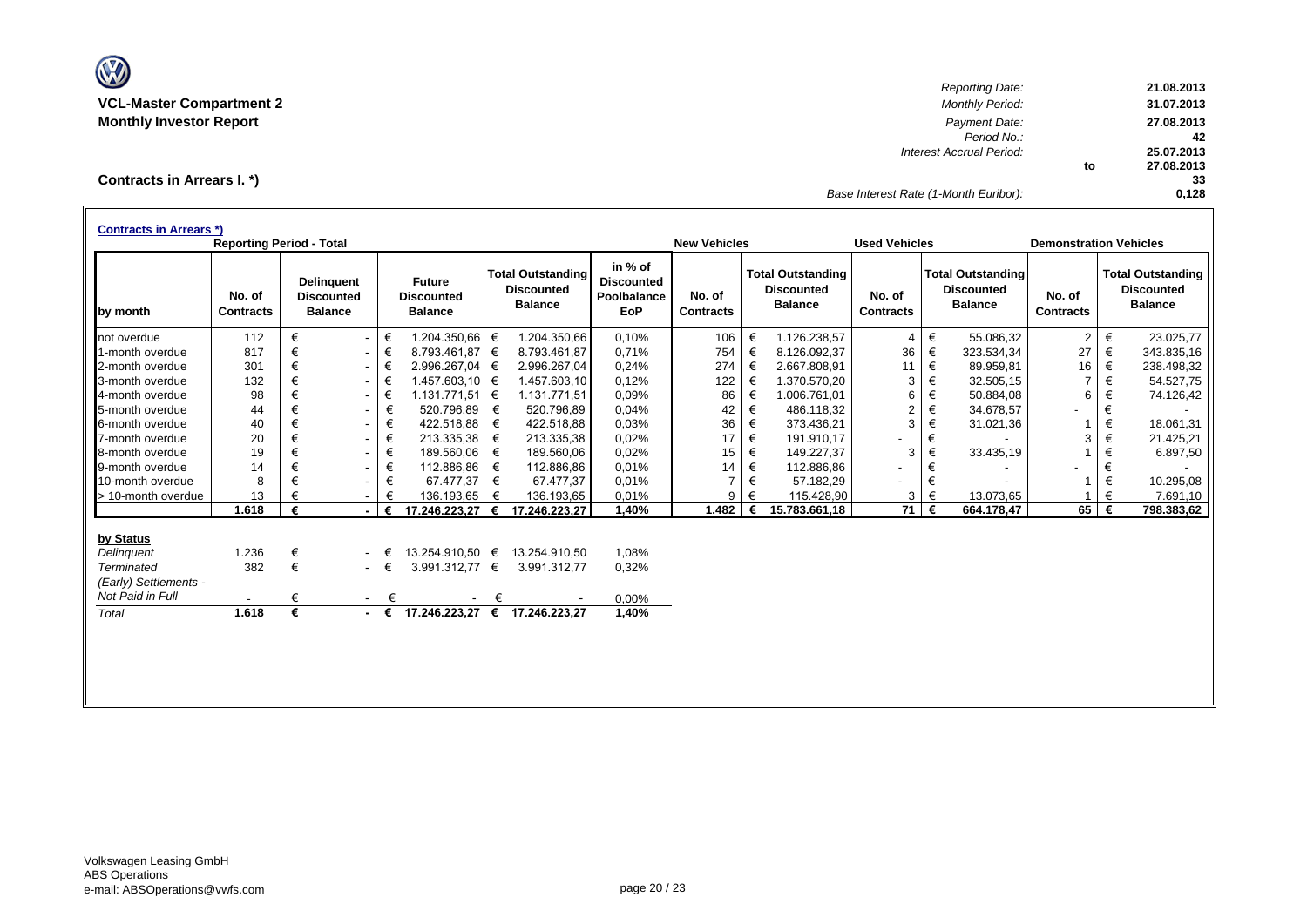| <b>VCL-Master Compartment 2</b><br><b>Monthly Investor Report</b>      |                  |                                         |                                                     | <b>Reporting Date:</b><br><b>Monthly Period:</b><br>Payment Date:<br>Period No.:<br>Interest Accrual Period:                                                              | 21.08.2013<br>31.07.2013<br>27.08.2013<br>42<br>25.07.2013 |
|------------------------------------------------------------------------|------------------|-----------------------------------------|-----------------------------------------------------|---------------------------------------------------------------------------------------------------------------------------------------------------------------------------|------------------------------------------------------------|
| Contracts in Arrears I. *)                                             |                  |                                         |                                                     | to<br>Base Interest Rate (1-Month Euribor):                                                                                                                               | 27.08.2013<br>33<br>0,128                                  |
| in EUR                                                                 |                  |                                         |                                                     | <b>Contracts in Arrears</b><br>- Total Outstanding Balance                                                                                                                |                                                            |
| 23.000.000                                                             |                  |                                         |                                                     |                                                                                                                                                                           |                                                            |
| 18.000.000                                                             |                  |                                         |                                                     |                                                                                                                                                                           |                                                            |
| 13.000.000                                                             |                  |                                         |                                                     |                                                                                                                                                                           |                                                            |
| 8.000.000                                                              |                  |                                         |                                                     |                                                                                                                                                                           |                                                            |
|                                                                        |                  |                                         |                                                     |                                                                                                                                                                           |                                                            |
| 3.000.000                                                              |                  |                                         |                                                     |                                                                                                                                                                           |                                                            |
| $-2.000.000$                                                           | O.               |                                         |                                                     |                                                                                                                                                                           | $\mathfrak{S}$                                             |
| <b>Monthly</b><br>$\hat{\mathcal{S}}$<br>Period                        | 焉                | ligh.<br>M<br>ş                         | GRE<br>$\mathcal{E}_{\mathcal{G}}$<br>$\mathcal{S}$ | <b>RA</b><br>ligi.<br>ş<br>GRR<br><b>Sol</b><br>$\mathbf{z}^{\mathbf{y}}$<br>1 lety<br>ş<br>ş<br>لمحم<br>GOS<br>$x^{\beta}$<br><b>Solo</b><br>$\mathscr{E}$<br><b>Rai</b> | SOR                                                        |
|                                                                        |                  |                                         |                                                     |                                                                                                                                                                           |                                                            |
|                                                                        | - not delinquent | $-$ -1 Month                            | $-2$ Month                                          | $-$ 3 Month<br>$-$ 4 Month<br>$-$ 5 Month<br>$\rightarrow$ 6 Month<br>$\rightarrow$ > 6 Month                                                                             |                                                            |
|                                                                        |                  |                                         |                                                     |                                                                                                                                                                           |                                                            |
|                                                                        |                  |                                         |                                                     |                                                                                                                                                                           |                                                            |
| <b>Terminations</b>                                                    |                  | <b>Total</b>                            |                                                     |                                                                                                                                                                           |                                                            |
|                                                                        |                  | Outstanding<br><b>Balance at</b>        | <b>Total Outstanding</b>                            |                                                                                                                                                                           |                                                            |
|                                                                        | No. of           | Period of                               | <b>Balance at</b>                                   |                                                                                                                                                                           |                                                            |
|                                                                        | <b>Contracts</b> | <b>Default</b>                          | <b>Current Period</b>                               |                                                                                                                                                                           |                                                            |
| <b>Terminated</b><br>Contracts as of the<br><b>Beginning of Period</b> | 333              | € 3.656.692,02                          |                                                     |                                                                                                                                                                           |                                                            |
| Revocations                                                            | 30               | €<br>356.673,76 €                       | 360.652,18                                          |                                                                                                                                                                           |                                                            |
| Settlements<br>New Terminations                                        | 58<br>137        | €<br>688.435,21 €<br>€ 1.327.978,10 $∈$ | 1.327.978,10                                        |                                                                                                                                                                           |                                                            |
| (still) Terminated<br><b>Terminated</b>                                | 245              | € 2.611.583,05 €                        | 2.663.334,67                                        |                                                                                                                                                                           |                                                            |
| Contracts as of the<br><b>End of Period</b>                            | 382              | € 3.939.561,15 $∈$                      | 3.991.312,77                                        | *) delinquent in terms of Instalments sold                                                                                                                                |                                                            |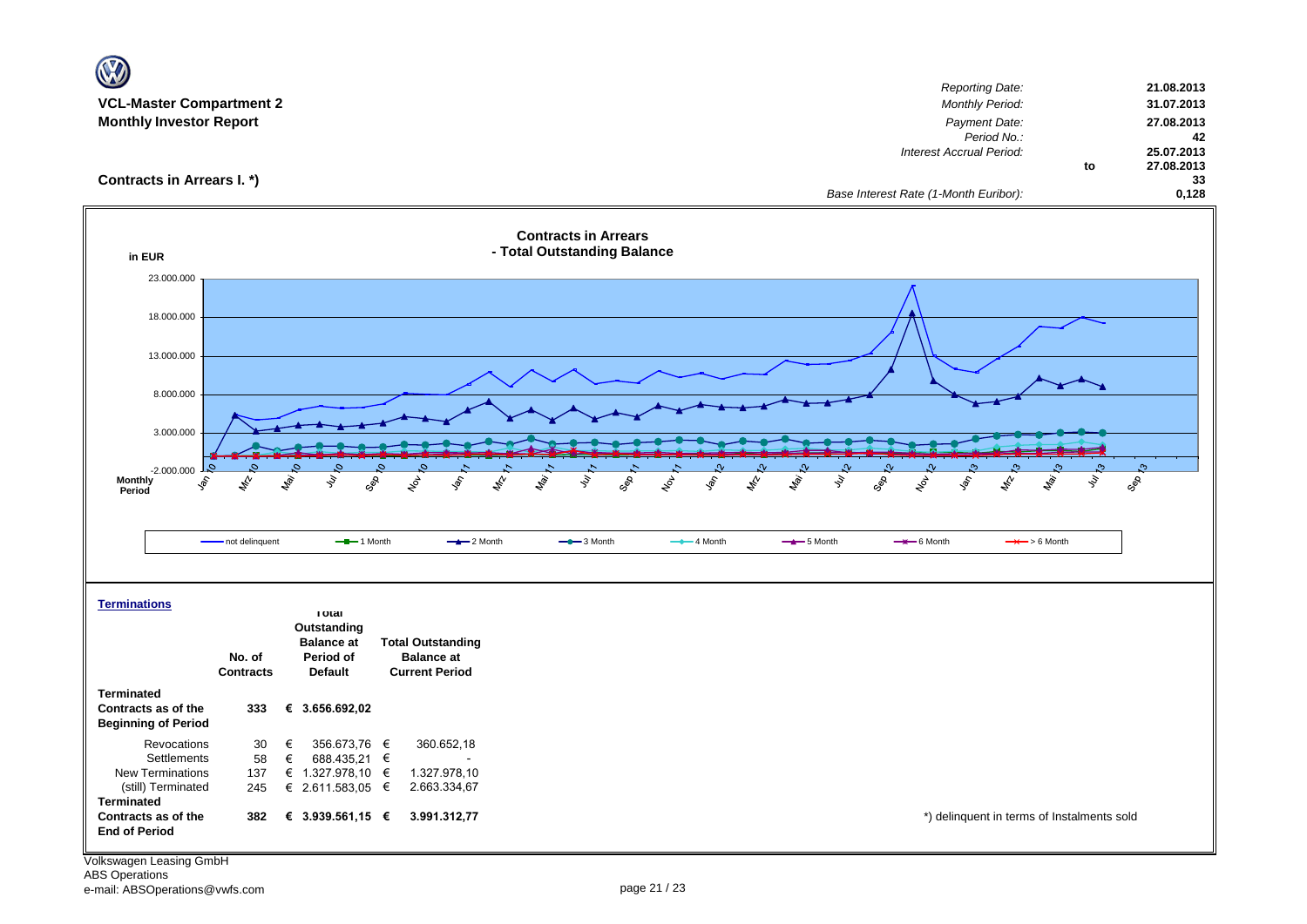|                                                                                                                                                            | Date:                       | 21.08.2013        |
|------------------------------------------------------------------------------------------------------------------------------------------------------------|-----------------------------|-------------------|
| <b>VCL-Master Compartment 2</b>                                                                                                                            | <b>Monthly Period:</b>      | July 13           |
| <b>Monthly Investor Report</b>                                                                                                                             | Payment Date:<br>Period No. | 27.08.2013<br>42  |
|                                                                                                                                                            | Interest Accrual Period:    | 25.07.2013        |
| <b>Write Offs</b> *                                                                                                                                        | to                          | 27.08.2013        |
| *these figures refer to Write Offs effective for VCL Master S.A. Compartment 1 only<br>(incl. those contracts whose RV has not been sold to Compartment 2) | Rate (1-Month<br>Euribor):  | 0.1280%           |
| <b>Cumulative Net Losses</b>                                                                                                                               |                             |                   |
|                                                                                                                                                            | No. of                      | Amount of         |
|                                                                                                                                                            |                             |                   |
|                                                                                                                                                            | Contracts *)                | <b>Default</b>    |
| Defaulted Contracts registered in current Period                                                                                                           | 59                          | 5.003.207.30<br>€ |

| <b>Losses by Type of Vehicle</b> |              |   | <b>Current Period Losses</b> |              |   | <b>Cumulative Losses</b> |
|----------------------------------|--------------|---|------------------------------|--------------|---|--------------------------|
|                                  | Number of    |   | <b>Net Loss</b>              | Number of    |   | <b>Net Loss</b>          |
|                                  | Contracts *) |   | Amount                       | Contracts *) |   | <b>Amount</b>            |
| <b>New Vehicles</b>              | 50           | € | 211.043.93                   | 1.087        | € | 4.107.901.39             |
| <b>Used Vehicles</b>             | 5            | € | 8.897,08                     | 119          | € | 486.254,02               |
| <b>Demonstration Vehicles</b>    | 4            | € | 21.945,33                    | 72           | € | 409.051,89               |
| <b>Total</b>                     | 59           | € | 241.886,34                   | 1.278        | € | 5.003.207,30             |

# **Losses by Monthly Period**

|                      |                          | <b>Write-Offs of</b><br>the Monthly Period |                          | <b>Cumulative Write-Offs</b> |
|----------------------|--------------------------|--------------------------------------------|--------------------------|------------------------------|
| <b>Monthly</b>       | Number of                | <b>Write-Offs</b>                          | Number of                | <b>Write-Offs</b>            |
| <b>Period</b>        | Contracts *)             |                                            | Contracts*)              |                              |
| Dec 09               |                          |                                            |                          |                              |
| Jan 10               |                          |                                            |                          |                              |
| Feb 10               | $\overline{\phantom{a}}$ | $\overline{\phantom{a}}$                   | $\frac{1}{2}$            | $\overline{\phantom{a}}$     |
| Mar 10               | $\overline{\phantom{a}}$ | $\frac{1}{2}$                              | $\overline{\phantom{a}}$ | $\overline{a}$               |
| Apr 10               |                          |                                            |                          |                              |
| May 10               | $\overline{\phantom{a}}$ | $\blacksquare$                             | $\overline{\phantom{a}}$ | $\blacksquare$               |
| <b>Jun 10</b>        |                          |                                            |                          |                              |
| <b>Jul 10</b>        |                          |                                            |                          |                              |
| Aug 10               | 9                        | 50.295,01                                  | 9                        | 50.295,01                    |
| Sep 10               | 2                        | 8.071,60                                   | 11                       | 58.366,61                    |
| Oct 10               | 7                        | 30.954,84                                  | 18                       | 89.321,45                    |
| Nov 10               | 15                       | 70.163,12                                  | 33                       | 159.484,57                   |
| Dec 10               | 11                       | 71.387,33                                  | 44                       | 230.871,90                   |
| Jan 11               | 16                       | 73.685,61                                  | 60                       | 304.557,51                   |
| Feb <sub>11</sub>    | $\overline{7}$           | 34.411.99                                  | 67                       | 338.969.50                   |
| Mar 11               | 9                        | 62.592,15                                  | 76                       | 401.561,65                   |
| Apr 11               | 15                       | 86.288,20                                  | 91                       | 487.849,85                   |
| May 11               | 20                       | 101.111,11                                 | 111                      | 588.960,96                   |
| <b>Jun 11</b>        | 42                       | 172.816,37                                 | 153                      | 761.777,33                   |
| $\overline{J}$ ul 11 | 31                       | 152.827,80                                 | 184                      | 914.605,13                   |
| Aug 11               | 18                       | 80.559,83                                  | 202                      | 995.164,96                   |
| Sep 11               | 34                       | 188.002,31                                 | 236                      | 1.183.167,27                 |
| Oct 11               | 18                       | 73.464,24                                  | 254                      | 1.256.631,51                 |
| Nov 11               | 56                       | 213.523,67                                 | 310                      | 1.470.155,18                 |
| Dec 11               | 45                       | 152.121,74                                 | 355                      | 1.622.276,92                 |
| Jan 12               | 60                       | 193.538,76                                 | 415                      | 1.815.815,68                 |
| Feb 12               | 37                       | 162.341.73                                 | 452                      | 1.978.157.41                 |
| Mar 12               | 73                       | 214.516,98                                 | 525                      | 2.192.674,39                 |
| Apr 12               | 53                       | 162.973,38                                 | 578                      | 2.355.647,77                 |
| May 12               | 14                       | 68.864,93                                  | 592                      | 2.424.512,70                 |
| <b>Jun 12</b>        | 38                       | 153.404,88                                 | 630                      | 2.577.917,58                 |
| <b>Jul 12</b>        | 35                       | 113.867,54                                 | 665                      | 2.691.785,12                 |
| $A\overline{ug}$ 12  | 47                       | 177.292.45                                 | 712                      | 2.869.077.57                 |
| Sep 12               | 54                       | 177.080,66                                 | 766                      | 3.046.158,23                 |
| Oct 12               | 59                       | 225.031,79                                 | 825                      | 3.271.190,02                 |
| Nov 12               | 45                       | 170.377,61                                 | 870                      | 3.441.567,63                 |
| Dec 12               | 65                       | 245.057,95                                 | 935                      | 3.686.625,58                 |
|                      | <b>Total</b>             | <b>Total</b>                               |                          |                              |
|                      | 935                      | 3.686.625.58                               |                          |                              |